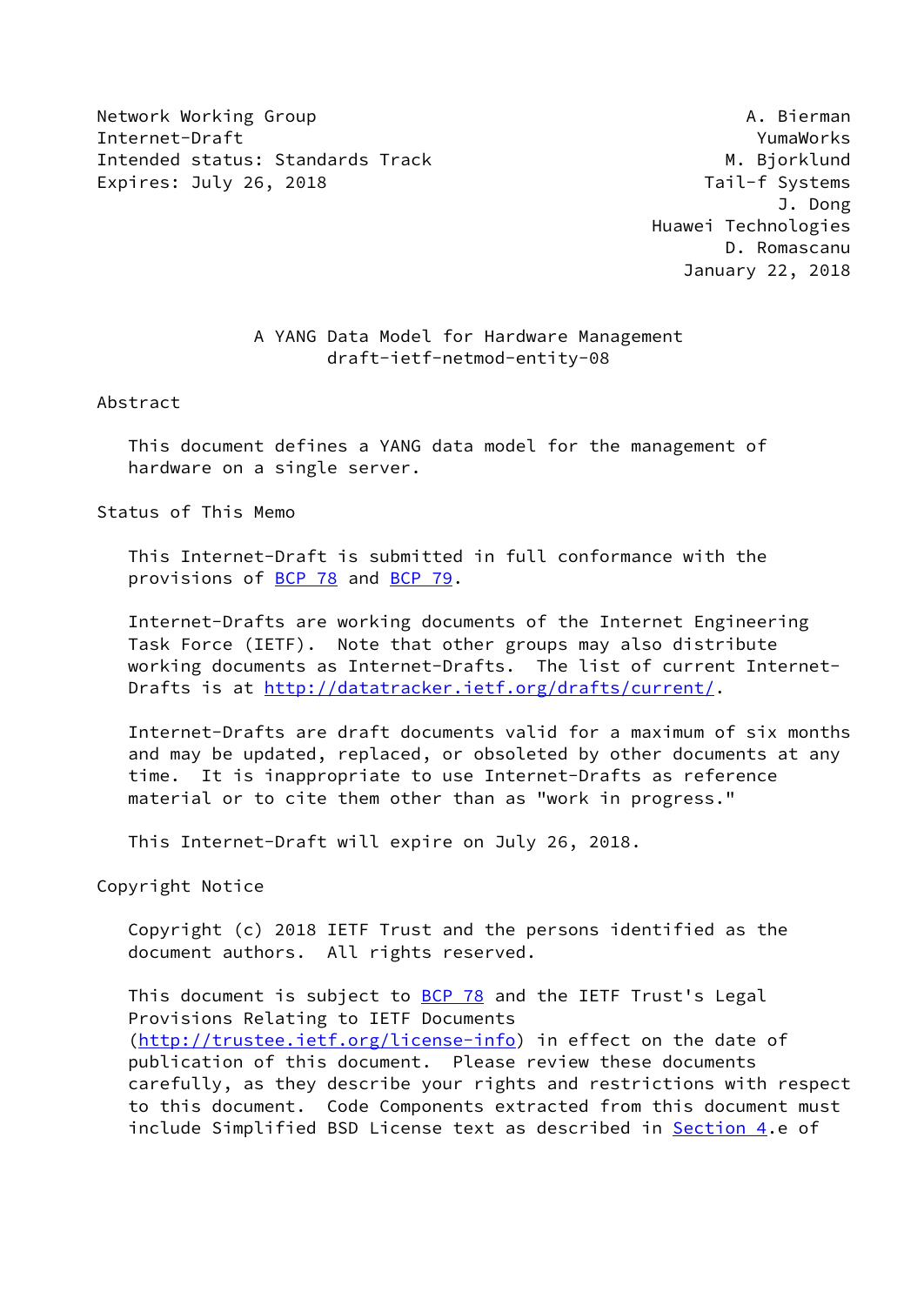<span id="page-1-1"></span>

| Internet-Draft | YANG Hardware Management |  | January 2018 |  |
|----------------|--------------------------|--|--------------|--|
|----------------|--------------------------|--|--------------|--|

 the Trust Legal Provisions and are provided without warranty as described in the Simplified BSD License.

## Table of Contents

|                                                       | $\overline{2}$ |
|-------------------------------------------------------|----------------|
|                                                       | $\overline{2}$ |
|                                                       | $\overline{3}$ |
| $\overline{2}$ .                                      | $\overline{3}$ |
| 3.                                                    | $\overline{3}$ |
|                                                       | $\overline{5}$ |
| Relationship to ENTITY-MIB<br>$\overline{4}$ .        | $\overline{5}$ |
| Relationship to ENTITY-SENSOR-MIB<br>$\overline{5}$ . | 6              |
| Relationship to ENTITY-STATE-MIB<br>6.                | $\overline{1}$ |
| 7.                                                    | $\overline{1}$ |
| 8.                                                    | 35             |
|                                                       | 35             |
| 8.2. YANG Module Registrations                        | 36             |
|                                                       | 36             |
|                                                       | 37             |
|                                                       | 37             |
| 11.1.                                                 | 37             |
| Informative References<br>11.2.                       | 39             |
| Appendix A. Hardware State Data Model                 | 39             |
| A.1. Hardware State YANG Module                       | 40             |
|                                                       | 55             |
|                                                       |                |

#### <span id="page-1-0"></span>[1](#page-1-0). Introduction

This document defines a YANG [\[RFC7950](https://datatracker.ietf.org/doc/pdf/rfc7950)] data model for the management of hardware on a single server.

 The data model includes configuration and system state (status information and counters for the collection of statistics).

 The data model in this document is designed to be compliant with the Network Management Datastore Architecture (NMDA) [\[I-D.ietf-netmod-revised-datastores\]](#page-41-3). For implementations that do not yet support NMDA, a temporary module with system state data only is defined in [Appendix A.](#page-43-2)

<span id="page-1-2"></span>[1.1](#page-1-2). Terminology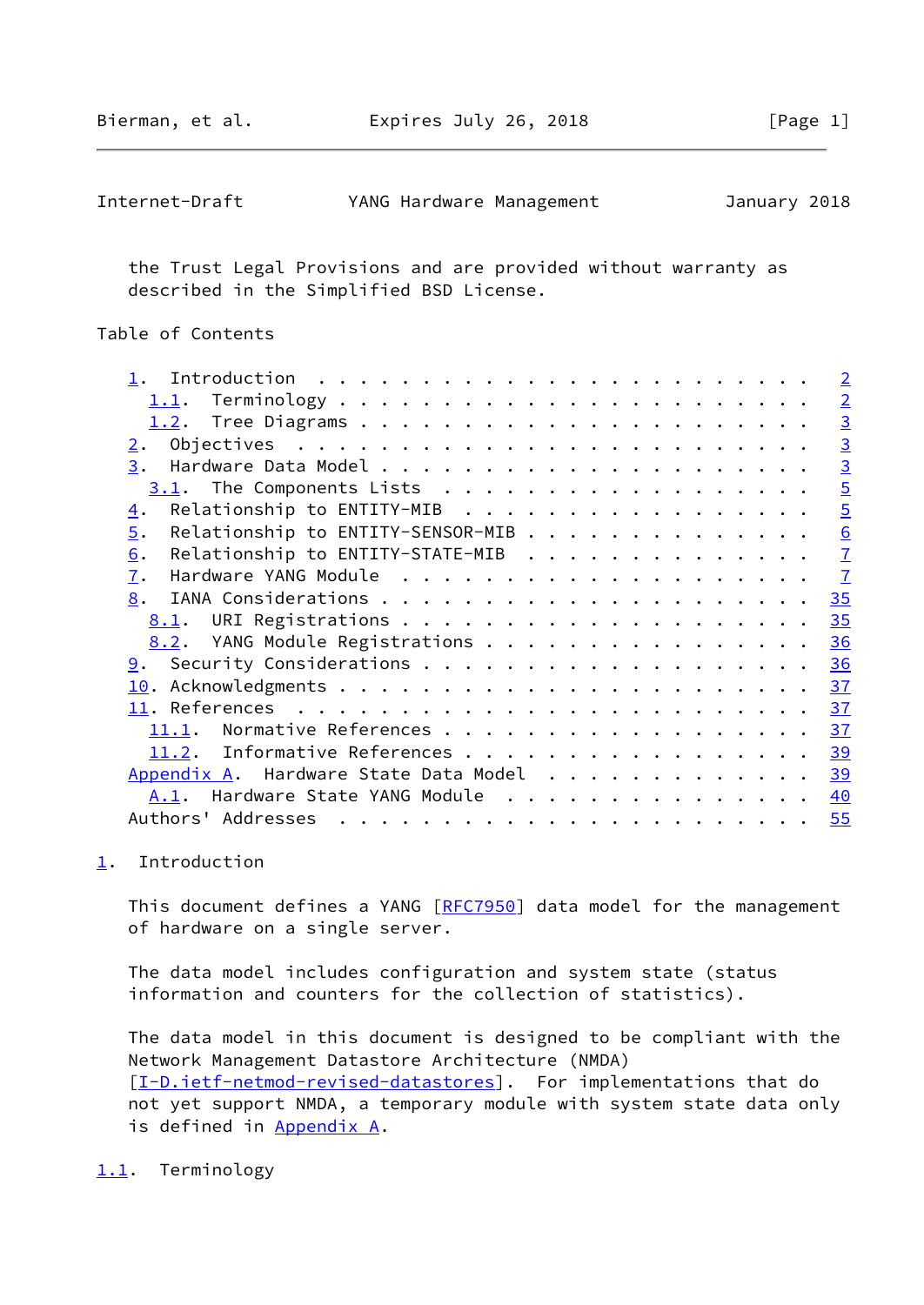The keywords "MUST", "MUST NOT", "REQUIRED", "SHALL", "SHALL NOT", "SHOULD", "SHOULD NOT", "RECOMMENDED", "NOT RECOMMENDED", "MAY", and "OPTIONAL" in this document are to be interpreted as described in [BCP](https://datatracker.ietf.org/doc/pdf/bcp14) [14](https://datatracker.ietf.org/doc/pdf/bcp14), [\[RFC2119](https://datatracker.ietf.org/doc/pdf/rfc2119)] [[RFC8174](https://datatracker.ietf.org/doc/pdf/rfc8174)] when, and only when, they appear in all capitals, as shown here.

| Bierman, et al.<br>Expires July 26, 2018 | [Page 2] |
|------------------------------------------|----------|
|------------------------------------------|----------|

<span id="page-2-1"></span>Internet-Draft YANG Hardware Management January 2018

 The following terms are defined in [\[I-D.ietf-netmod-revised-datastores\]](#page-41-3) and are not redefined here:

- o client
- o server
- o configuration
- o system state
- o operational state
- o intended configuration

<span id="page-2-0"></span>[1.2](#page-2-0). Tree Diagrams

 Tree diagrams used in this document follow the notation defined in [\[I-D.ietf-netmod-yang-tree-diagrams\]](#page-43-3).

<span id="page-2-2"></span>[2](#page-2-2). Objectives

 This section describes some of the design objectives for the hardware model.

- o There are many common properties used to identify hardware components, which need to be supported in the hardware data model.
- o There are many important information and states about the components, which needs to be collected from the devices which support the hardware data model.
- o The hardware data model should be suitable for new implementations to use as is.
- o The hardware data model defined in this document can be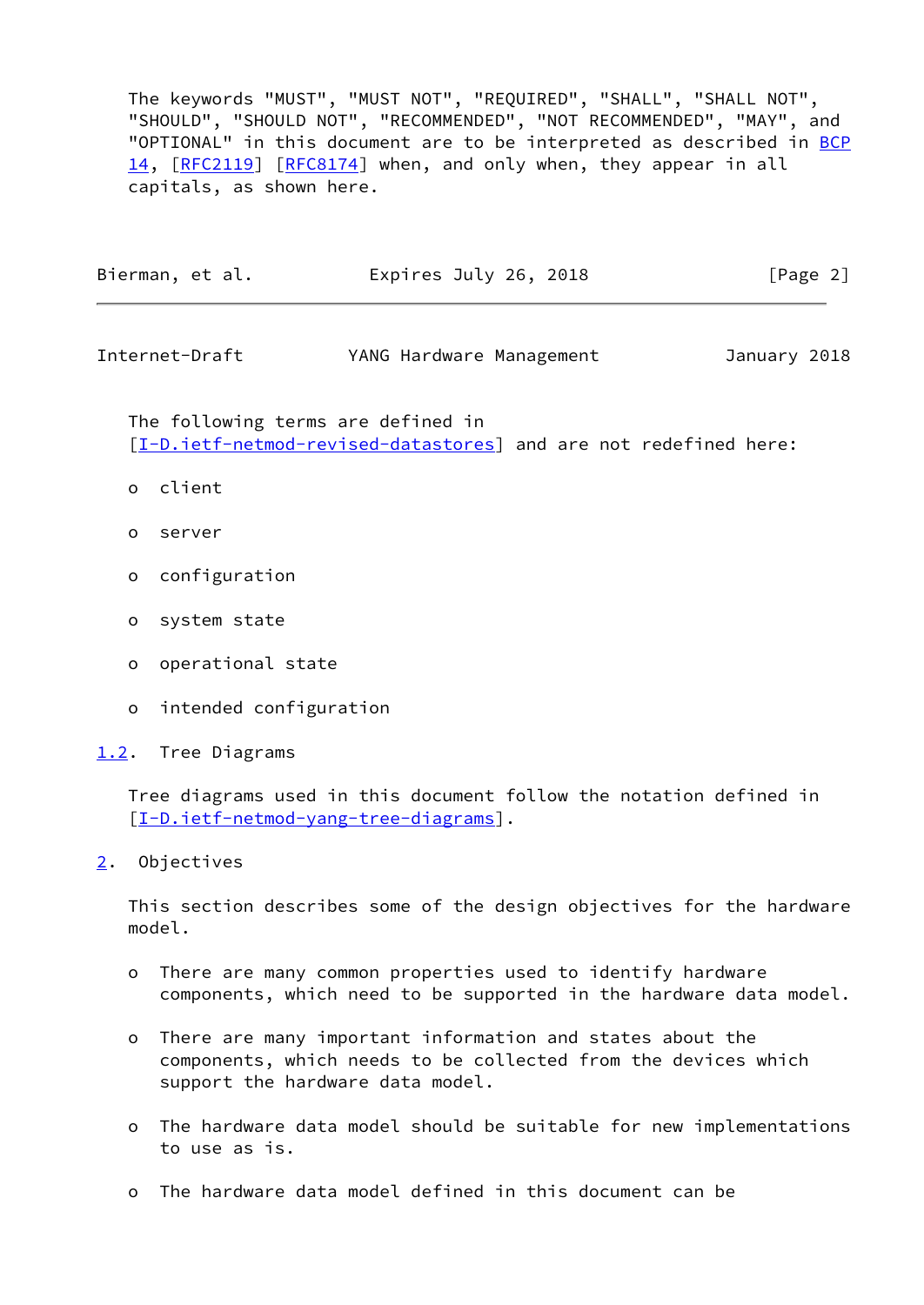implemented on a system that also implements ENTITY-MIB, thus the mapping between the hardware data model and ENTITY-MIB should be clear.

- o The data model should support pre-provisioning of hardware components.
- <span id="page-3-0"></span>[3](#page-3-0). Hardware Data Model

 This document defines the YANG module "ietf-hardware", which has the following structure:

| Bierman, et al. | Expires July 26, 2018 | [Page 3] |
|-----------------|-----------------------|----------|
|                 |                       |          |

Internet-Draft YANG Hardware Management January 2018

| module: ietf-hardware                 |                                |
|---------------------------------------|--------------------------------|
| +--rw hardware                        |                                |
| +--ro last-change? yang:date-and-time |                                |
| +--rw component* [name]               |                                |
| $+--rw$ name                          | string                         |
| +--rw class                           | identityref                    |
| +--ro physical-index?                 | $int32 \{entity-mib\}$ ?       |
| +--ro description?                    | string                         |
| +--rw parent?                         | $\rightarrow$ //component/name |
| +--rw parent-rel-pos?                 | int32                          |
| +--ro contains-child*                 | $\rightarrow$ //component/name |
| +--ro hardware-rev?                   | string                         |
| +--ro firmware-rev?                   | string                         |
| +--ro software-rev?                   | string                         |
| +--ro serial-num?                     | string                         |
| +--ro mfg-name?                       | string                         |
| +--ro model-name?                     | string                         |
| +--rw alias?                          | string                         |
| +--rw asset-id?                       | string                         |
| $+--ro$ is-fru?                       | boolean                        |
| +--ro mfg-date?                       | yang:date-and-time             |
| $+--rw$ uri $*$                       | inet:uri                       |
| +--ro uuid?                           | yang:uuid                      |
| +--rw state {hardware-state}?         |                                |
| +--ro state-last-changed?             | yang:date-and-time             |
| +--rw admin-state?                    | admin-state                    |
| +--ro oper-state?                     | oper-state                     |
| +--ro usage-state?                    | usage-state                    |
| +--ro alarm-state?                    | alarm-state                    |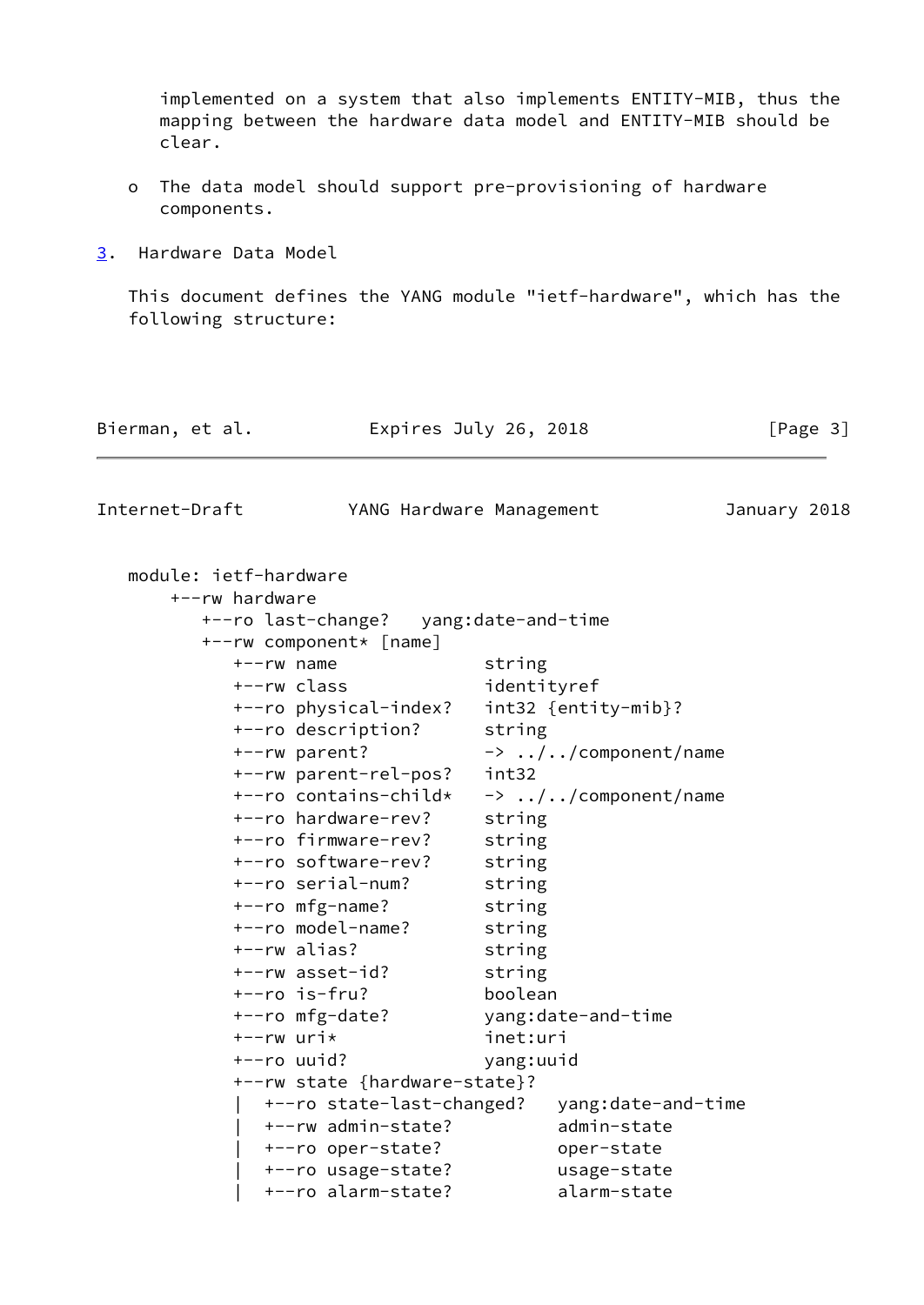| +--ro standby-state? standby-state +--ro sensor-data {hardware-sensor}? +--ro value? sensor-value +--ro value-type? sensor-value-type +--ro value-scale? sensor-value-scale +--ro value-precision? sensor-value-precision +--ro oper-status? sensor-status +--ro units-display? string +--ro value-timestamp? yang:date-and-time +--ro value-update-rate? uint32 notifications: +---n hardware-state-change +---n hardware-state-oper-enabled {hardware-state}? | +--ro name? -> /hardware/component/name | +--ro admin-state? -> /hardware/component/state/admin-state | +--ro alarm-state? -> /hardware/component/state/alarm-state +---n hardware-state-oper-disabled {hardware-state}? +--ro name? -> /hardware/component/name

Bierman, et al. Expires July 26, 2018 [Page 4]

<span id="page-4-2"></span>

| Internet-Draft |                                          | YANG Hardware Management                                                             | January 2018 |  |
|----------------|------------------------------------------|--------------------------------------------------------------------------------------|--------------|--|
|                | +--ro admin-state?<br>+--ro alarm-state? | -> /hardware/component/state/admin-state<br>-> /hardware/component/state/alarm-state |              |  |

<span id="page-4-1"></span>[3.1](#page-4-1). The Components Lists

 The data model for hardware presented in this document uses a flat list of components. Each component in the list is identified by its name. Furthermore, each component has a mandatory "class" leaf.

 The "iana-hardware" module defines YANG identities for the hardware types in the IANA-maintained "IANA-ENTITY-MIB" registry.

 The "class" leaf is a YANG identity that describes the type of the hardware. Vendors are encouraged to either directly use one of the common IANA-defined identities, or derive a more specific identity from one of them.

#### <span id="page-4-0"></span>[4](#page-4-0). Relationship to ENTITY-MIB

If the device implements the ENTITY-MIB [\[RFC6933](https://datatracker.ietf.org/doc/pdf/rfc6933)], each entry in the "/hardware/component" list in the operational state is mapped to one EntPhysicalEntry. Objects that are writable in the MIB are mapped to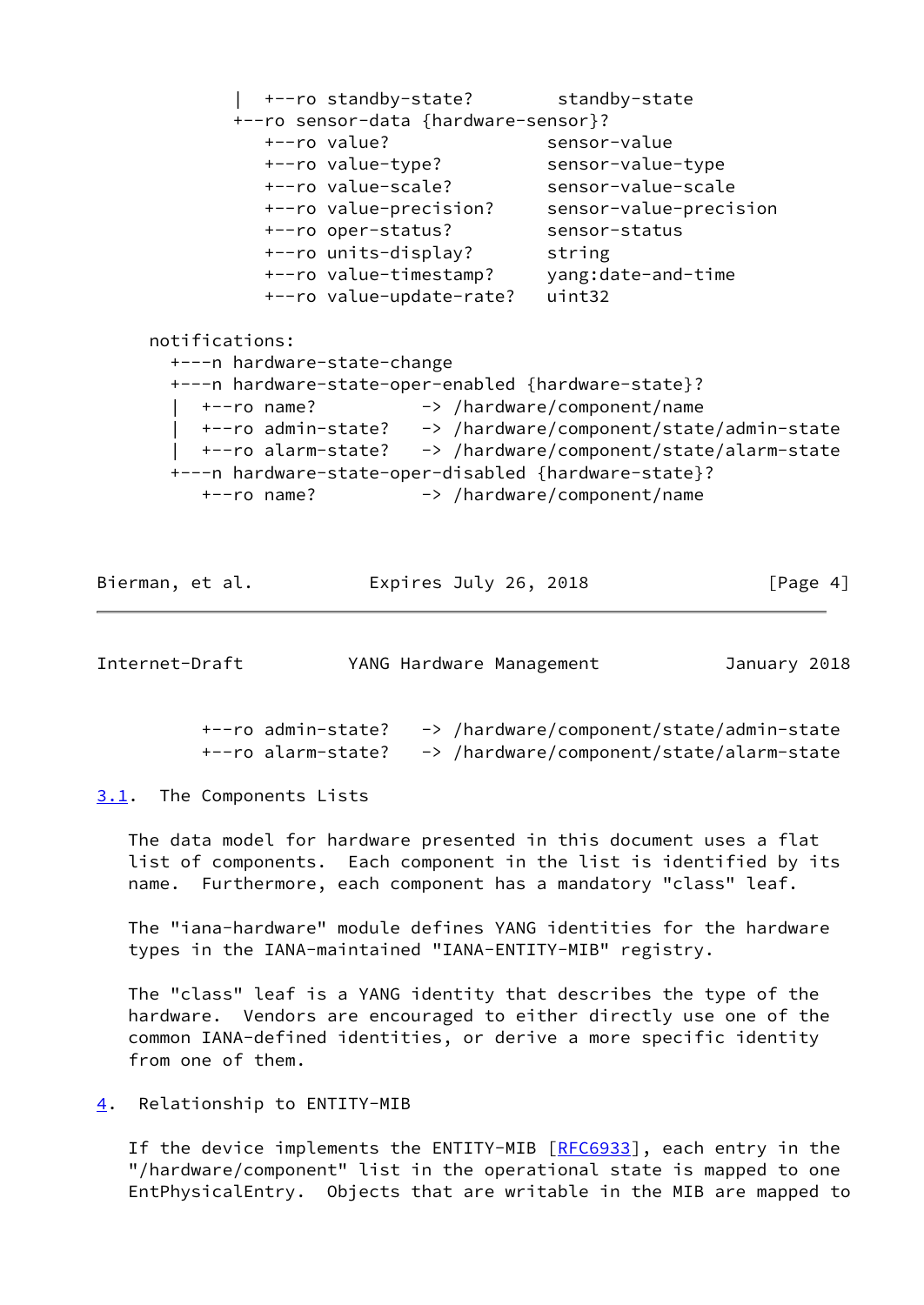"config true" nodes in the "/hardware/component" list, except "entPhysicalSerialNum" which is writable in the MIB, but "config false" in the YANG module.

 The "physical-index" leaf MUST contain the value of the corresponding entPhysicalEntry's entPhysicalIndex.

 The "class" leaf is mapped to both entPhysicalClass and entPhysicalVendorType. If the value of the "class" leaf is an identity that is either derived from or is one of the identities in the "iana-hardware" module, then entPhysicalClass contains the corresponding IANAPhysicalClass enumeration value. Otherwise, entPhysicalClass contains the IANAPhysicalClass value "other(1)". Vendors are encouraged to define an identity (derived from an identity in "iana-hardware" if possible) for each enterprise-specific registration identifier used for entPhysicalVendorType, and use that identity for the "class" leaf.

 The following tables list the YANG data nodes with corresponding objects in the ENTITY-MIB.

<span id="page-5-0"></span>

| Internet-Draft                                   | YANG Hardware Management |                                                                            | January 2018 |  |
|--------------------------------------------------|--------------------------|----------------------------------------------------------------------------|--------------|--|
| YANG data node in<br>/hardware/component         |                          | ENTITY-MIB object                                                          |              |  |
| name<br>class                                    |                          | entPhysicalName<br>entPhysicalClass<br>entPhysicalVendorType               |              |  |
| physical-index<br>description<br>parent          |                          | entPhysicalIndex<br>entPhysicalDescr<br>entPhysicalContainedIn             |              |  |
| parent-rel-pos<br>contains-child<br>hardware-rev |                          | entPhysicalParentRelPos<br>entPhysicalChildIndex<br>entPhysicalHardwareRev |              |  |
| firmware-rev<br>software-rev                     |                          | entPhysicalFirmwareRev<br>entPhysicalSoftwareRev                           |              |  |

Bierman, et al. **Expires July 26, 2018**[Page 5]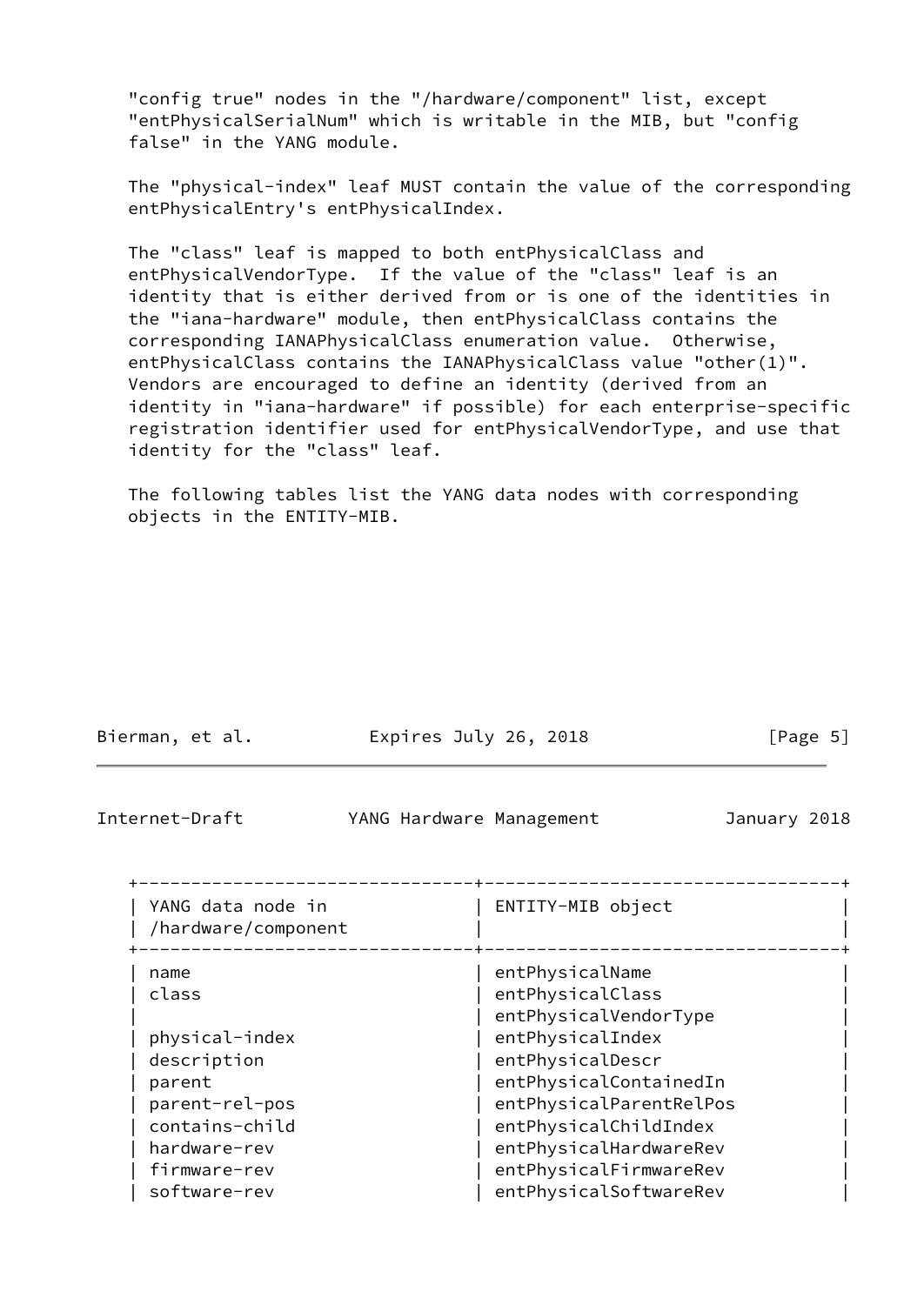| serial-num | entPhysicalSerialNum |
|------------|----------------------|
| mfg-name   | entPhysicalMfgName   |
| model-name | entPhysicalModelName |
| alias      | entPhysicalAlias     |
| asset-id   | entPhysicalAssetID   |
| is-fru     | entPhysicalIsFRU     |
| mfg-date   | entPhysicalMfgDate   |
| uri        | entPhysicalUris      |
| uuid       | entPhysicalUUID      |
|            |                      |

YANG Data Nodes and Related ENTITY-MIB Objects

## <span id="page-6-0"></span>[5](#page-6-0). Relationship to ENTITY-SENSOR-MIB

If the device implements the ENTITY-SENSOR-MIB [\[RFC3433](https://datatracker.ietf.org/doc/pdf/rfc3433)], each entry in the "/hardware/component" list where the container "sensor-data" exists is mapped to one EntPhySensorEntry.

Bierman, et al. Expires July 26, 2018 [Page 6]

<span id="page-6-1"></span>

Internet-Draft YANG Hardware Management January 2018

| YANG data node in<br>/hardware/component/sensor-data | ENTITY-SENSOR-MIB object                                   |
|------------------------------------------------------|------------------------------------------------------------|
| value<br>value-type<br>value-scale                   | entPhySensorValue<br>entPhySensorType<br>entPhySensorScale |
| value-precision                                      | entPhySensorPrecision                                      |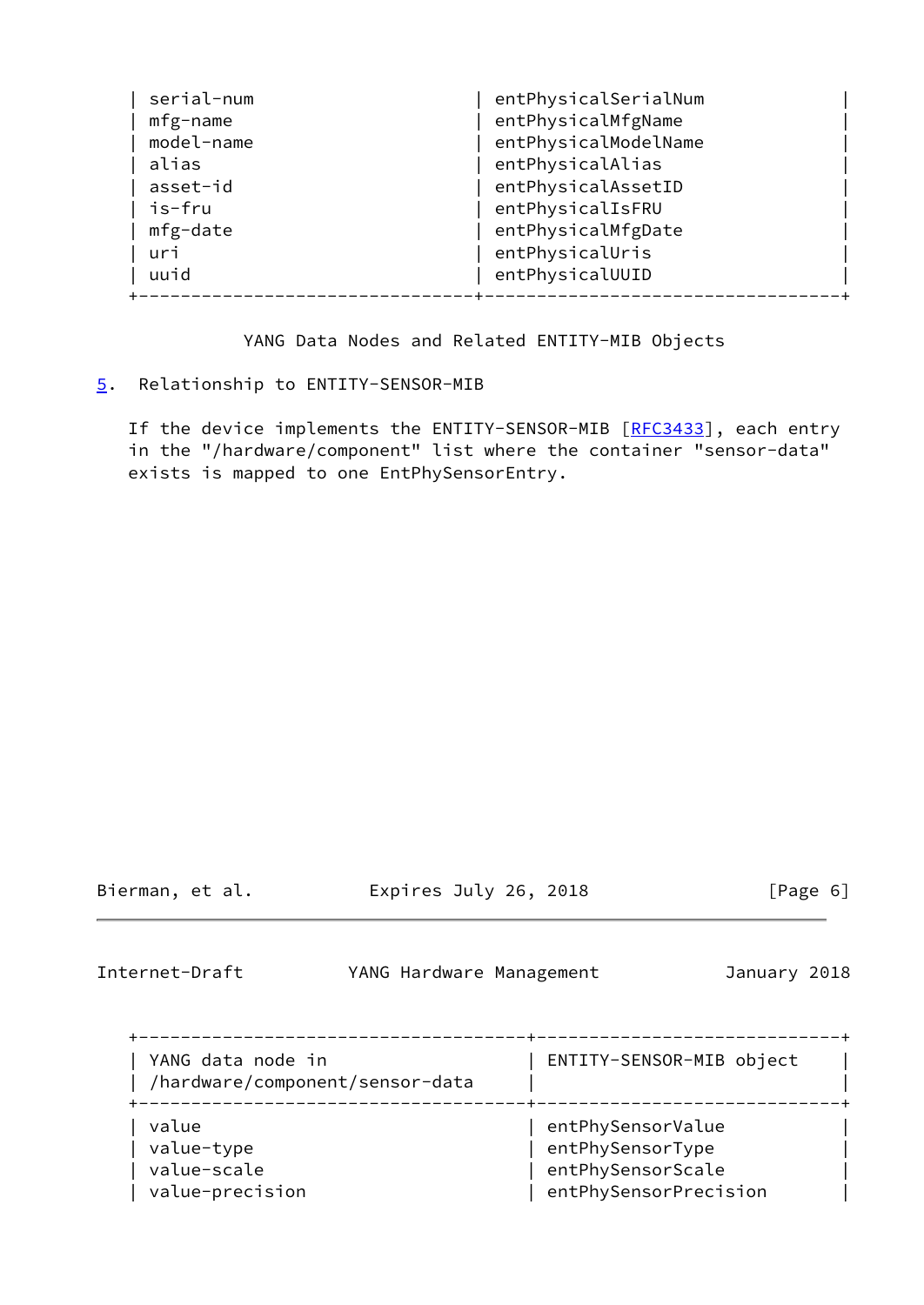| oper-status<br>units-display<br>value-timestamp | entPhySensorOperStatus<br>entPhySensorUnitsDisplay<br>entPhySensorValueTimeStamp |  |
|-------------------------------------------------|----------------------------------------------------------------------------------|--|
| value-update-rate                               | entPhySensorValueUpdateRate                                                      |  |
|                                                 |                                                                                  |  |

YANG Data Nodes and Related ENTITY-SENSOR-MIB Objects

## <span id="page-7-0"></span>[6](#page-7-0). Relationship to ENTITY-STATE-MIB

If the device implements the ENTITY-STATE-MIB [[RFC4268](https://datatracker.ietf.org/doc/pdf/rfc4268)], each entry in the "/hardware/component" list where the container "state" exists is mapped to one EntStateEntry.

| YANG data node in<br>/hardware/component/state | ENTITY-STATE-MIB<br>object |
|------------------------------------------------|----------------------------|
| state-last-changed                             | entStateLastChanged        |
| admin-state                                    | entStateAdmin              |
| oper-state                                     | entStateOper               |
| usage-state                                    | entStateUsage              |
| alarm-state                                    | entStateAlarm              |
| standby-state                                  | entStateStandby            |

YANG Data Nodes and Related ENTITY-SENSOR-MIB Objects

```
7. Hardware YANG Module
```
<CODE BEGINS> file "ietf-hardware@2018-01-15.yang"

 module ietf-hardware { yang-version 1.1; namespace "urn:ietf:params:xml:ns:yang:ietf-hardware"; prefix hw; import ietf-inet-types { prefix inet; }

Bierman, et al. 
Expires July 26, 2018  $[Page 7]$ 

| Internet-Draft | YANG Hardware Management | January 2018 |  |
|----------------|--------------------------|--------------|--|
|                |                          |              |  |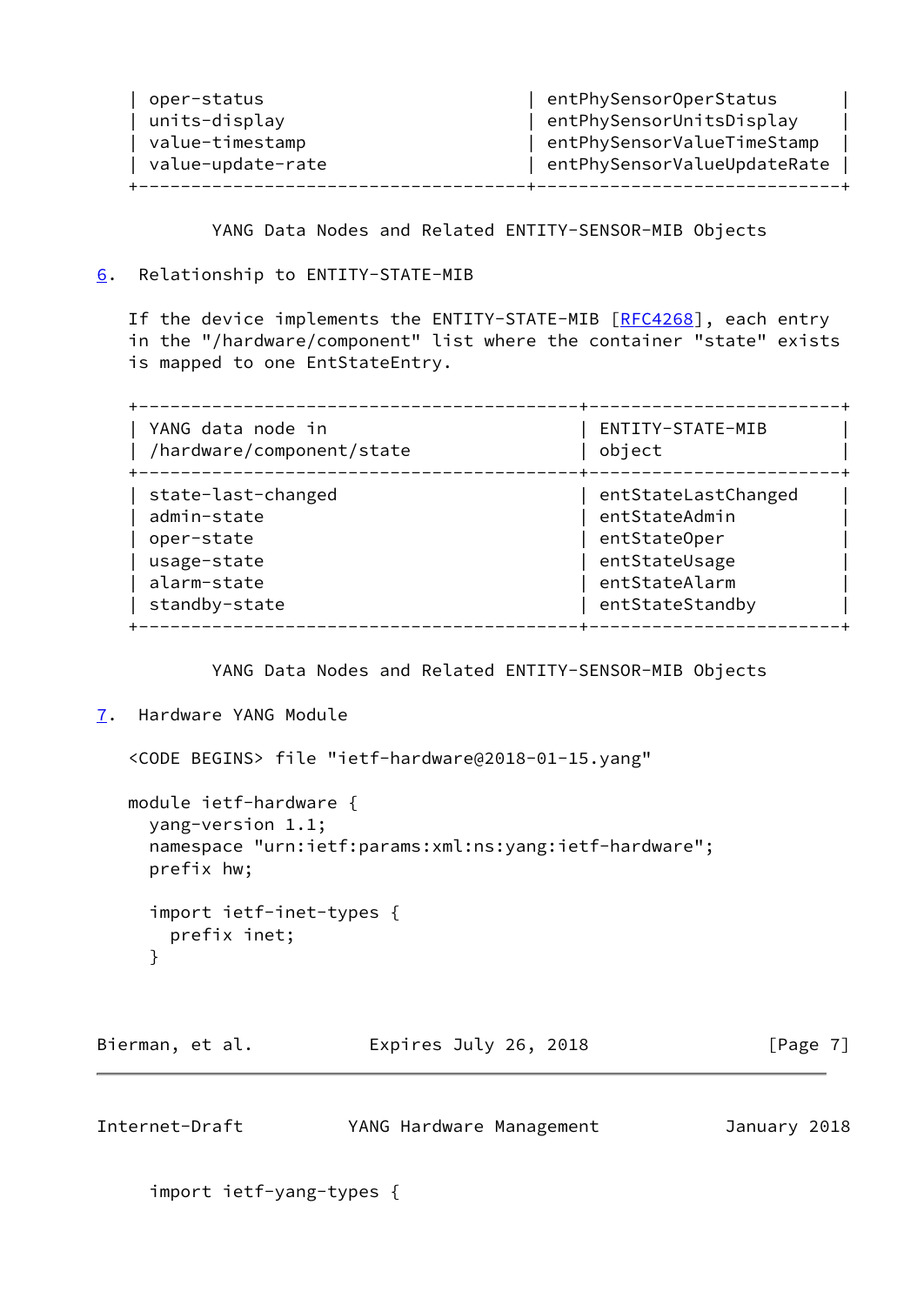```
 prefix yang;
 }
 import iana-hardware {
   prefix ianahw;
 }
 organization
   "IETF NETMOD (Network Modeling) Working Group";
 contact
  <http://tools.ietf.org/wg/netmod/>
  WG List: <mailto:netmod@ietf.org>
    Editor: Andy Bierman
              <mailto:andy@yumaworks.com>
    Editor: Martin Bjorklund
              <mailto:mbj@tail-f.com>
    Editor: Jie Dong
              <mailto:jie.dong@huawei.com>
    Editor: Dan Romascanu
              <mailto:dromasca@gmail.com>";
 // RFC Ed.: replace XXXX and YYYY with actual RFC numbers and
 // remove this note.
 description
   "This module contains a collection of YANG definitions for
   managing hardware.
    This data model is designed for the Network Management Datastore
    Architecture defined in RFC YYYY.
    Copyright (c) 2018 IETF Trust and the persons identified as
    authors of the code. All rights reserved.
    Redistribution and use in source and binary forms, with or
   without modification, is permitted pursuant to, and subject
    to the license terms contained in, the Simplified BSD License
    Section 4.c of the IETF Trust's Legal Provisions
    Relating to IETF Documents
    (http://trustee.ietf.org/license-info).
    This version of this YANG module is part of RFC XXXX; see
    the RFC itself for full legal notices.";
```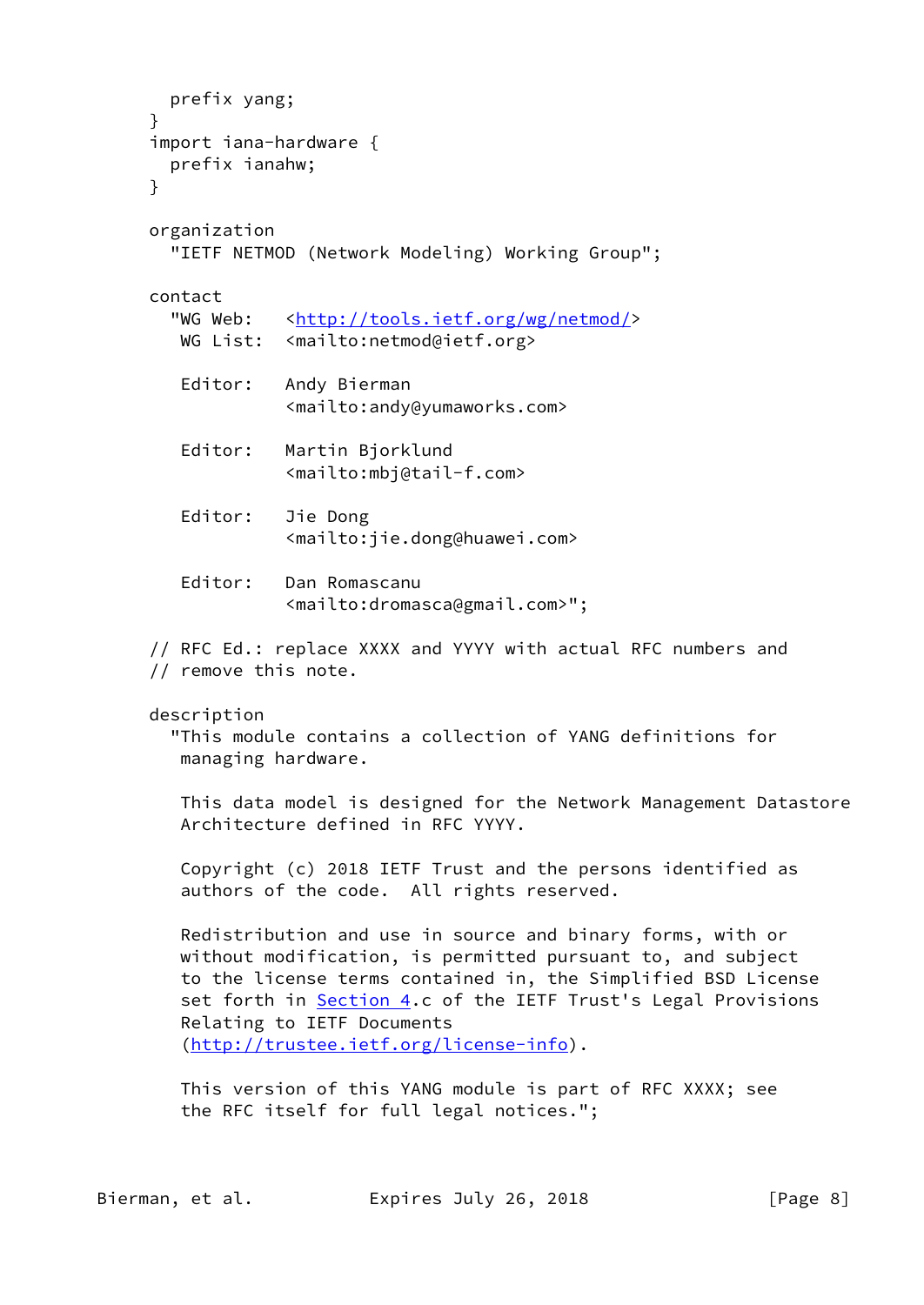```
Internet-Draft YANG Hardware Management January 2018
      // RFC Ed.: update the date below with the date of RFC publication
      // and remove this note.
      revision 2018-01-15 {
        description
          "Initial revision.";
        reference
          "RFC XXXX: A YANG Data Model for Hardware Management";
      }
      /*
       * Features
      \star/ feature entity-mib {
        description
          "This feature indicates that the device implements
           the ENTITY-MIB.";
        reference "RFC 6933: Entity MIB (Version 4)";
      }
      feature hardware-state {
        description
          "Indicates the ENTITY-STATE-MIB objects are supported";
       RFC 4268: Entity State MIB";
      }
      feature hardware-sensor {
        description
          "Indicates the ENTITY-SENSOR-MIB objects are supported";
       RFC 3433: Entity Sensor MIB";
      }
      /*
       * Typedefs
       */
      typedef admin-state {
        type enumeration {
          enum unknown {
            value 1;
            description
              "The resource is unable to report administrative state.";
          }
          enum locked {
            value 2;
            description
```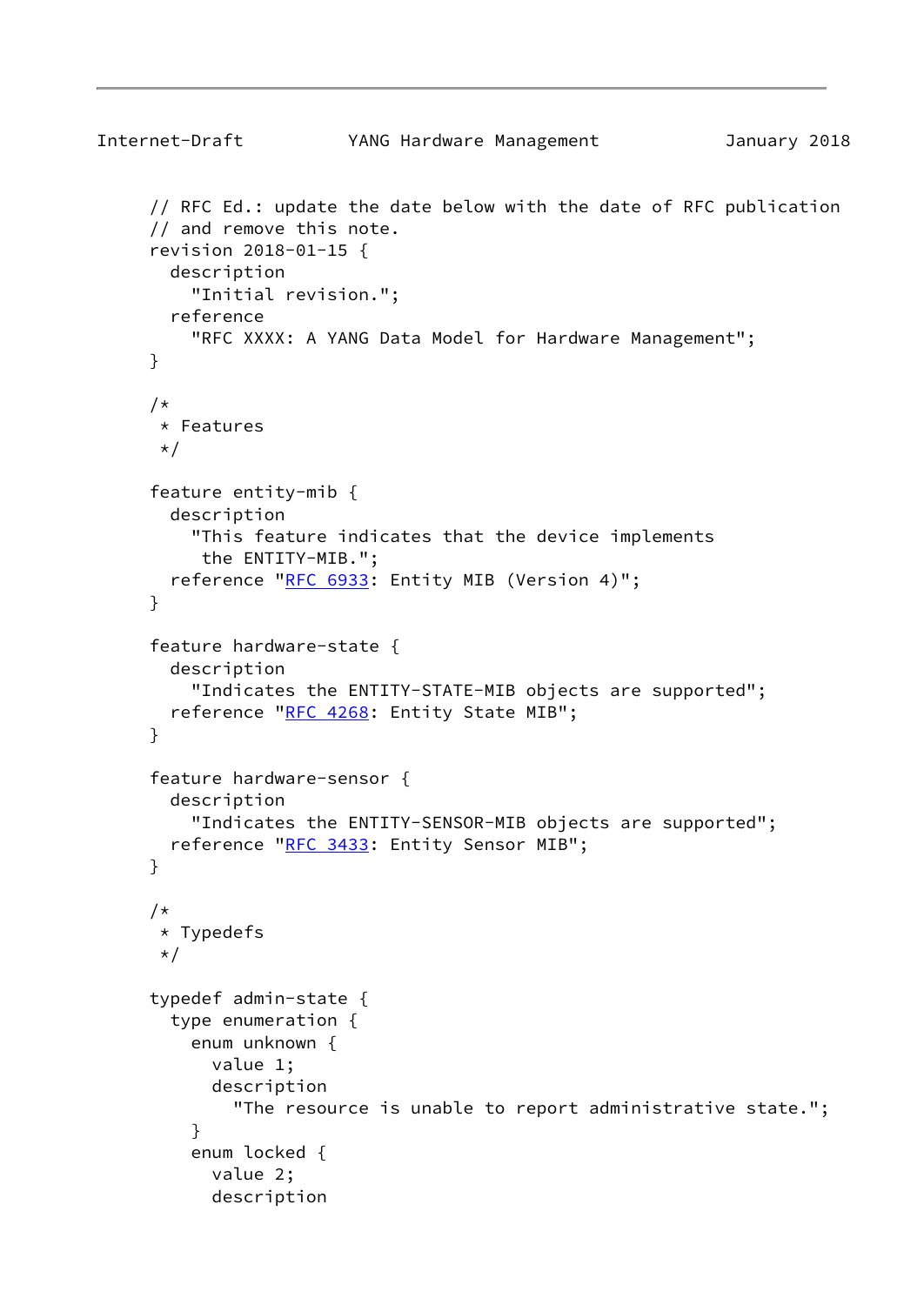"The resource is administratively prohibited from use.";

}

```
Bierman, et al. Expires July 26, 2018 [Page 9]
Internet-Draft YANG Hardware Management January 2018
         enum shutting-down {
           value 3;
           description
              "The resource usage is administratively limited to current
              instances of use.";
         }
         enum unlocked {
           value 4;
           description
              "The resource is not administratively prohibited from
              use.";
          }
       }
       description
          "Represents the various possible administrative states.";
      RFC 4268: EntityAdminState";
     }
      typedef oper-state {
       type enumeration {
         enum unknown {
           value 1;
           description
              "The resource is unable to report its operational state.";
         }
         enum disabled {
           value 2;
           description
             "The resource is totally inoperable.";
         }
         enum enabled {
           value 3;
           description
              "The resource is partially or fully operable.";
 }
         enum testing {
           value 4;
           description
              "The resource is currently being tested and cannot
```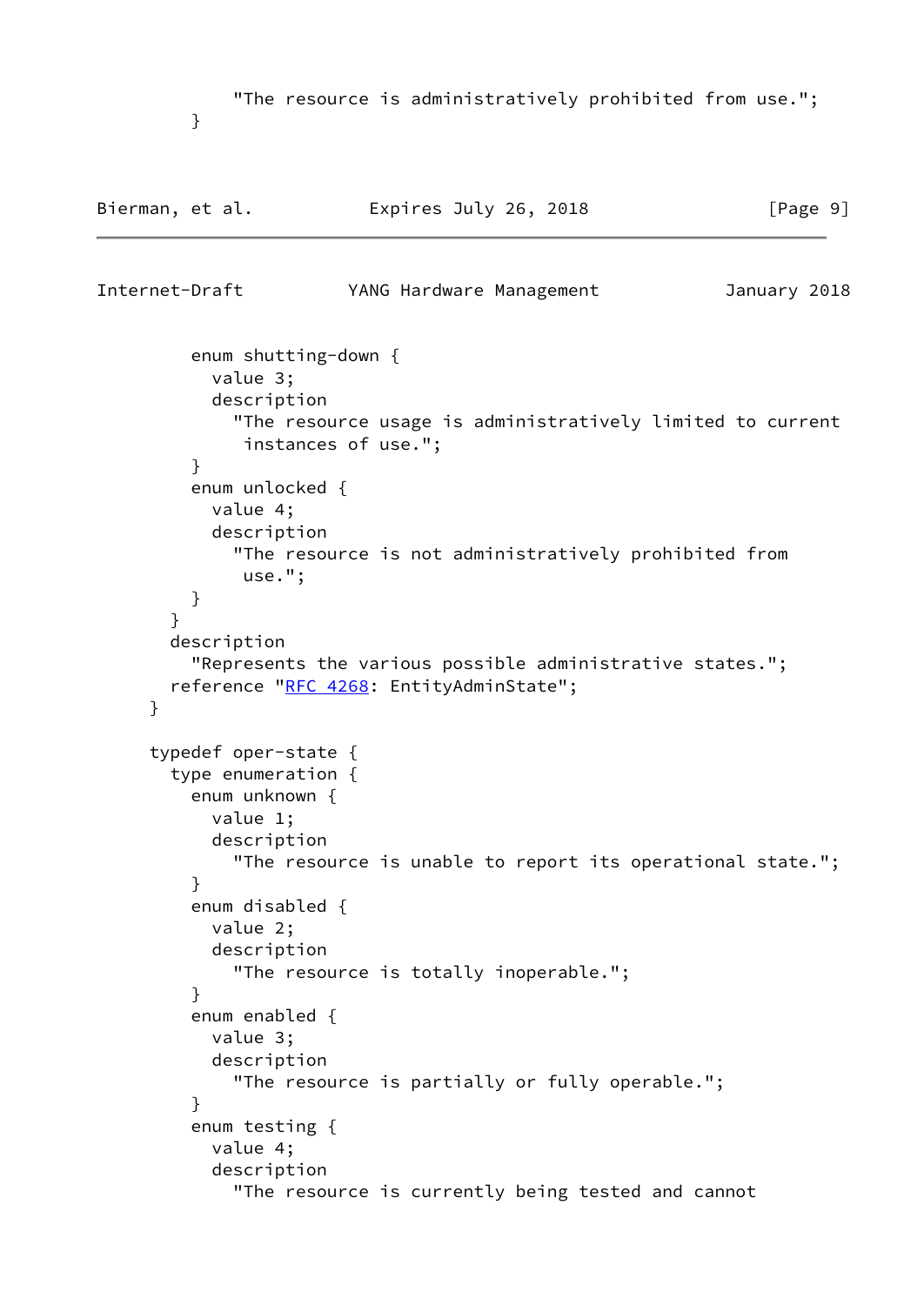therefore report whether it is operational or not."; } } description "Represents the possible values of operational states."; reference "[RFC 4268:](https://datatracker.ietf.org/doc/pdf/rfc4268) EntityOperState"; } typedef usage-state { Bierman, et al. Expires July 26, 2018 [Page 10] Internet-Draft YANG Hardware Management January 2018 type enumeration { enum unknown { value 1; description "The resource is unable to report usage state."; } enum idle { value 2; description "The resource is servicing no users."; } enum active { value 3; description "The resource is currently in use and it has sufficient spare capacity to provide for additional users."; } enum busy { value 4; description "The resource is currently in use, but it currently has no spare capacity to provide for additional users."; } } description "Represents the possible values of usage states."; reference "[RFC 4268,](https://datatracker.ietf.org/doc/pdf/rfc4268) EntityUsageState"; } typedef alarm-state { type bits { bit unknown {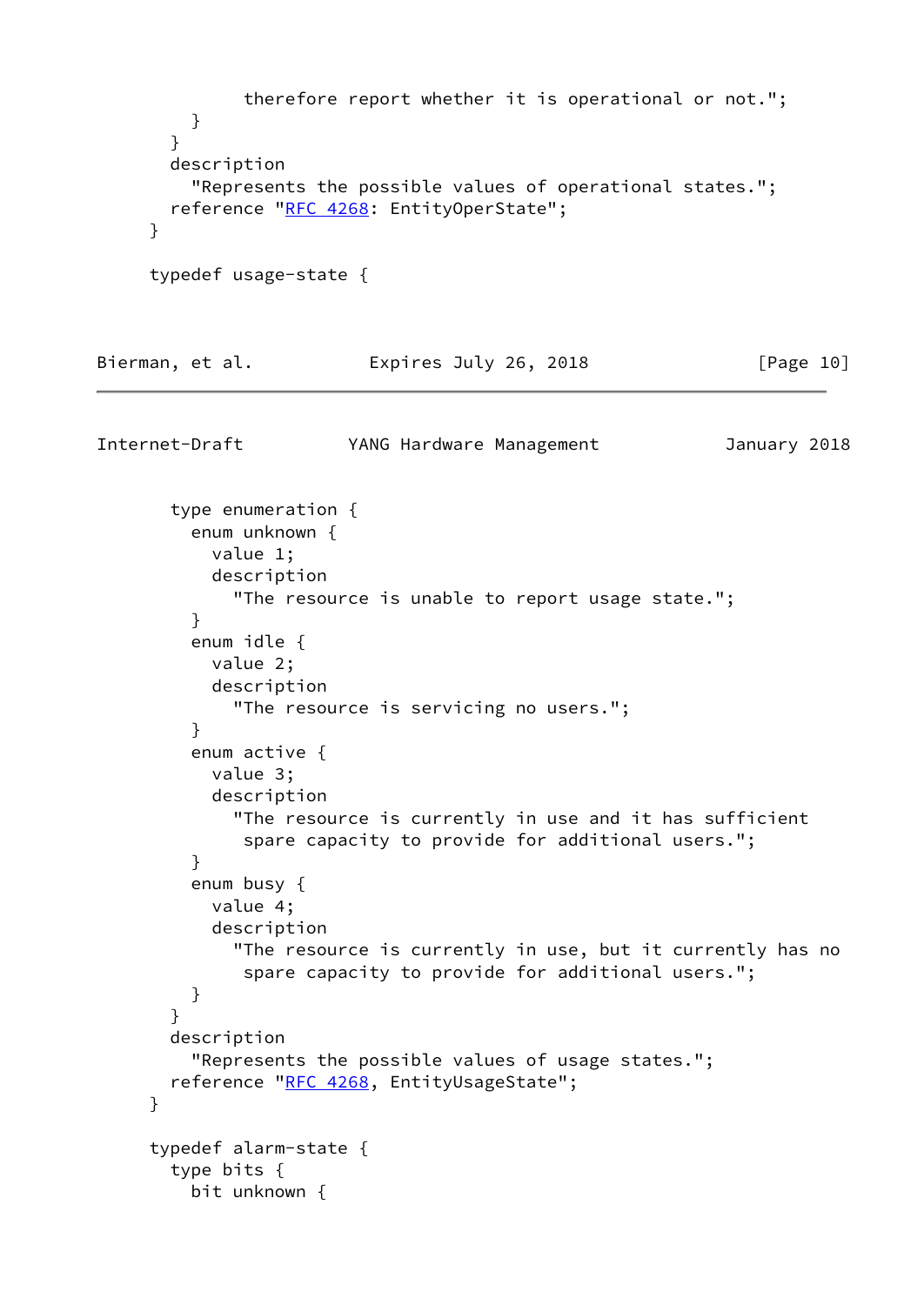```
 position 0;
            description
              "The resource is unable to report alarm state.";
 }
          bit under-repair {
            position 1;
            description
              "The resource is currently being repaired, which, depending
               on the implementation, may make the other values in this
               bit string not meaningful.";
          }
          bit critical {
            position 2;
            description
              "One or more critical alarms are active against the
               resource.";
```
Bierman, et al. Expires July 26, 2018 [Page 11]

Internet-Draft YANG Hardware Management January 2018

```
 }
          bit major {
            position 3;
            description
              "One or more major alarms are active against the
               resource.";
 }
          bit minor {
            position 4;
            description
              "One or more minor alarms are active against the
               resource.";
          }
          bit warning {
            position 5;
            description
              "One or more warning alarms are active against the
               resource.";
          }
          bit indeterminate {
            position 6;
            description
              "One or more alarms of whose perceived severity cannot be
               determined are active against this resource.";
          }
```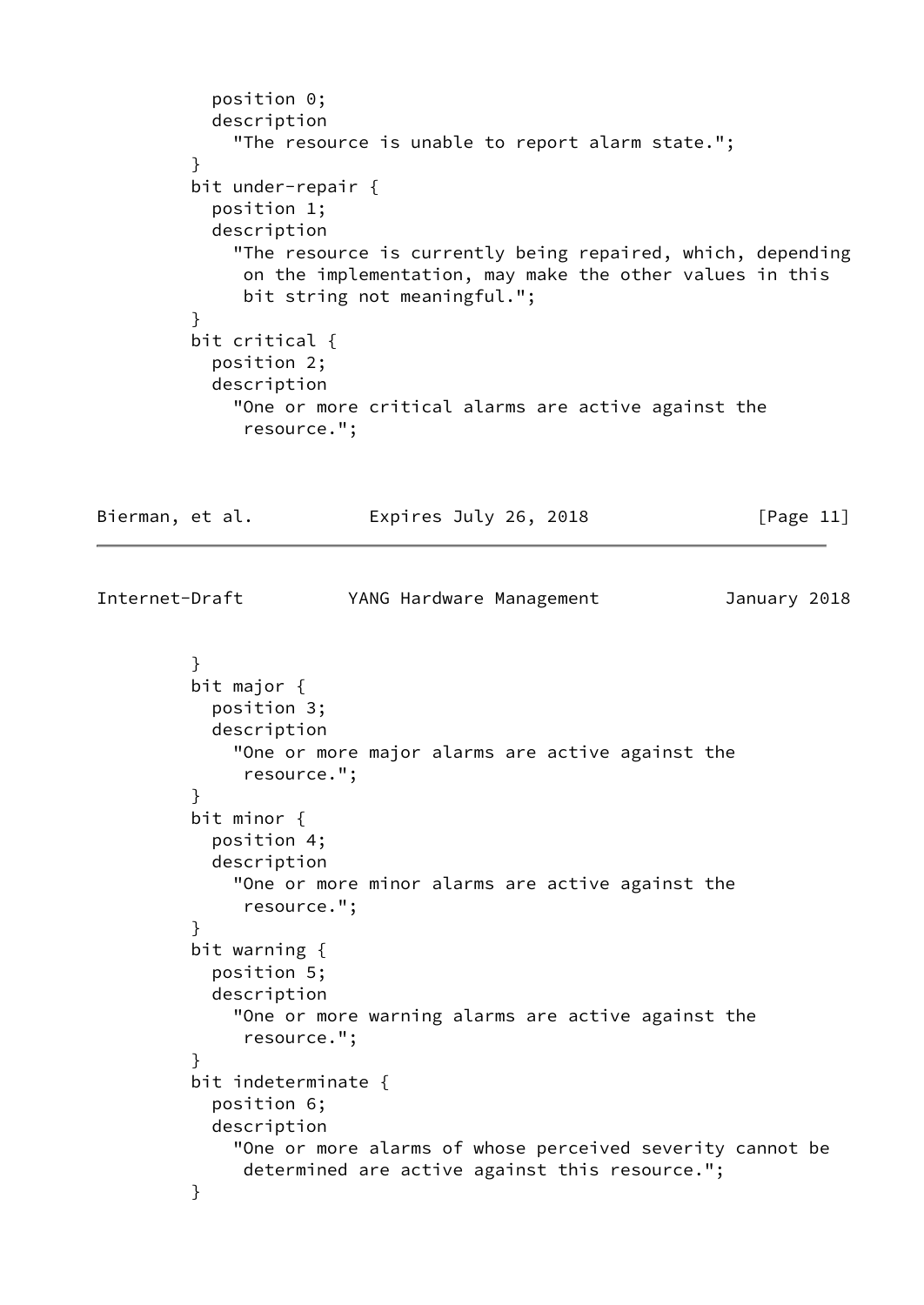```
 }
        description
          "Represents the possible values of alarm states. An alarm is a
           persistent indication of an error or warning condition.
          When no bits of this attribute are set, then no active alarms
           are known against this component and it is not under repair.";
        reference "RFC 4268: EntityAlarmStatus";
      }
      typedef standby-state {
        type enumeration {
          enum unknown {
            value 1;
            description
              "The resource is unable to report standby state.";
          }
          enum hot-standby {
            value 2;
            description
              "The resource is not providing service, but it will be
               immediately able to take over the role of the resource to
               be backed up, without the need for initialization
Bierman, et al.               Expires July 26, 2018               [Page 12]
Internet-Draft YANG Hardware Management January 2018
               activity, and will contain the same information as the
               resource to be backed up.";
          }
          enum cold-standby {
            value 3;
            description
              "The resource is to back up another resource, but will not
               be immediately able to take over the role of a resource to
               be backed up, and will require some initialization
               activity.";
 }
          enum providing-service {
            value 4;
            description
              "The resource is providing service.";
          }
        }
        description
```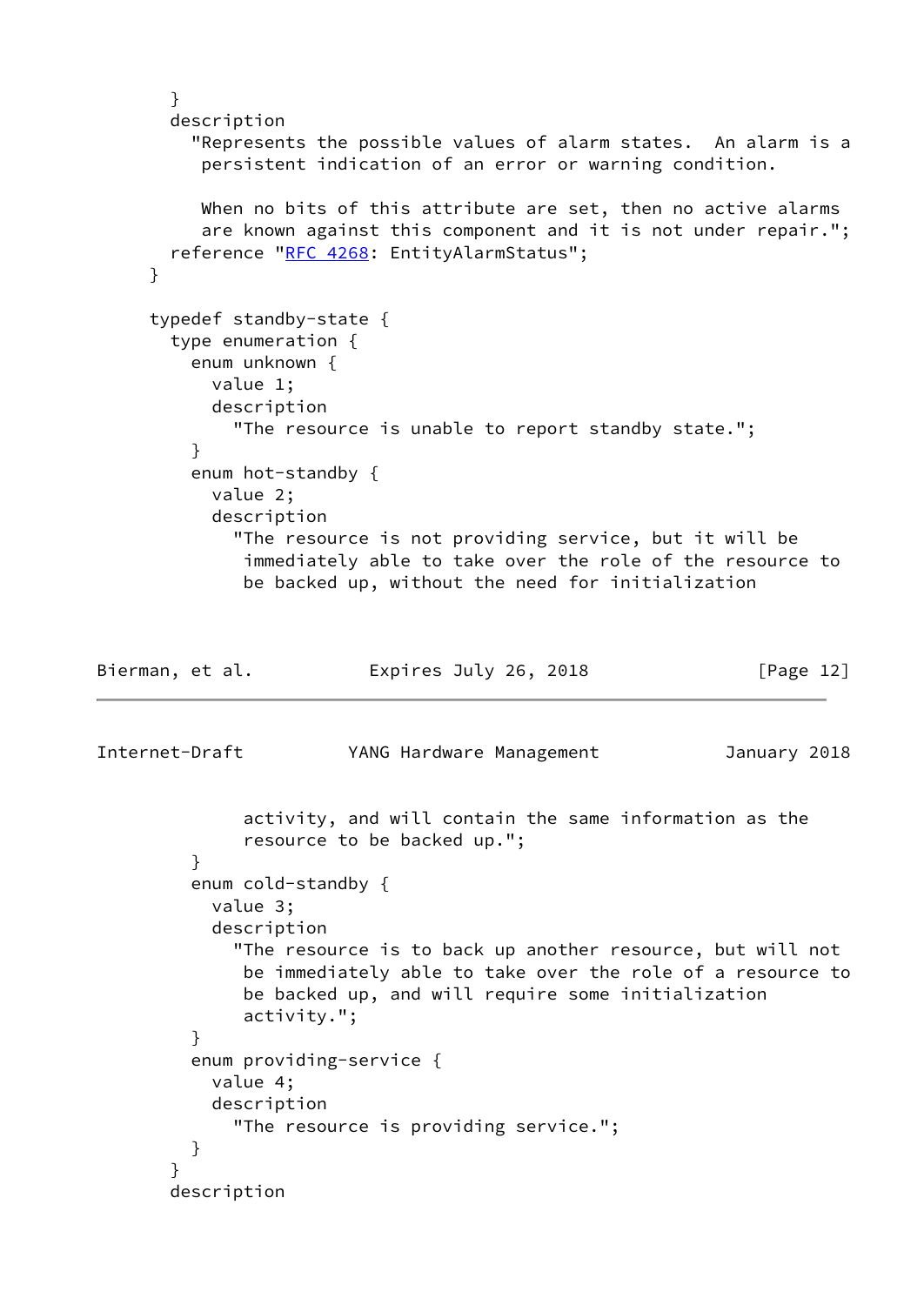```
 "Represents the possible values of standby states.";
       RFC 4268: EntityStandbyStatus";
      }
      typedef sensor-value-type {
        type enumeration {
          enum other {
            value 1;
            description
              "A measure other than those listed below.";
          }
          enum unknown {
            value 2;
            description
              "An unknown measurement, or arbitrary, relative numbers";
          }
          enum volts-AC {
            value 3;
            description
              "A measure of electric potential (alternating current).";
          }
          enum volts-DC {
            value 4;
            description
              "A measure of electric potential (direct current).";
 }
          enum amperes {
            value 5;
            description
              "A measure of electric current.";
Bierman, et al.               Expires July 26, 2018               [Page 13]
Internet-Draft YANG Hardware Management January 2018
 }
          enum watts {
            value 6;
            description
              "A measure of power.";
          }
          enum hertz {
            value 7;
            description
              "A measure of frequency.";
          }
```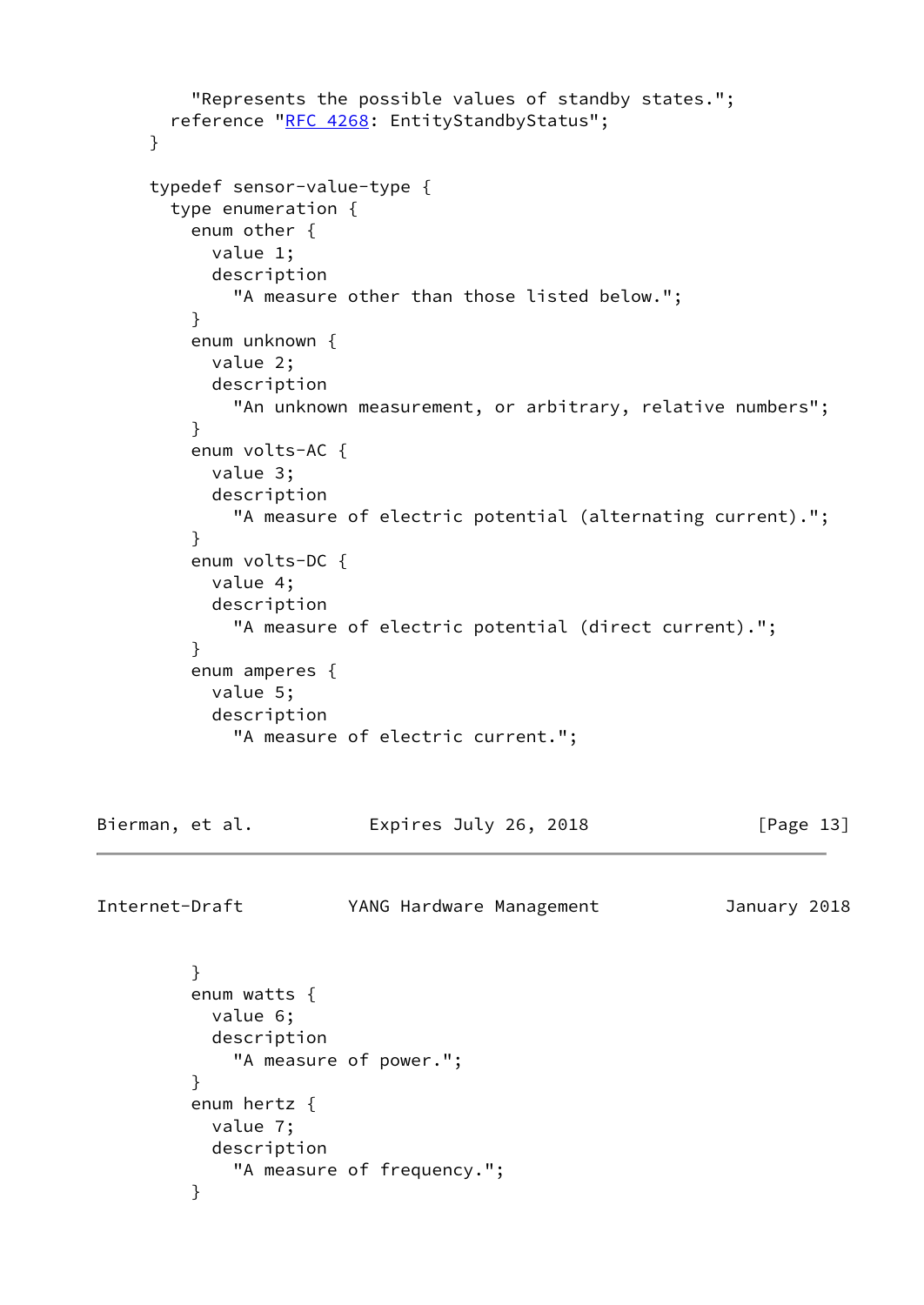```
 enum celsius {
           value 8;
           description
             "A measure of temperature.";
 }
         enum percent-RH {
           value 9;
           description
             "A measure of percent relative humidity.";
 }
         enum rpm {
           value 10;
           description
             "A measure of shaft revolutions per minute.";
 }
         enum cmm {
           value 11;
           description
             "A measure of cubic meters per minute (airflow).";
 }
         enum truth-value {
           value 12;
           description
             "Value is one of 1 (true) or 2 (false)";
         }
       }
       description
         "A node using this data type represents the sensor measurement
          data type associated with a physical sensor value. The actual
          data units are determined by examining a node of this type
          together with the associated sensor-value-scale node.
          A node of this type SHOULD be defined together with nodes of
          type sensor-value-scale and sensor-value-precision. These
          three types are used to identify the semantics of a node of
          type sensor-value.";
      RFC 3433: EntitySensorDataType";
Bierman, et al. 
Expires July 26, 2018
[Page 14]
Internet-Draft YANG Hardware Management January 2018
     }
     typedef sensor-value-scale {
       type enumeration {
```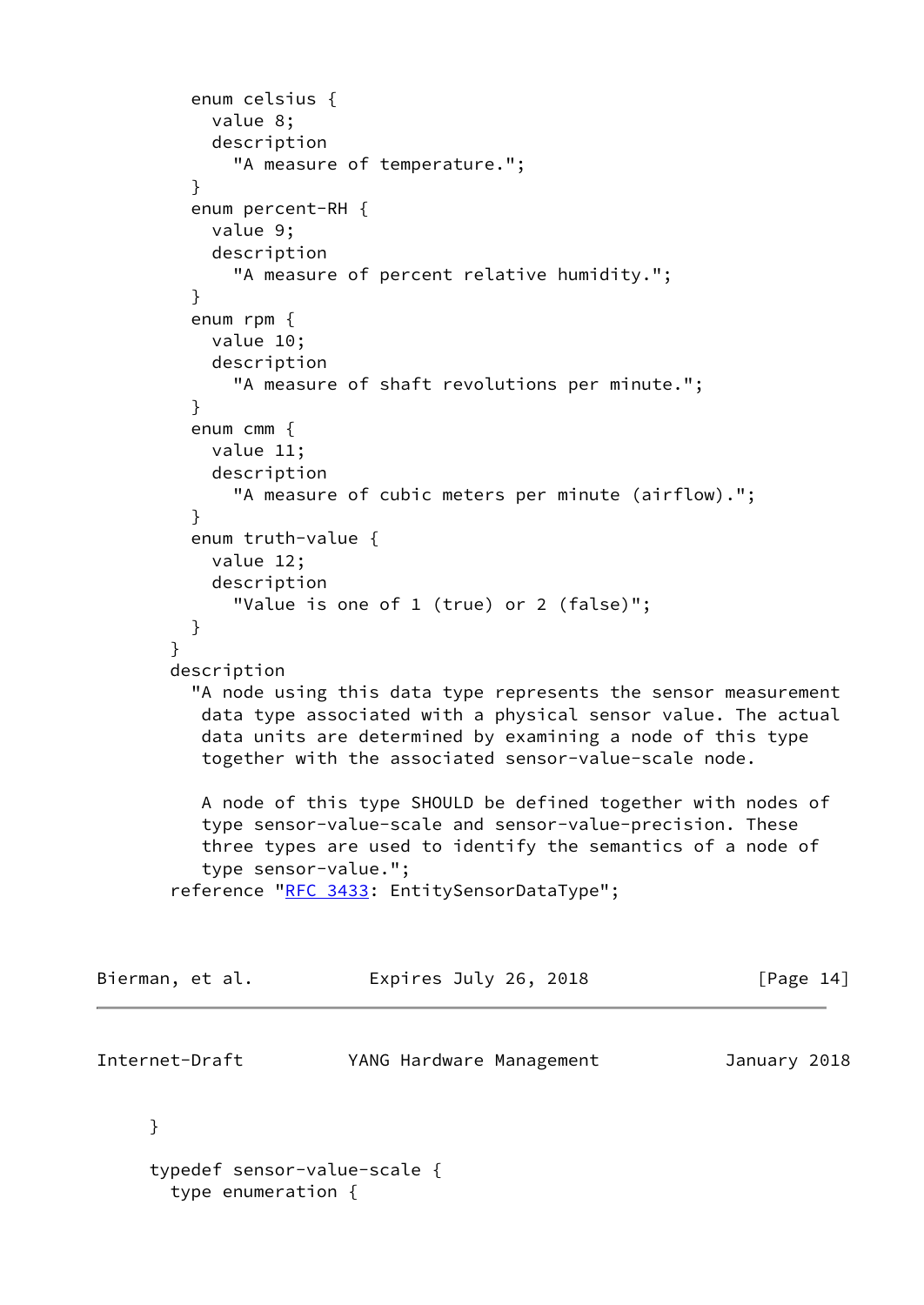```
 enum yocto {
            value 1;
            description
               "Data scaling factor of 10^-24.";
          }
          enum zepto {
            value 2;
            description
               "Data scaling factor of 10^-21.";
          }
          enum atto {
            value 3;
            description
               "Data scaling factor of 10^-18.";
 }
          enum femto {
            value 4;
            description
               "Data scaling factor of 10^-15.";
          }
          enum pico {
            value 5;
            description
               "Data scaling factor of 10^-12.";
          }
          enum nano {
            value 6;
            description
              "Data scaling factor of 10^-9.";
          }
          enum micro {
            value 7;
            description
               "Data scaling factor of 10^-6.";
          }
          enum milli {
            value 8;
            description
               "Data scaling factor of 10^-3.";
          }
          enum units {
            value 9;
            description
               "Data scaling factor of 10^0.";
```
Bierman, et al. Expires July 26, 2018 [Page 15]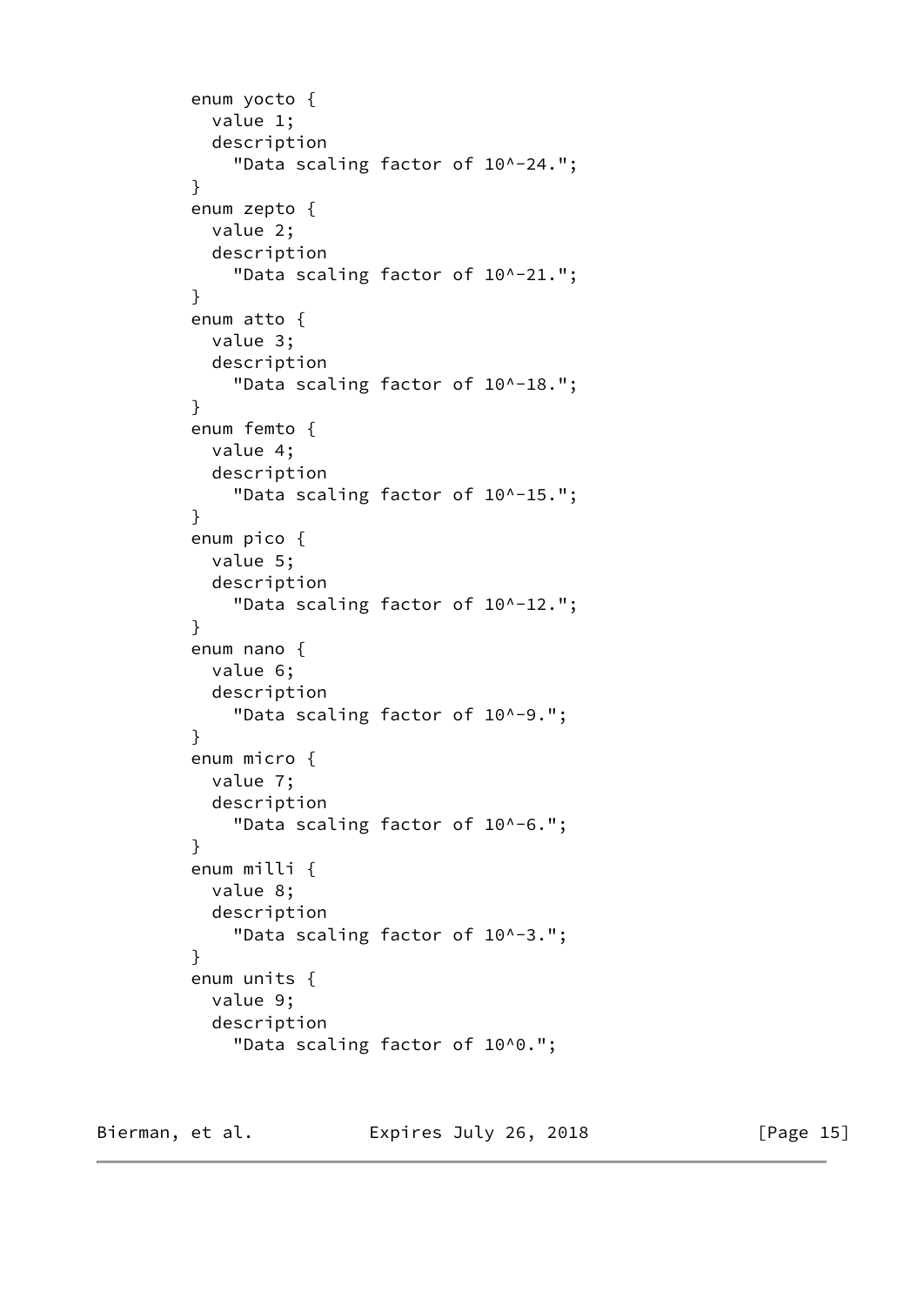} enum kilo { value 10; description "Data scaling factor of 10^3."; } enum mega { value 11; description "Data scaling factor of 10^6."; } enum giga { value 12; description "Data scaling factor of 10^9."; } enum tera { value 13; description "Data scaling factor of 10^12."; } enum peta { value 14; description "Data scaling factor of 10^15."; } enum exa { value 15; description "Data scaling factor of 10^18."; } enum zetta { value 16; description "Data scaling factor of 10^21."; } enum yotta { value 17; description "Data scaling factor of 10^24."; } } description "A node using this data type represents a data scaling factor,

 represented with an International System of Units (SI) prefix. The actual data units are determined by examining a node of this type together with the associated sensor-value-type.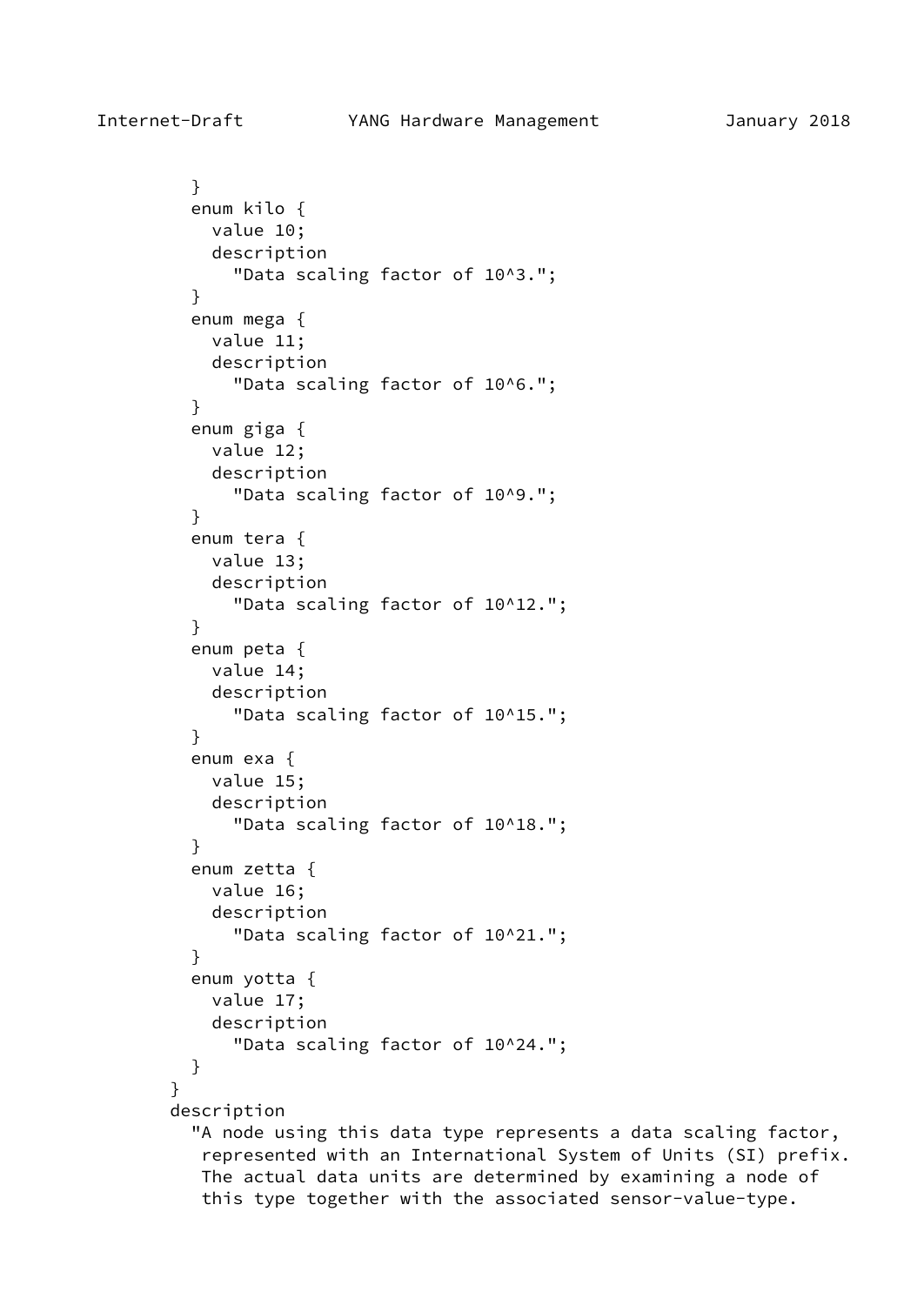Bierman, et al. Expires July 26, 2018 [Page 16]

```
Internet-Draft YANG Hardware Management January 2018
          A node of this type SHOULD be defined together with nodes of
           type sensor-value-type and sensor-value-precision. Together,
           associated nodes of these three types are used to identify the
           semantics of a node of type sensor-value.";
      RFC 3433: EntitySensorDataScale";
      }
     typedef sensor-value-precision {
       type int8 {
         range "-8 .. 9";
       }
       description
          "A node using this data type represents a sensor value
          precision range.
          A node of this type SHOULD be defined together with nodes of
          type sensor-value-type and sensor-value-scale. Together,
           associated nodes of these three types are used to identify the
           semantics of a node of type sensor-value.
          If a node of this type contains a value in the range 1 to 9,
           it represents the number of decimal places in the fractional
           part of an associated sensor-value fixed- point number.
         If a node of this type contains a value in the range -8 to -1,
           it represents the number of accurate digits in the associated
           sensor-value fixed-point number.
          The value zero indicates the associated sensor-value node is
          not a fixed-point number.
          Server implementers must choose a value for the associated
           sensor-value-precision node so that the precision and accuracy
          of the associated sensor-value node is correctly indicated.
           For example, a component representing a temperature sensor
          that can measure 0 degrees to 100 degrees C in 0.1 degree
         increments, +/- 0.05 degrees, would have a
           sensor-value-precision value of '1', a sensor-value-scale
           value of 'units', and a sensor-value ranging from '0' to
```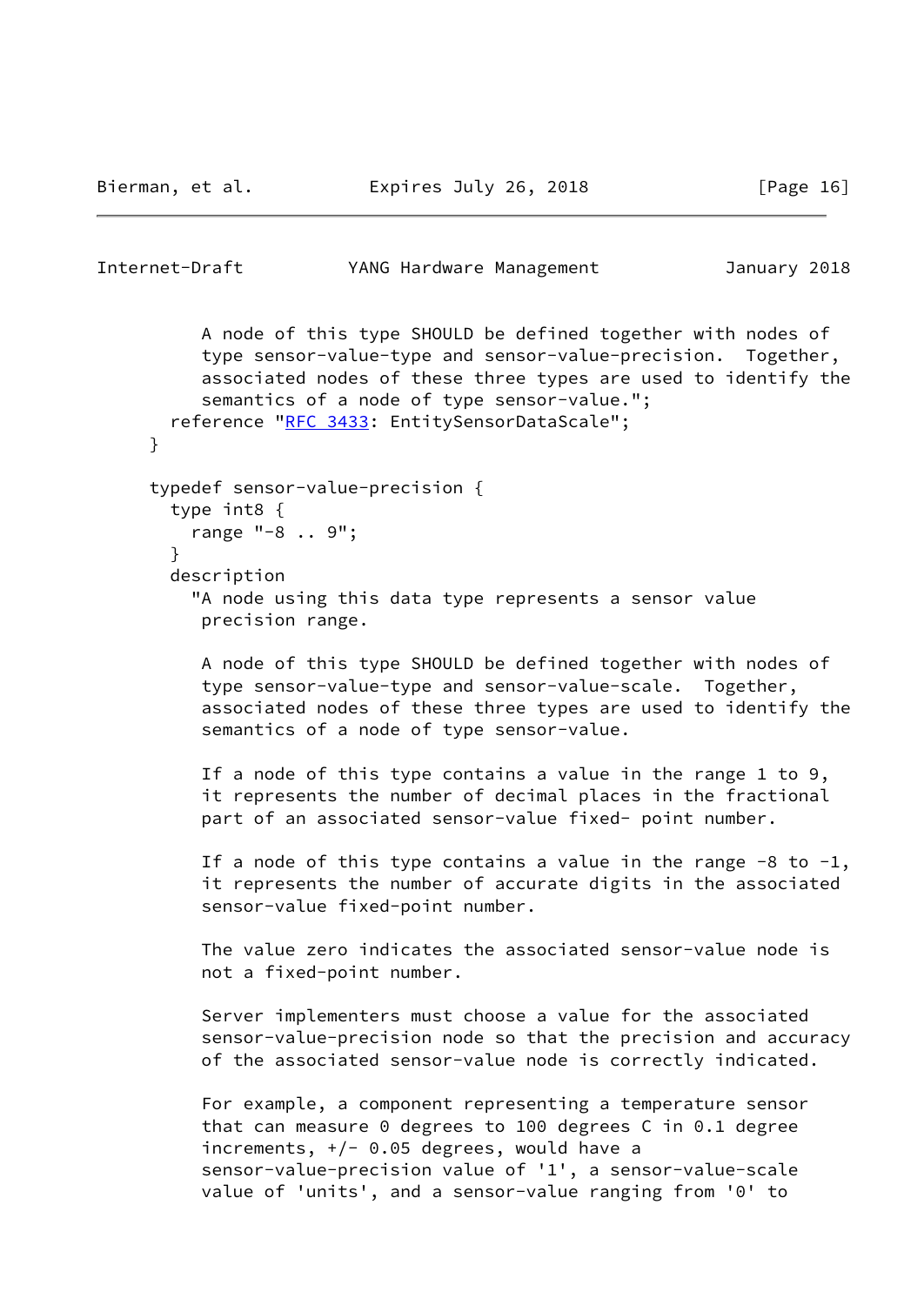```
 '1000'. The sensor-value would be interpreted as
      'degrees C * 10'.";
   reference "RFC 3433: EntitySensorPrecision";
 }
 typedef sensor-value {
   type int32 {
     range "-1000000000 .. 1000000000";
```
#### Bierman, et al. Expires July 26, 2018 [Page 17]

Internet-Draft YANG Hardware Management January 2018

 } description "A node using this data type represents a sensor value.

 A node of this type SHOULD be defined together with nodes of type sensor-value-type, sensor-value-scale, and sensor-value-precision. Together, associated nodes of those three types are used to identify the semantics of a node of this data type.

 The semantics of a node using this data type are determined by the value of the associated sensor-value-type node.

 If the associated sensor-value-type node is equal to 'voltsAC', 'voltsDC', 'amperes', 'watts', 'hertz', 'celsius', or 'cmm', then a node of this type MUST contain a fixed point number ranging from -999,999,999 to +999,999,999. The value -1000000000 indicates an underflow error. The value +1000000000 indicates an overflow error. The sensor-value-precision indicates how many fractional digits are represented in the associated sensor-value node.

 If the associated sensor-value-type node is equal to 'percentRH', then a node of this type MUST contain a number ranging from 0 to 100.

 If the associated sensor-value-type node is equal to 'rpm', then a node of this type MUST contain a number ranging from -999,999,999 to +999,999,999.

 If the associated sensor-value-type node is equal to 'truth-value', then a node of this type MUST contain either the value 1 (true) or the value 2 (false)'.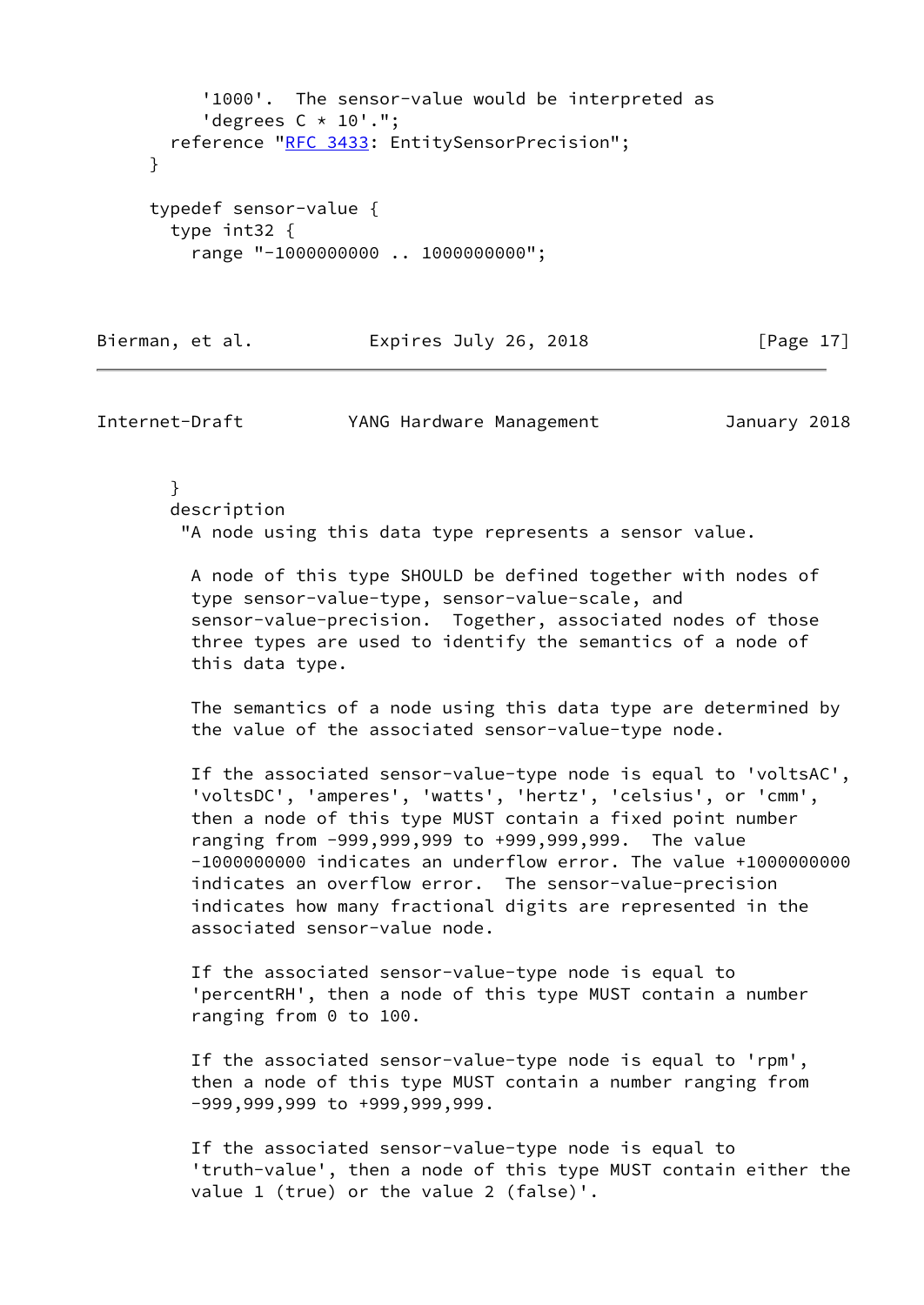```
 If the associated sensor-value-type node is equal to 'other' or
          unknown', then a node of this type MUST contain a number
          ranging from -1000000000 to 1000000000.";
       RFC 3433: EntitySensorValue";
      }
      typedef sensor-status {
        type enumeration {
          enum ok {
            value 1;
            description
              "Indicates that the server can obtain the sensor value.";
          }
          enum unavailable {
Bierman, et al.             Expires July 26, 2018             [Page 18]
Internet-Draft YANG Hardware Management January 2018
            value 2;
            description
              "Indicates that the server presently cannot obtain the
               sensor value.";
          }
          enum nonoperational {
            value 3;
            description
              "Indicates that the server believes the sensor is broken.
               The sensor could have a hard failure (disconnected wire),
               or a soft failure such as out-of-range, jittery, or wildly
               fluctuating readings.";
          }
        }
        description
          "A node using this data type represents the operational status
           of a physical sensor.";
        reference "RFC 3433: EntitySensorStatus";
      }
      /*
       * Data nodes
       */
      container hardware {
        description
```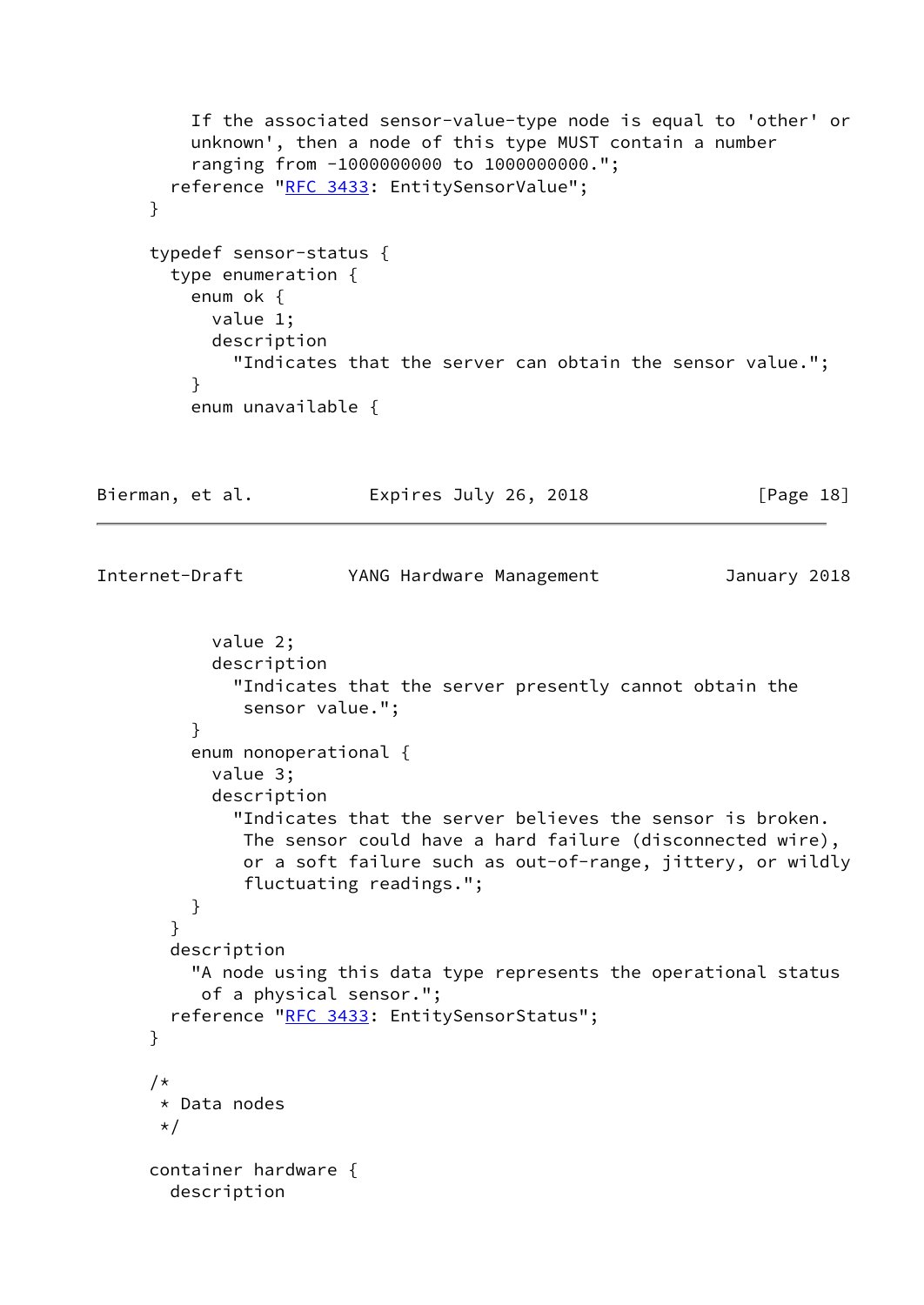"Data nodes representing components.

 If the server supports configuration of hardware components, then this data model is instantiated in the configuration datastores supported by the server. The leaf-list 'datastore' for the module 'ietf-hardware' in the YANG library provides this information.";

```
 leaf last-change {
   type yang:date-and-time;
   config false;
   description
     "The time the '/hardware/component' list changed in the
      operational state.";
 }
 list component {
   key name;
   description
     "List of components.
```
When the server detects a new hardware component, it

| Bierman, et al. | Expires July 26, 2018 | [Page 19] |
|-----------------|-----------------------|-----------|
|-----------------|-----------------------|-----------|

Internet-Draft YANG Hardware Management January 2018

initializes a list entry in the operational state.

 If the server does not support configuration of hardware components, list entries in the operational state are initialized with values for all nodes as detected by the implementation.

Otherwise, the following procedure is followed:

- 1. If there is an entry in the /hardware/component list in the intended configuration with values for the nodes 'class', 'parent', 'parent-rel-pos' that are equal to the detected values, then the list entry in operational state is initialized with the configured values, including the 'name'.
- 2. Otherwise (i.e., there is no matching configuration entry), the list entry in the operational state is initialized with values for all nodes as detected by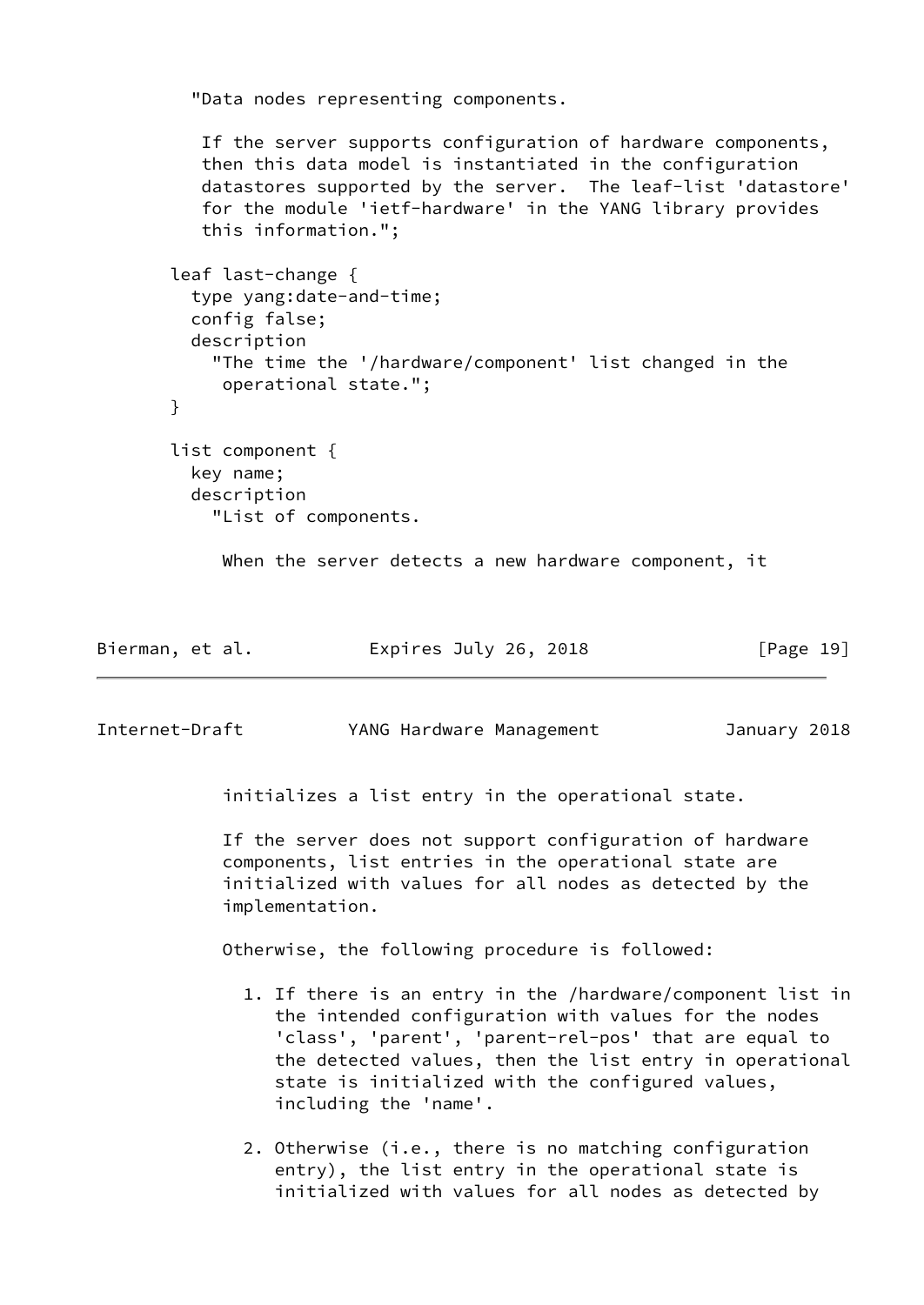the implementation.

```
 If the /hardware/component list in the intended
            configuration is modified, then the system MUST behave as if
            it re-initializes itself, and follow the procedure in (1).";
        "RFC 6933: entPhysicalEntry";
         leaf name {
           type string;
           description
             "The name assigned to this component.
              This name is not required to be the same as
              entPhysicalName.";
         }
         leaf class {
           type identityref {
             base ianahw:hardware-class;
 }
           mandatory true;
           description
             "An indication of the general hardware type of the
              component.";
          RFC 6933: entPhysicalClass";
 }
         leaf physical-index {
           if-feature entity-mib;
Bierman, et al.             Expires July 26, 2018               [Page 20]
Internet-Draft YANG Hardware Management January 2018
           type int32 {
             range "1..2147483647";
 }
           config false;
           description
             "The entPhysicalIndex for the entPhysicalEntry represented
              by this list entry.";
          RFC 6933: entPhysicalIndex";
 }
         leaf description {
           type string;
```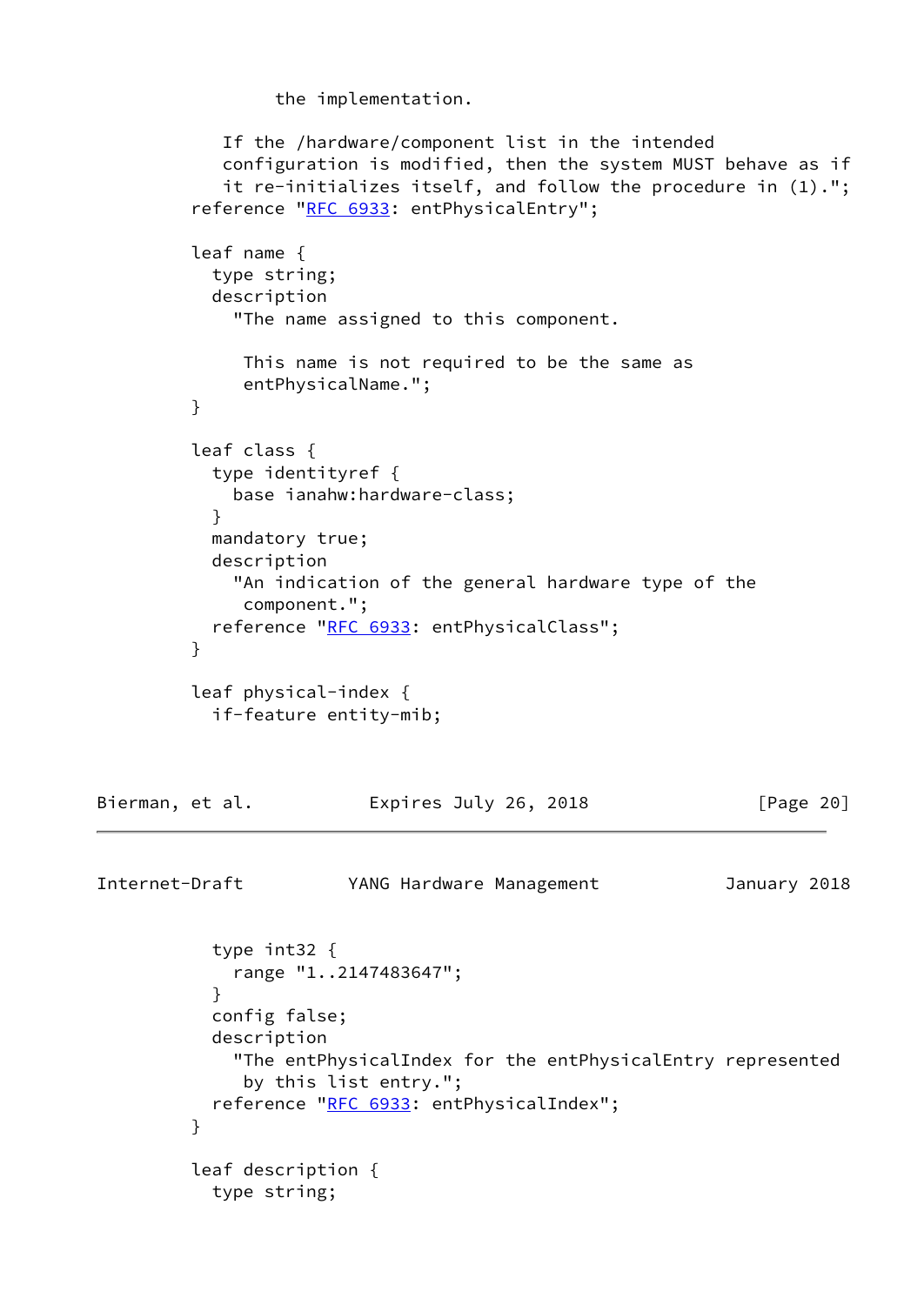```
 config false;
           description
              "A textual description of component. This node should
              contain a string that identifies the manufacturer's name
              for the component and should be set to a distinct value
              for each version or model of the component.";
           reference "RFC 6933: entPhysicalDescr";
 }
          leaf parent {
           type leafref {
             path "../../component/name";
             require-instance false;
 }
           description
             "The name of the component that physically contains this
              component.
              If this leaf is not instantiated, it indicates that this
              component is not contained in any other component.
              In the event that a physical component is contained by
              more than one physical component (e.g., double-wide
              modules), this node contains the name of one of these
              components. An implementation MUST use the same name
              every time this node is instantiated.";
          RFC 6933: entPhysicalContainedIn";
 }
          leaf parent-rel-pos {
           type int32 {
             range "0 .. 2147483647";
 }
           description
             "An indication of the relative position of this child
              component among all its sibling components. Sibling
Bierman, et al.               Expires July 26, 2018               [Page 21]
Internet-Draft YANG Hardware Management January 2018
              components are defined as components that:
                o Share the same value of the 'parent' node; and
                o Share a common base identity for the 'class' node.
```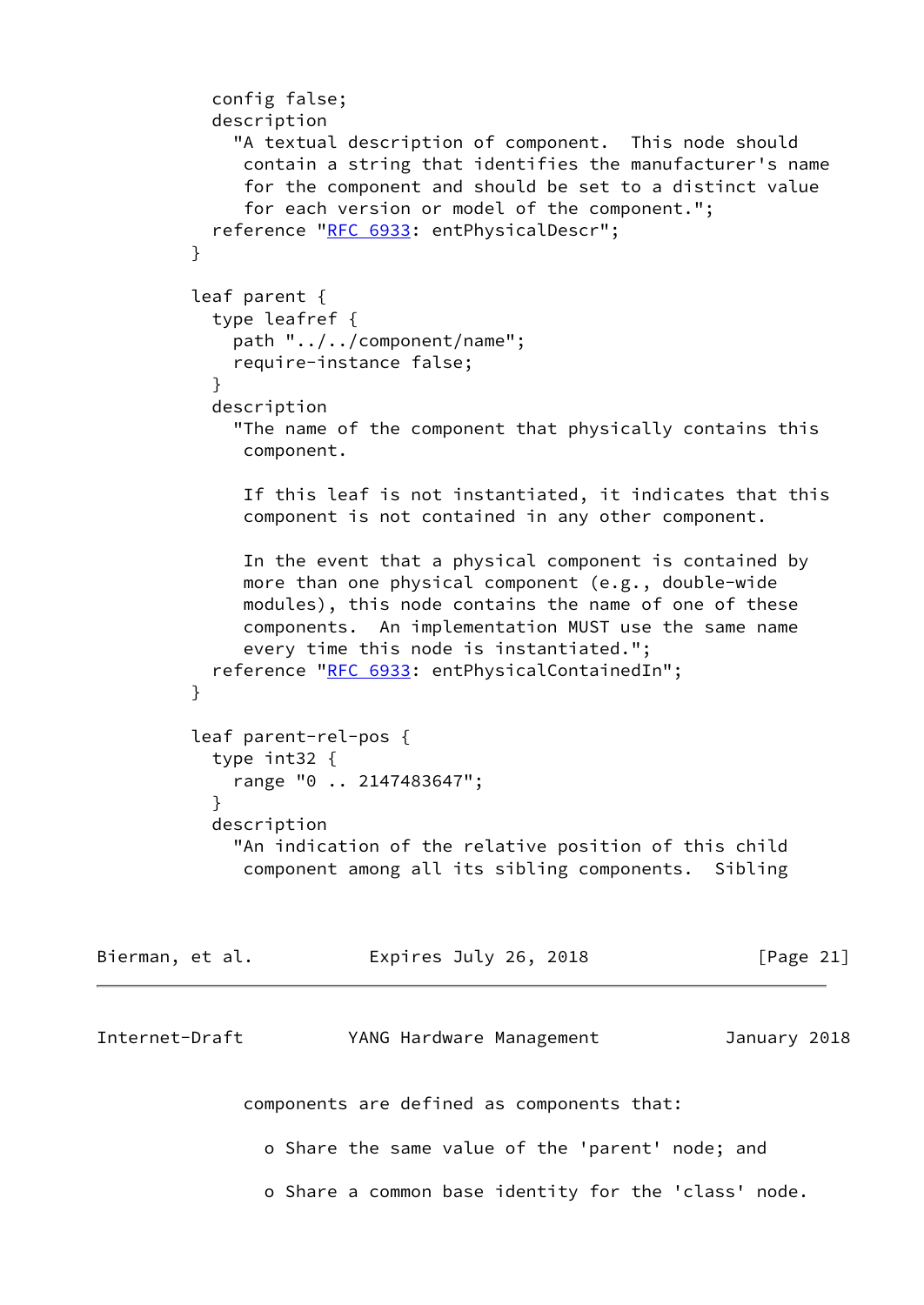```
 Note that the last rule gives implementations flexibility
              in how components are numbered. For example, some
              implementations might have a single number series for all
              components derived from 'ianahw:port', while some others
              might have different number series for different
              components with identities derived from 'ianahw:port' (for
              example, one for RJ45 and one for SFP).";
           reference "RFC 6933: entPhysicalParentRelPos";
         }
          leaf-list contains-child {
            type leafref {
             path "../../component/name";
 }
           config false;
           description
             "The name of the contained component.";
           RFC 6933: entPhysicalChildIndex";
 }
          leaf hardware-rev {
           type string;
           config false;
           description
             "The vendor-specific hardware revision string for the
              component. The preferred value is the hardware revision
              identifier actually printed on the component itself (if
              present).";
           RFC 6933: entPhysicalHardwareRev";
 }
          leaf firmware-rev {
           type string;
           config false;
           description
             "The vendor-specific firmware revision string for the
              component.";
           RFC 6933: entPhysicalFirmwareRev";
 }
          leaf software-rev {
Bierman, et al.               Expires July 26, 2018               [Page 22]
```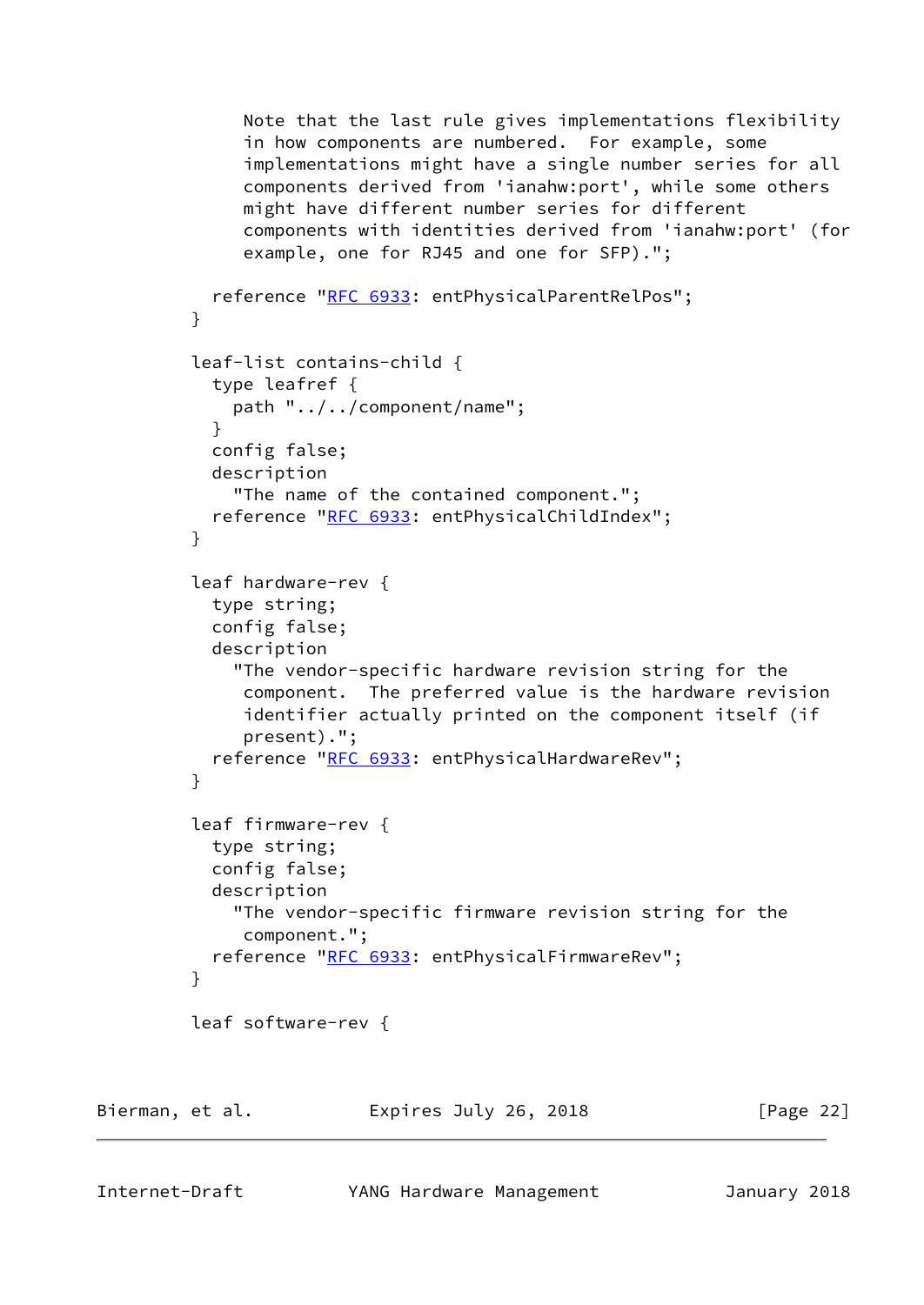```
 type string;
            config false;
            description
              "The vendor-specific software revision string for the
               component.";
            reference "RFC 6933: entPhysicalSoftwareRev";
 }
          leaf serial-num {
            type string;
            config false;
            description
              "The vendor-specific serial number string for the
               component. The preferred value is the serial number
               string actually printed on the component itself (if
               present).";
            reference "RFC 6933: entPhysicalSerialNum";
 }
          leaf mfg-name {
            type string;
            config false;
            description
              "The name of the manufacturer of this physical component.
               The preferred value is the manufacturer name string
               actually printed on the component itself (if present).
               Note that comparisons between instances of the model-name,
               firmware-rev, software-rev, and the serial-num nodes are
               only meaningful amongst component with the same value of
               mfg-name.
               If the manufacturer name string associated with the
               physical component is unknown to the server, then this
               node is not instantiated.";
           RFC 6933: entPhysicalMfgName";
 }
          leaf model-name {
            type string;
            config false;
            description
              "The vendor-specific model name identifier string
               associated with this physical component. The preferred
               value is the customer-visible part number, which may be
               printed on the component itself.
```
If the model name string associated with the physical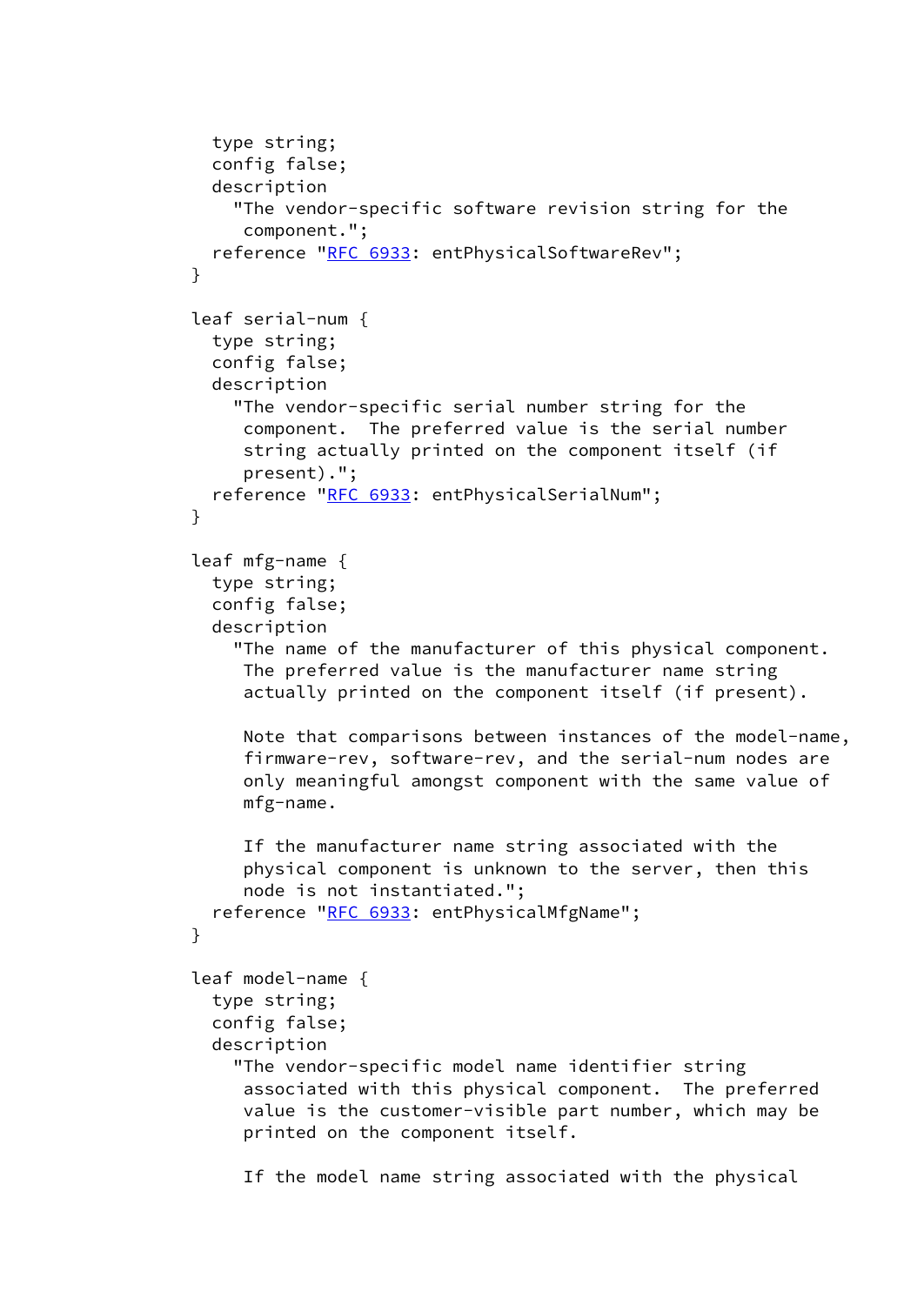```
Internet-Draft YANG Hardware Management January 2018
              component is unknown to the server, then this node is not
              instantiated.";
           reference "RFC 6933: entPhysicalModelName";
 }
         leaf alias {
           type string;
           description
             "An 'alias' name for the component, as specified by a
              network manager, and provides a non-volatile 'handle' for
              the component.
              If no configured value exists, the server MAY set the
              value of this node to a locally unique value in the
              operational state.
              A server implementation MAY map this leaf to the
              entPhysicalAlias MIB object. Such an implementation needs
              to use some mechanism to handle the differences in size
              and characters allowed between this leaf and
              entPhysicalAlias. The definition of such a mechanism is
              outside the scope of this document.";
           reference "RFC 6933: entPhysicalAlias";
 }
         leaf asset-id {
           type string;
           description
             "This node is a user-assigned asset tracking identifier for
              the component.
              A server implementation MAY map this leaf to the
              entPhysicalAssetID MIB object. Such an implementation
              needs to use some mechanism to handle the differences in
              size and characters allowed between this leaf and
              entPhysicalAssetID. The definition of such a mechanism is
              outside the scope of this document.";
          RFC 6933: entPhysicalAssetID";
 }
         leaf is-fru {
           type boolean;
```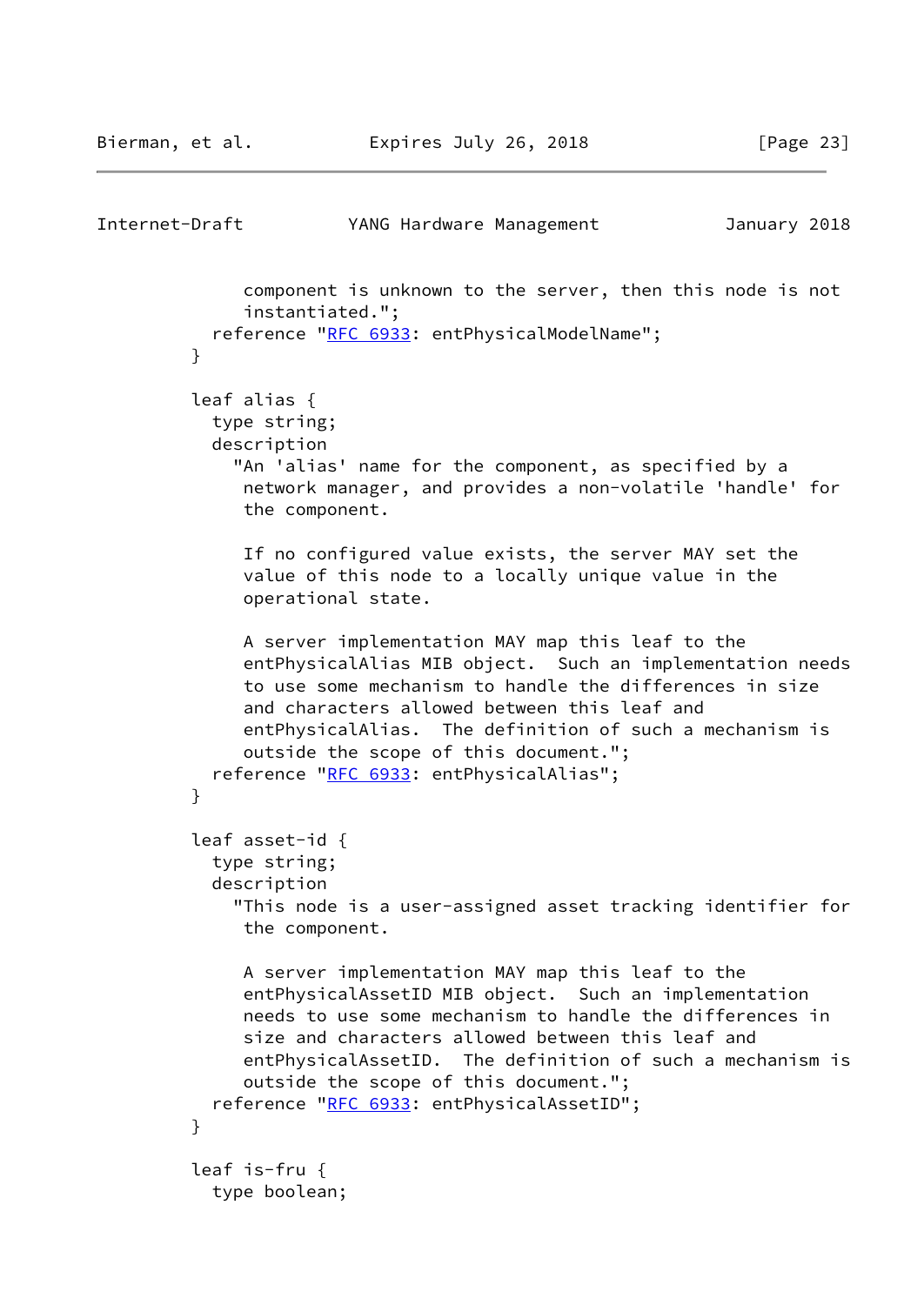config false; description "This node indicates whether or not this component is considered a 'field replaceable unit' by the vendor. If this node contains the value 'true', then this component identifies a field replaceable unit. For all components Bierman, et al. Expires July 26, 2018 [Page 24] Internet-Draft YANG Hardware Management January 2018 that are permanently contained within a field replaceable unit, the value 'false' should be returned for this node."; reference "[RFC 6933:](https://datatracker.ietf.org/doc/pdf/rfc6933) entPhysicalIsFRU"; } leaf mfg-date { type yang:date-and-time; config false; description "The date of manufacturing of the managed component."; reference "[RFC 6933:](https://datatracker.ietf.org/doc/pdf/rfc6933) entPhysicalMfgDate"; } leaf-list uri { type inet:uri; description "This node contains identification information about the component."; reference "[RFC 6933:](https://datatracker.ietf.org/doc/pdf/rfc6933) entPhysicalUris"; } leaf uuid { type yang:uuid; config false; description "A Universally Unique Identifier of the component."; reference "[RFC 6933:](https://datatracker.ietf.org/doc/pdf/rfc6933) entPhysicalUUID"; } container state { if-feature hardware-state; description "State-related nodes"; reference "[RFC 4268:](https://datatracker.ietf.org/doc/pdf/rfc4268) Entity State MIB";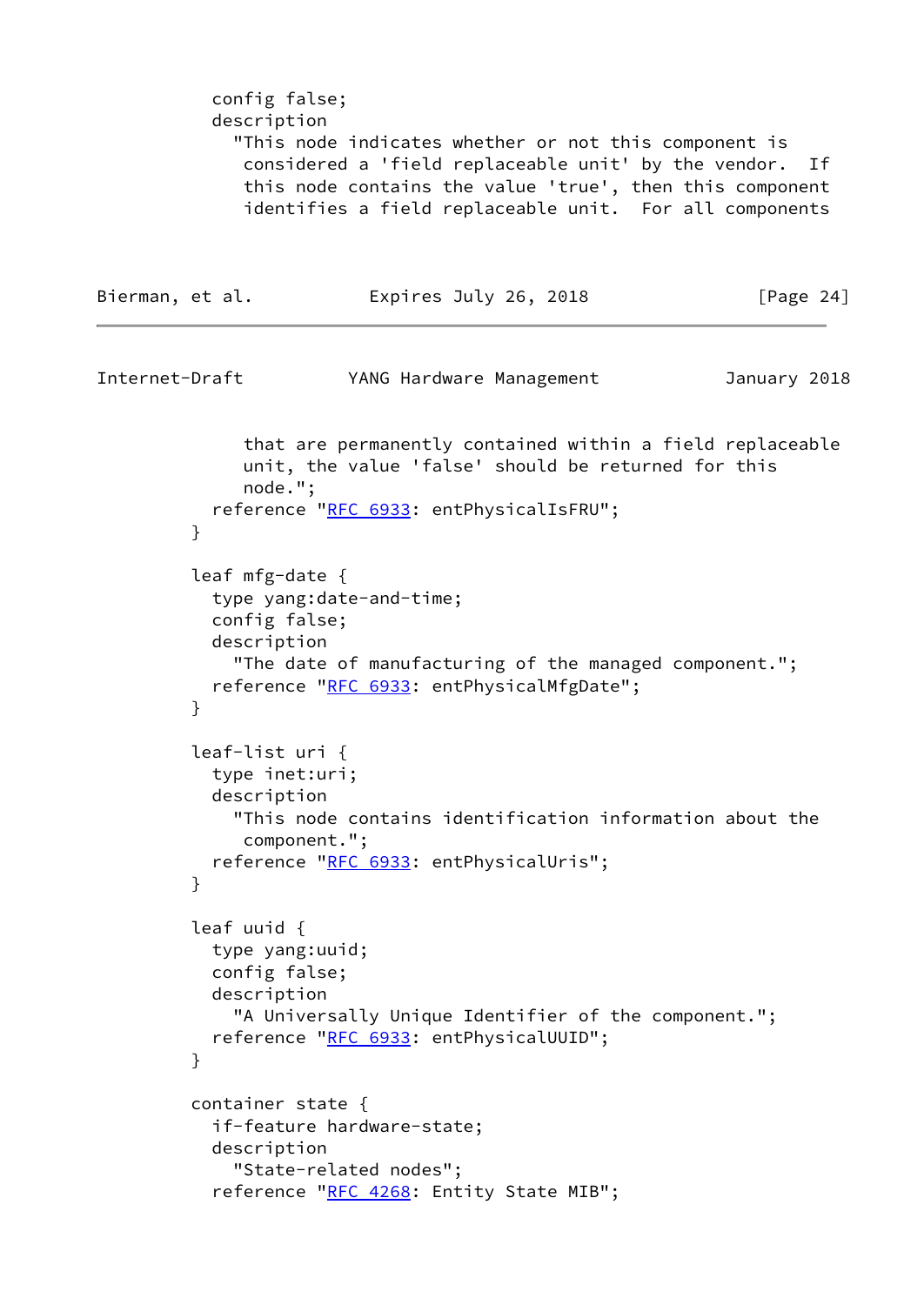|                 | leaf state-last-changed {<br>type yang:date-and-time;<br>config false;<br>description<br>"The date and time when the value of any of the<br>admin-state, oper-state, usage-state, alarm-state, or<br>standby-state changed for this component.<br>If there has been no change since the last<br>re-initialization of the local system, this node<br>contains the date and time of local system<br>initialization. If there has been no change since the |              |
|-----------------|---------------------------------------------------------------------------------------------------------------------------------------------------------------------------------------------------------------------------------------------------------------------------------------------------------------------------------------------------------------------------------------------------------------------------------------------------------|--------------|
| Bierman, et al. | Expires July 26, 2018                                                                                                                                                                                                                                                                                                                                                                                                                                   | [Page $25$ ] |
| Internet-Draft  | YANG Hardware Management                                                                                                                                                                                                                                                                                                                                                                                                                                | January 2018 |
| }               | component was added to the local system, this node<br>contains the date and time of the insertion.";<br>reference "RFC 4268: entStateLastChanged";<br>leaf admin-state {<br>type admin-state;<br>description                                                                                                                                                                                                                                            |              |
|                 | "The administrative state for this component.<br>This node refers to a component's administrative<br>permission to service both other components within its<br>containment hierarchy as well other users of its<br>services defined by means outside the scope of this<br>module.                                                                                                                                                                       |              |
|                 | Some components exhibit only a subset of the remaining<br>administrative state values. Some components cannot be<br>locked, and hence this node exhibits only the 'unlocked'<br>Other components cannot be shutdown gracefully,<br>state.<br>and hence this node does not exhibit the 'shutting-down'<br>state.";<br>reference "RFC 4268: entStateAdmin";                                                                                               |              |
| }               | leaf oper-state {<br>type oper-state;<br>config false;                                                                                                                                                                                                                                                                                                                                                                                                  |              |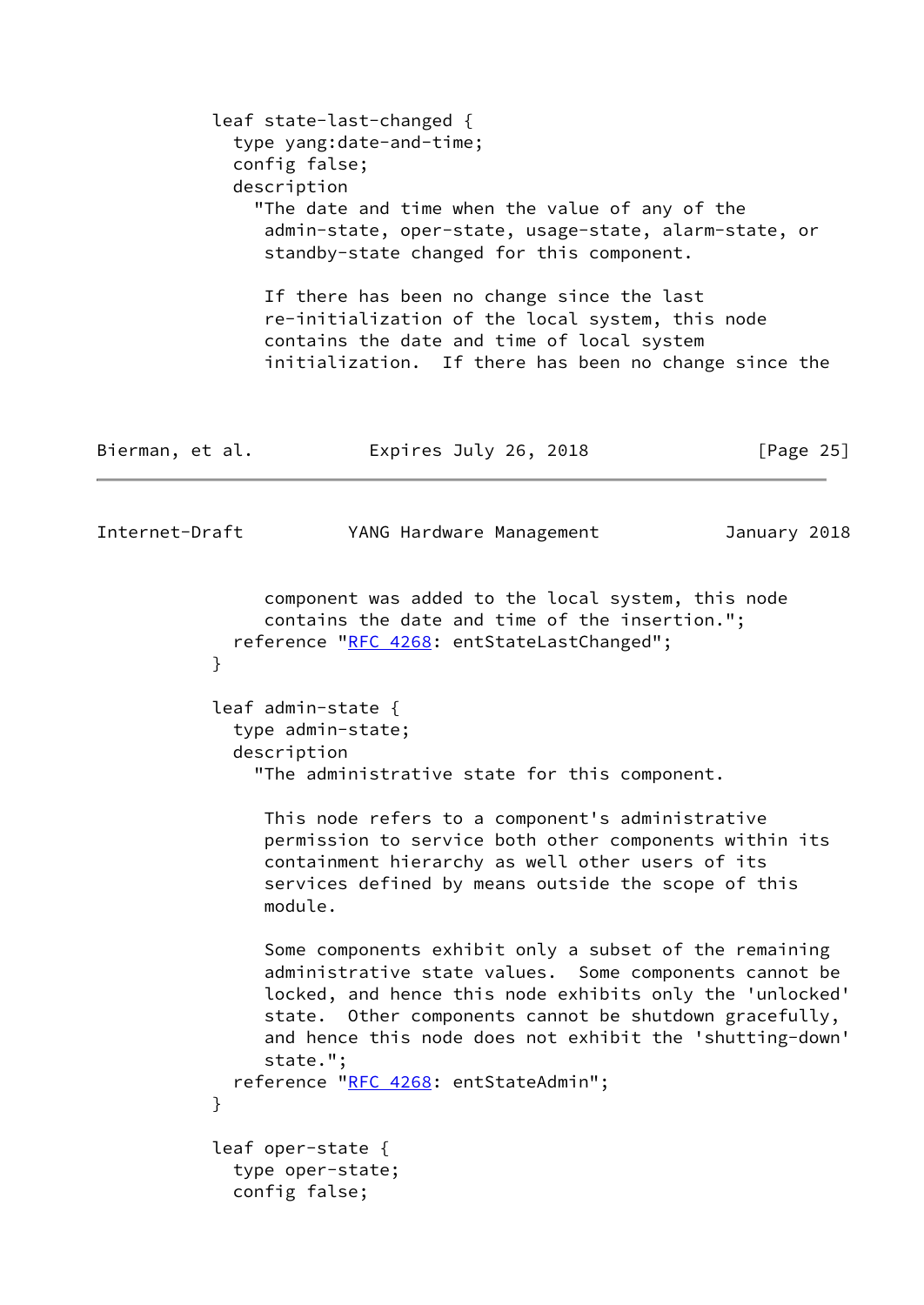description "The operational state for this component. Note that this node does not follow the administrative state. An administrative state of down does not predict an operational state of disabled. Note that some implementations may not be able to accurately report oper-state while the admin-state node has a value other than 'unlocked'. In these cases, this node MUST have a value of 'unknown'."; reference ["RFC 4268](https://datatracker.ietf.org/doc/pdf/rfc4268): entStateOper"; } leaf usage-state { type usage-state; config false; description "The usage state for this component.

Bierman, et al. Expires July 26, 2018 [Page 26]

Internet-Draft YANG Hardware Management January 2018 This node refers to a component's ability to service more components in a containment hierarchy. Some components will exhibit only a subset of the usage state values. Components that are unable to ever service any components within a containment hierarchy will always have a usage state of 'busy'. Some components will only ever be able to support one component within its containment hierarchy and will therefore only exhibit values of 'idle' and 'busy'."; reference ["RFC 4268](https://datatracker.ietf.org/doc/pdf/rfc4268), entStateUsage"; } leaf alarm-state { type alarm-state; config false; description "The alarm state for this component. It does not include the alarms raised on child components within its containment hierarchy."; reference ["RFC 4268](https://datatracker.ietf.org/doc/pdf/rfc4268): entStateAlarm";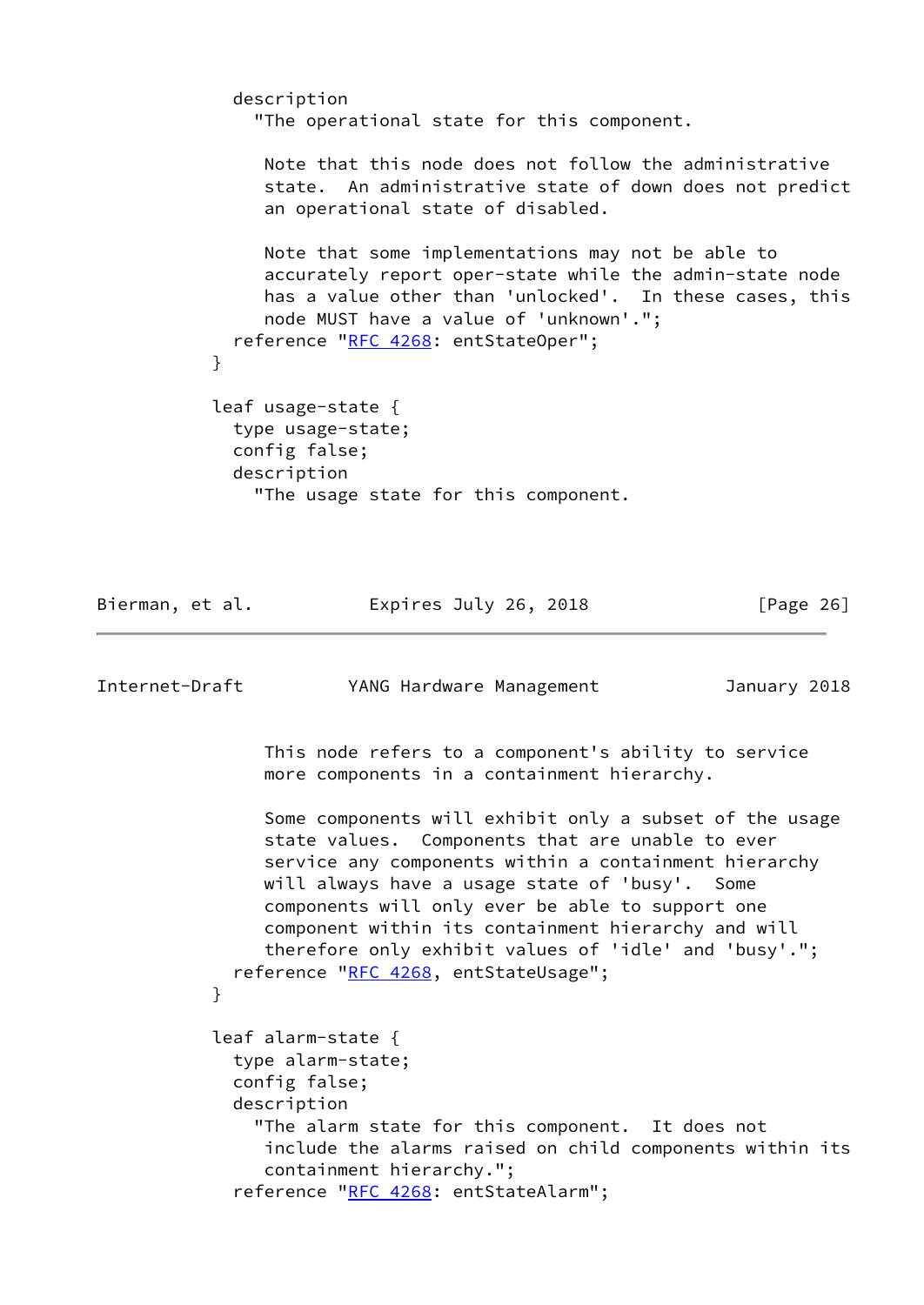```
 }
           leaf standby-state {
             type standby-state;
             config false;
             description
               "The standby state for this component.
                Some components will exhibit only a subset of the
                remaining standby state values. If this component
                cannot operate in a standby role, the value of this node
                will always be 'providing-service'.";
            "RFC 4268: entStateStandby";
           }
 }
         container sensor-data {
           when 'derived-from-or-self(../class,
                                      "ianahw:sensor")' {
             description
               "Sensor data nodes present for any component of type
                'sensor'";
 }
           if-feature hardware-sensor;
           config false;
           description
Bierman, et al.               Expires July 26, 2018               [Page 27]
Internet-Draft YANG Hardware Management January 2018
             "Sensor-related nodes.";
          RFC 3433: Entity Sensor MIB";
           leaf value {
             type sensor-value;
             description
               "The most recent measurement obtained by the server
                for this sensor.
                A client that periodically fetches this node should also
                fetch the nodes 'value-type', 'value-scale', and
                'value-precision', since they may change when the value
                is changed.";
            "RFC 3433: entPhySensorValue";
```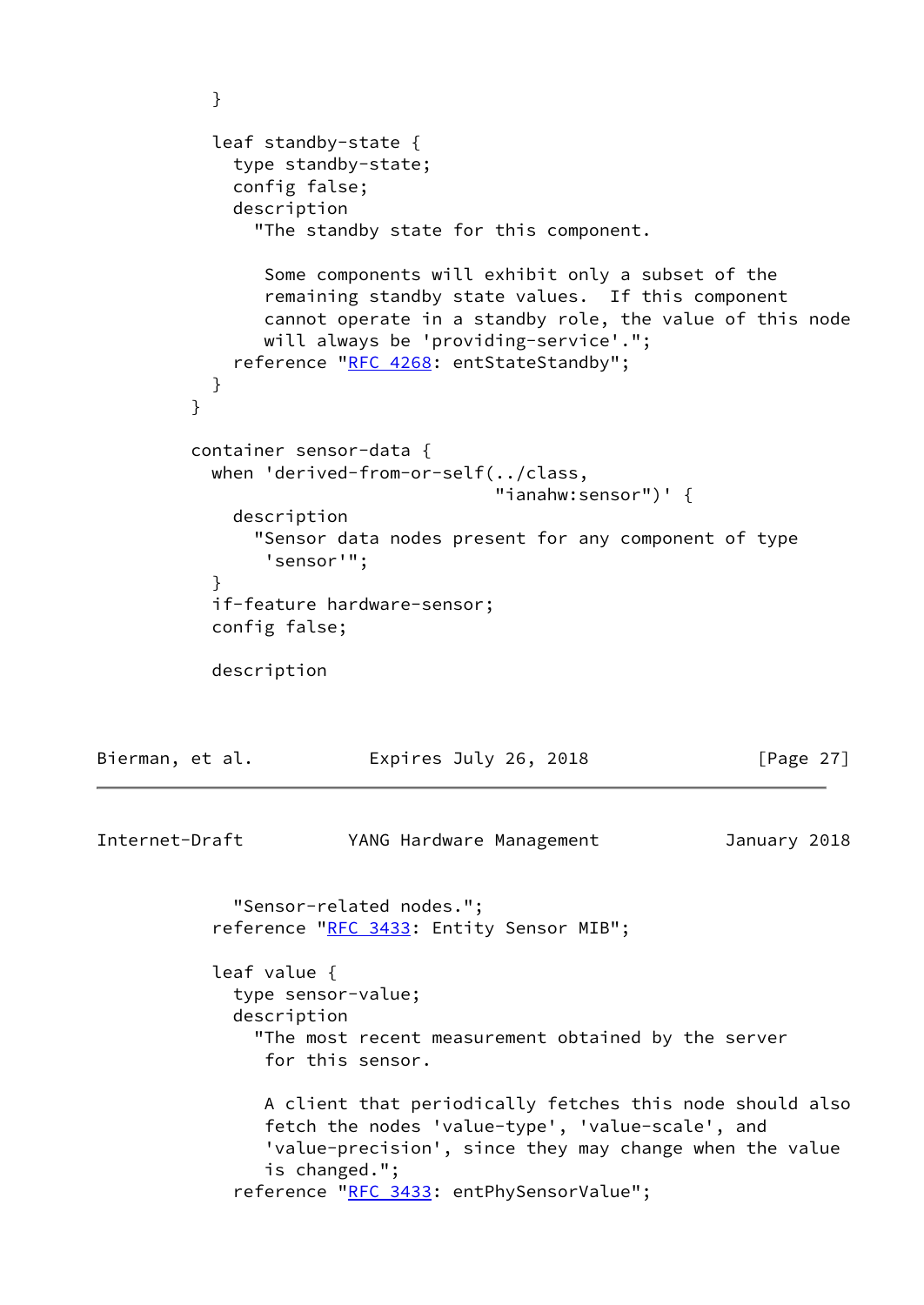```
 }
          leaf value-type {
            type sensor-value-type;
            description
              "The type of data units associated with the
               sensor value";
           "RFC 3433: entPhySensorType";
 }
           leaf value-scale {
            type sensor-value-scale;
            description
              "The (power of 10) scaling factor associated
               with the sensor value";
           "RFC 3433: entPhySensorScale";
 }
           leaf value-precision {
            type sensor-value-precision;
            description
              "The number of decimal places of precision
               associated with the sensor value";
           "RFC 3433: entPhySensorPrecision";
 }
           leaf oper-status {
            type sensor-status;
            description
              "The operational status of the sensor.";
           "RFC 3433: entPhySensorOperStatus";
 }
          leaf units-display {
Bierman, et al. Expires July 26, 2018 [Page 28]
Internet-Draft YANG Hardware Management January 2018
            type string;
            description
              "A textual description of the data units that should be
               used in the display of the sensor value.";
            reference "RFC 3433: entPhySensorUnitsDisplay";
 }
```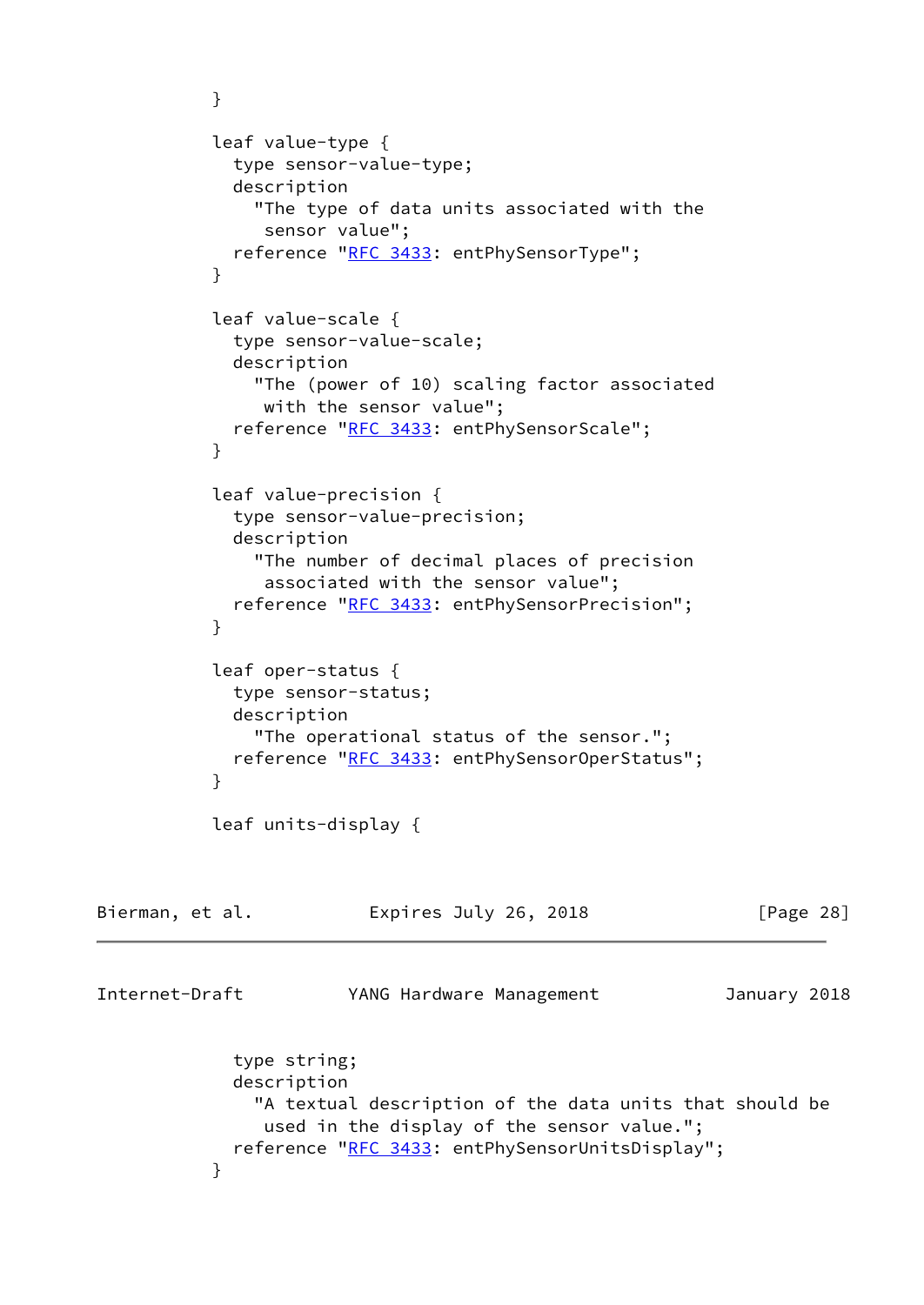```
 leaf value-timestamp {
             type yang:date-and-time;
             description
                "The time the status and/or value of this sensor was last
                obtained by the server.";
             reference "RFC 3433: entPhySensorValueTimeStamp";
 }
           leaf value-update-rate {
             type uint32;
             units "milliseconds";
             description
               "An indication of the frequency that the server updates
                the associated 'value' node, representing in
                milliseconds. The value zero indicates:
                 - the sensor value is updated on demand (e.g.,
                  when polled by the server for a get-request),
                 - the sensor value is updated when the sensor
                   value changes (event-driven),
                - the server does not know the update rate.";
            "RFC 3433: entPhySensorValueUpdateRate";
 }
         }
       }
      }
      /*
      * Notifications
       */
     notification hardware-state-change {
       description
          "A hardware-state-change notification is generated when the
          value of /hardware/last-change changes in the operational
          state.";
      RFC 6933, entConfigChange";
      }
     notification hardware-state-oper-enabled {
       if-feature hardware-state;
Bierman, et al. Expires July 26, 2018 [Page 29]
```
Internet-Draft YANG Hardware Management January 2018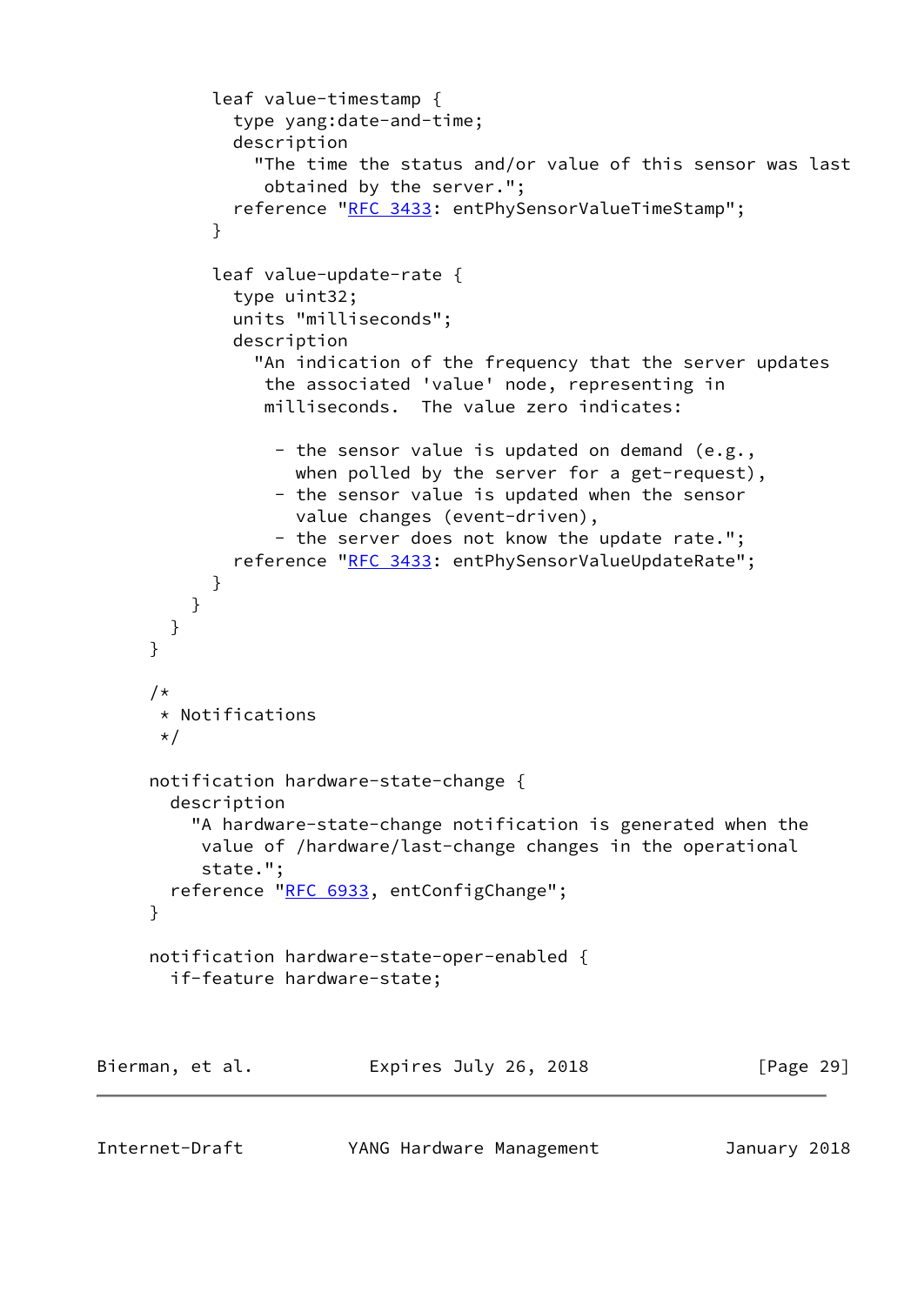```
 description
          "A hardware-state-oper-enabled notification signifies that a
          component has transitioned into the 'enabled' state.";
       leaf name {
          type leafref {
           path "/hardware/component/name";
 }
         description
            "The name of the component that has transitioned into the
             'enabled' state.";
       }
       leaf admin-state {
         type leafref {
           path "/hardware/component/state/admin-state";
 }
         description
            "The administrative state for the component.";
 }
       leaf alarm-state {
         type leafref {
           path "/hardware/component/state/alarm-state";
 }
         description
            "The alarm state for the component.";
       }
       reference "RFC 4268, entStateOperEnabled";
     }
     notification hardware-state-oper-disabled {
       if-feature hardware-state;
       description
          "A hardware-state-oper-disabled notification signifies that a
          component has transitioned into the 'disabled' state.";
       leaf name {
         type leafref {
           path "/hardware/component/name";
 }
         description
            "The name of the component that has transitioned into the
             'disabled' state.";
        }
       leaf admin-state {
         type leafref {
           path "/hardware/component/state/admin-state";
 }
         description
```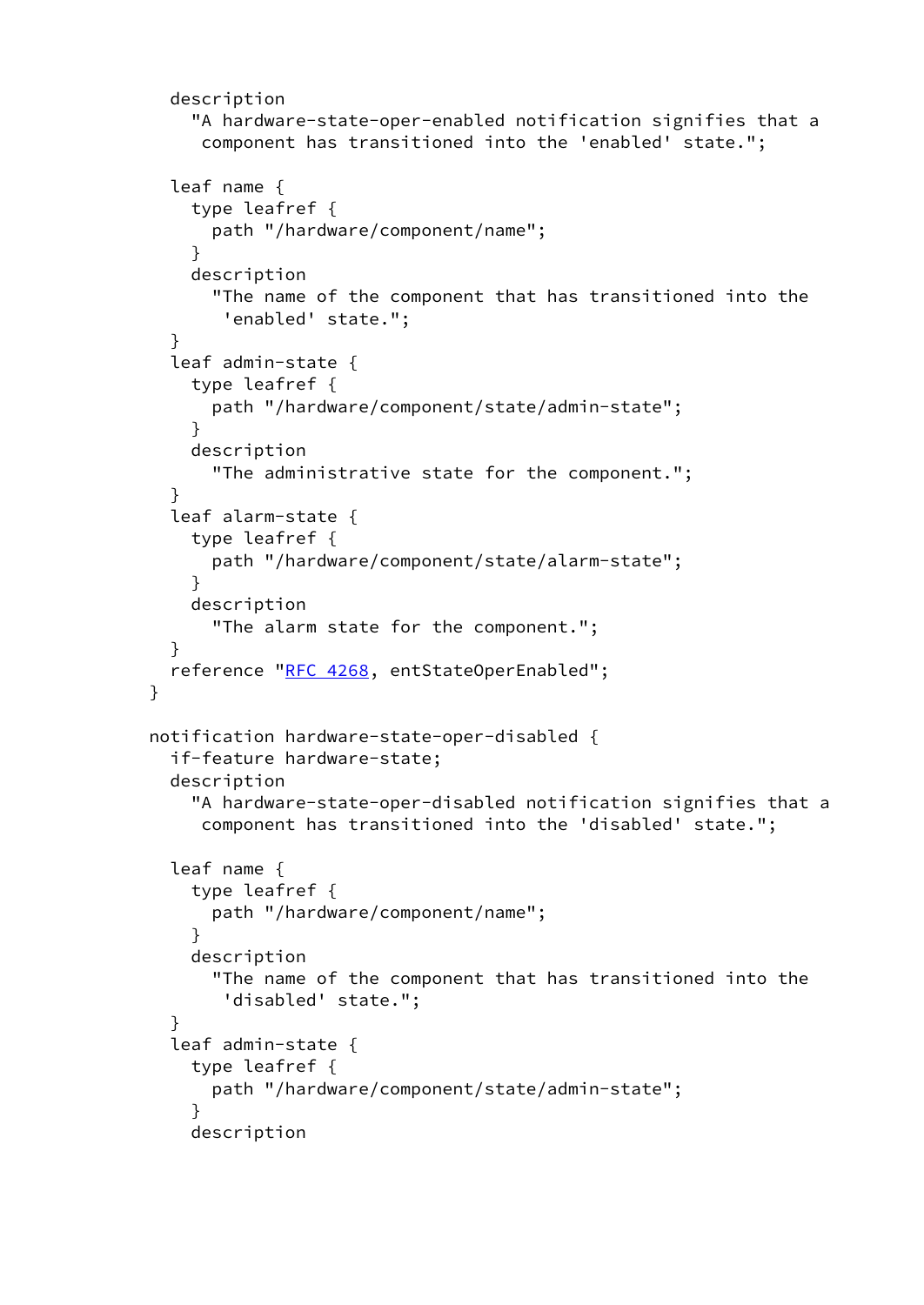```
Internet-Draft YANG Hardware Management January 2018
            "The administrative state for the component.";
        }
        leaf alarm-state {
          type leafref {
            path "/hardware/component/state/alarm-state";
 }
          description
            "The alarm state for the component.";
        }
        reference "RFC 4268, entStateOperDisabled";
      }
    }
    <CODE ENDS>
    <CODE BEGINS> file "iana-hardware@2018-01-15.yang"
   module iana-hardware {
      yang-version 1.1;
      namespace "urn:ietf:params:xml:ns:yang:iana-hardware";
      prefix ianahw;
      organization "IANA";
      contact
        " Internet Assigned Numbers Authority
         Postal: ICANN
                 12025 Waterfront Drive, Suite 300
                 Los Angeles, CA 90094-2536
                 United States
         Tel: +1 310 301 5800
         E-Mail: iana@iana.org>";
      // RFC Ed.: replace XXXX with actual RFC number and remove this
      // note.
      description
        "IANA defined identities for hardware class.
         The latest revision of this YANG module can be obtained from
         the IANA web site.
         Requests for new values should be made to IANA via
```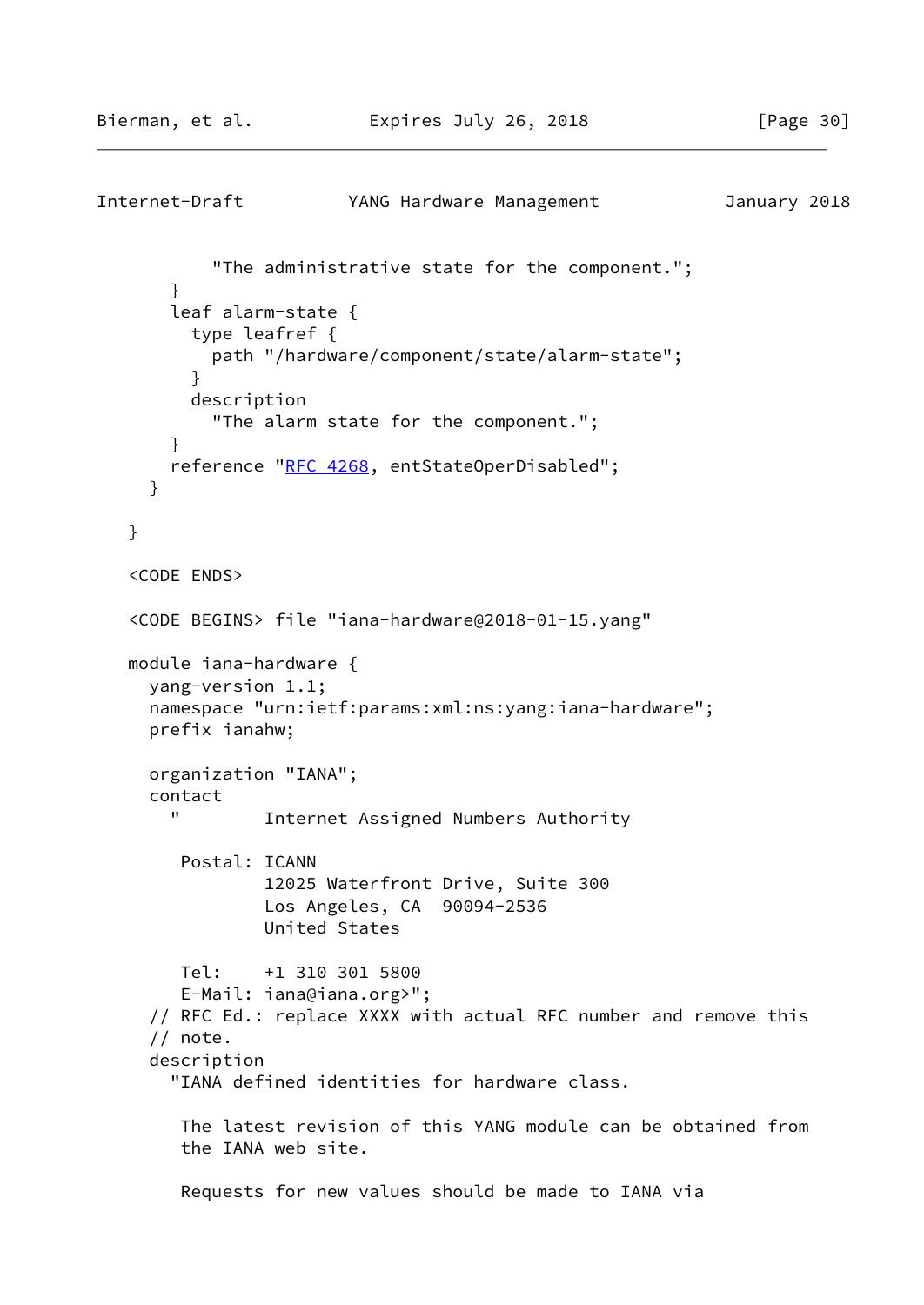email (iana@iana.org).

 Copyright (c) 2018 IETF Trust and the persons identified as authors of the code. All rights reserved.

| Bierman, et al. | Expires July 26, 2018 | [Page 31] |
|-----------------|-----------------------|-----------|
|-----------------|-----------------------|-----------|

Internet-Draft YANG Hardware Management January 2018

 Redistribution and use in source and binary forms, with or without modification, is permitted pursuant to, and subject to the license terms contained in, the Simplified BSD License set forth in [Section 4.](#page-4-0)c of the IETF Trust's Legal Provisions Relating to IETF Documents [\(http://trustee.ietf.org/license-info](http://trustee.ietf.org/license-info)).

 The initial version of this YANG module is part of RFC XXXX; see the RFC itself for full legal notices."; reference // RFC Ed.: replace PPPP with actual path and remove this note.

```
 "https://www.iana.org/assignments/PPPP";
```
 // RFC Ed.: update the date below with the date of RFC publication // and remove this note. revision 2018-01-15 { description "Initial revision."; reference "RFC XXXX: A YANG Data Model for Hardware Management"; } /\* \* Identities  $\star/$  identity hardware-class { description "This identity is the base for all hardware class identifiers."; } identity unknown { base ianahw:hardware-class; description "This identity is applicable if the hardware class is unknown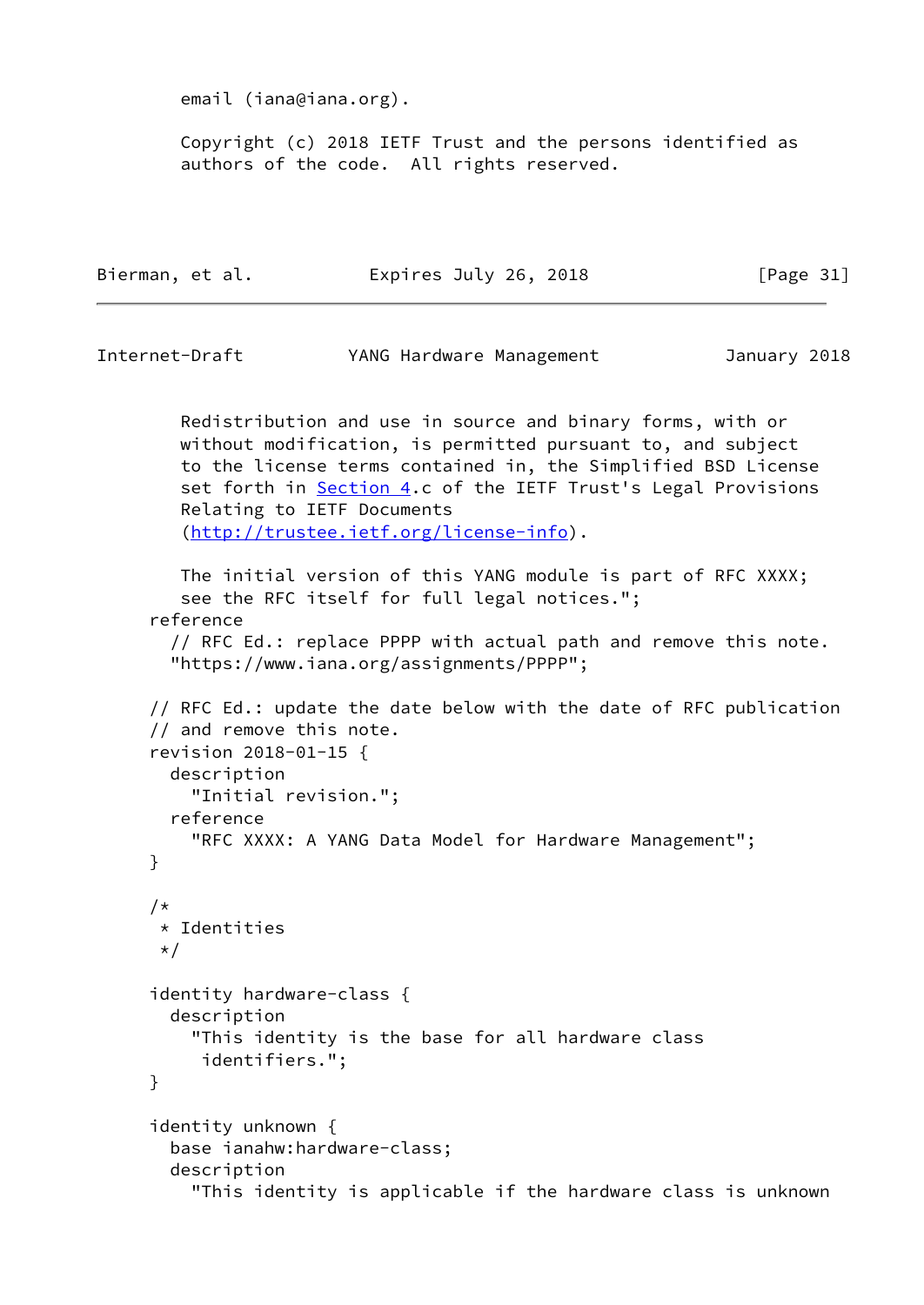```
 to the server.";
      }
      identity chassis {
        base ianahw:hardware-class;
        description
          "This identity is applicable if the hardware class is an
           overall container for networking equipment. Any class of
           physical component, except a stack, may be contained within a
           chassis; a chassis may only be contained within a stack.";
      }
Bierman, et al.             Expires July 26, 2018             [Page 32]
Internet-Draft YANG Hardware Management January 2018
      identity backplane {
        base ianahw:hardware-class;
        description
          "This identity is applicable if the hardware class is some sort
           of device for aggregating and forwarding networking traffic,
           such as a shared backplane in a modular ethernet switch. Note
           that an implementation may model a backplane as a single
           physical component, which is actually implemented as multiple
           discrete physical components (within a chassis or stack).";
      }
      identity container {
        base ianahw:hardware-class;
        description
          "This identity is applicable if the hardware class is capable
           of containing one or more removable physical entities,
           possibly of different types. For example, each (empty or
           full) slot in a chassis will be modeled as a container. Note
           that all removable physical components should be modeled
           within a container component, such as field-replaceable
           modules, fans, or power supplies. Note that all known
           containers should be modeled by the agent, including empty
           containers.";
      }
      identity power-supply {
        base ianahw:hardware-class;
        description
          "This identity is applicable if the hardware class is a
```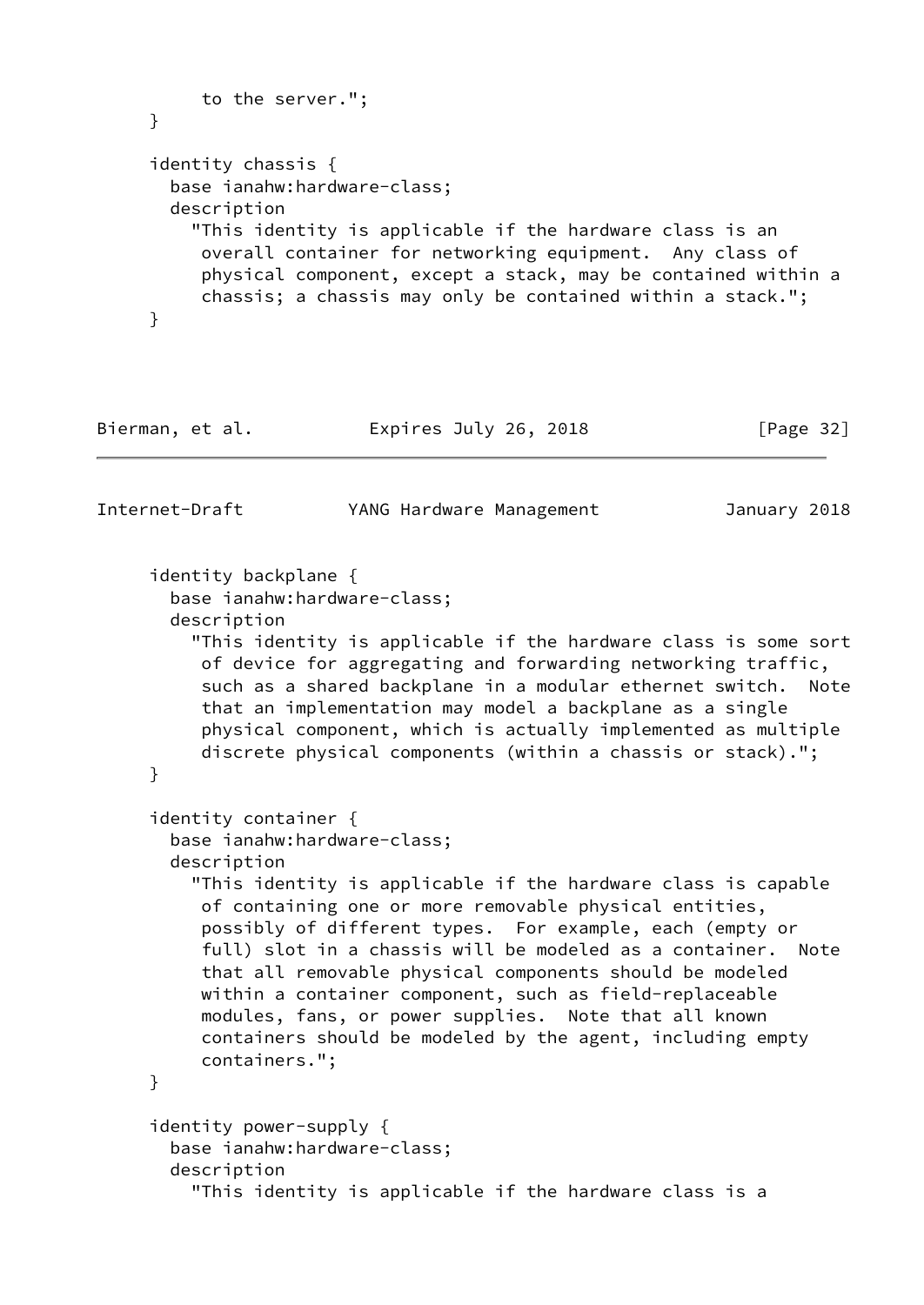```
 power-supplying component.";
      }
      identity fan {
        base ianahw:hardware-class;
        description
          "This identity is applicable if the hardware class is a fan or
           other heat-reduction component.";
      }
      identity sensor {
        base ianahw:hardware-class;
        description
          "This identity is applicable if the hardware class is some sort
           of sensor, such as a temperature sensor within a router
           chassis.";
      }
      identity module {
Bierman, et al.               Expires July 26, 2018               [Page 33]
Internet-Draft YANG Hardware Management January 2018
        base ianahw:hardware-class;
        description
          "This identity is applicable if the hardware class is some sort
           of self-contained sub-system. If a module component is
           removable, then it should be modeled within a container
           component; otherwise, it should be modeled directly within
           another physical component (e.g., a chassis or another
           module).";
      }
      identity port {
        base ianahw:hardware-class;
        description
          "This identity is applicable if the hardware class is some sort
           of networking port, capable of receiving and/or transmitting
           networking traffic.";
      }
      identity stack {
        base ianahw:hardware-class;
        description
          "This identity is applicable if the hardware class is some sort
```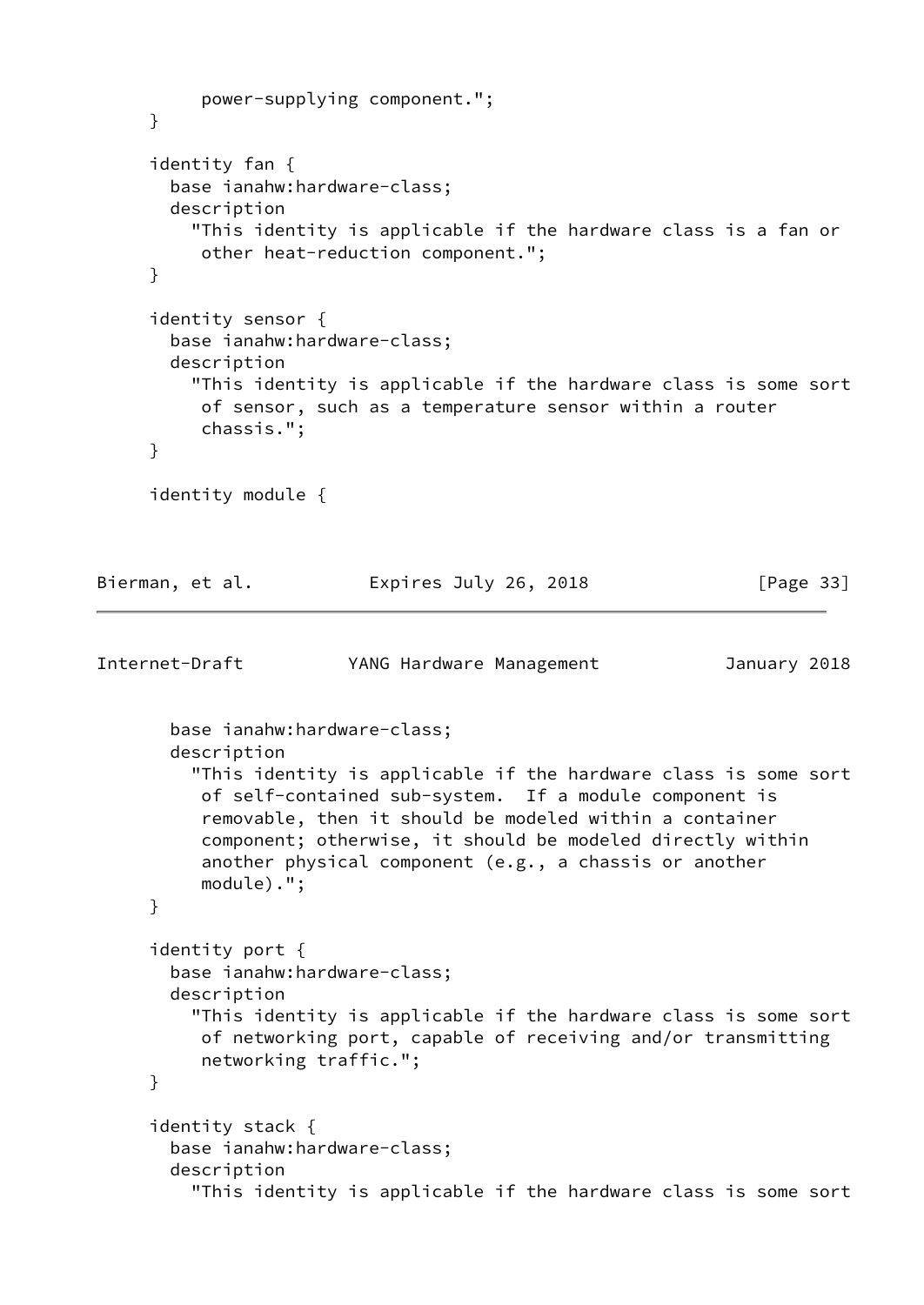<span id="page-38-0"></span> of super-container (possibly virtual) intended to group together multiple chassis entities. A stack may be realized by a virtual cable, a real interconnect cable attached to multiple chassis, or multiple interconnect cables. A stack should not be modeled within any other physical components, but a stack may be contained within another stack. Only chassis components should be contained within a stack."; } identity cpu { base ianahw:hardware-class; description "This identity is applicable if the hardware class is some sort of central processing unit."; } identity energy-object { base ianahw:hardware-class; description "This identity is applicable if the hardware class is some sort of energy object, i.e., a piece of equipment that is part of or attached to a communications network that is monitored, controlled, or aids in the management of another device for Energy Management."; } Bierman, et al. Expires July 26, 2018 [Page 34] Internet-Draft YANG Hardware Management January 2018 identity battery { base ianahw:hardware-class; description "This identity is applicable if the hardware class is some sort of battery."; } identity storage-drive { base ianahw:hardware-class; description "This identity is applicable if the hardware class is some sort of component with data storage capability as main functionality, e.g., disk drive (HDD), solid state device (SSD), hybrid (SSHD), object storage (OSD) or other."; }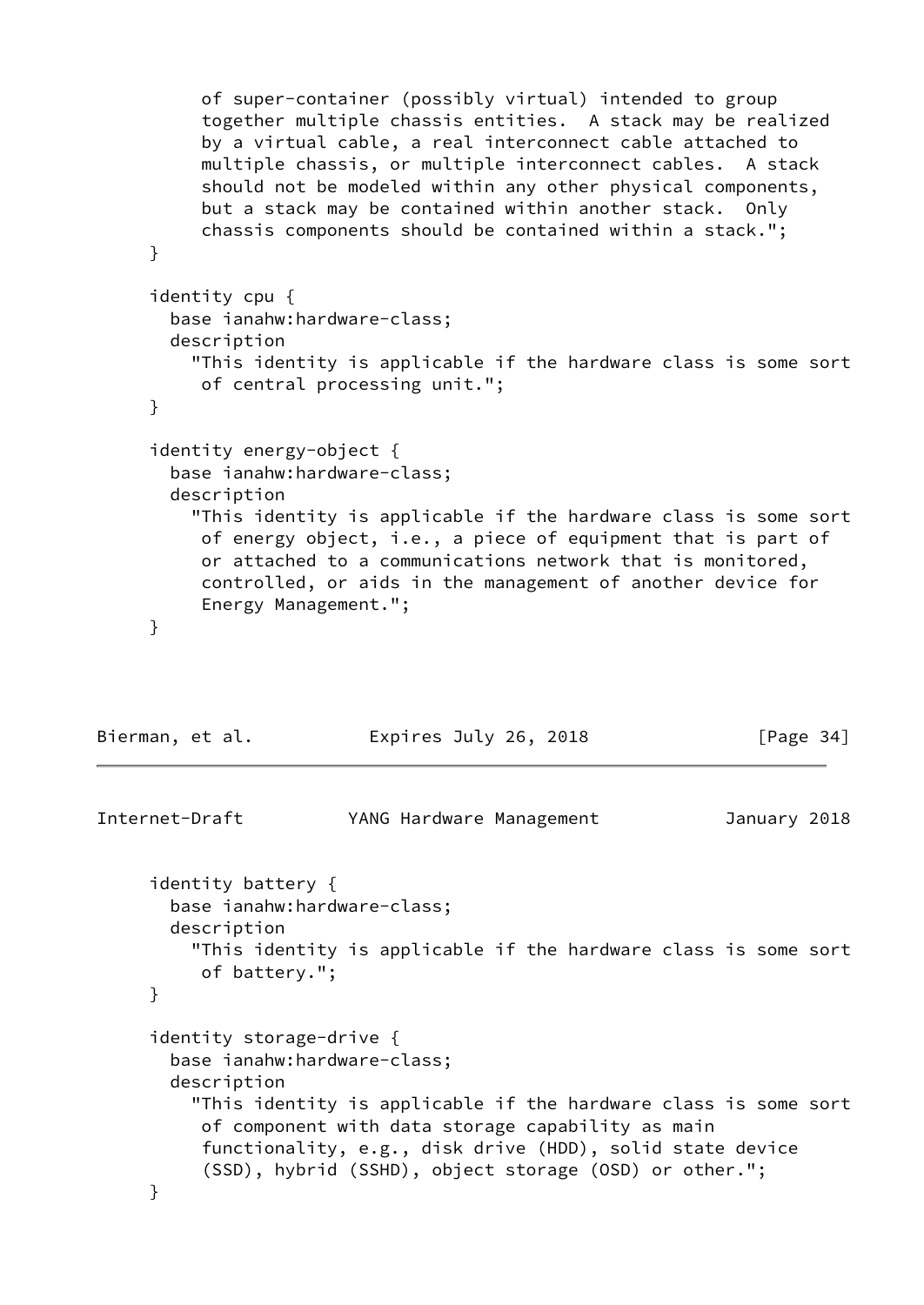}

<CODE ENDS>

<span id="page-39-0"></span>[8](#page-39-0). IANA Considerations

 This document defines the initial version of the IANA-maintained "iana-hardware" YANG module.

 The "iana-hardware" YANG module is intended to reflect the "IANA-ENTITY-MIB" MIB module so that if a new enumeration is added to the "IANAPhysicalClass" TEXTUAL-CONVENTION, the same class is added as an identity derived from "ianahw:hardware-class".

 When the "iana-hardware" YANG module is updated, a new "revision" statement must be added in front of the existing revision statements.

<span id="page-39-1"></span>[8.1](#page-39-1). URI Registrations

 This document registers three URIs in the IETF XML registry [\[RFC3688](https://datatracker.ietf.org/doc/pdf/rfc3688)]. Following the format in [RFC 3688,](https://datatracker.ietf.org/doc/pdf/rfc3688) the following registrations are requested to be made.

Bierman, et al. Expires July 26, 2018 [Page 35]

<span id="page-39-2"></span>Internet-Draft YANG Hardware Management January 2018

 URI: urn:ietf:params:xml:ns:yang:iana-hardware Registrant Contact: The IESG. XML: N/A, the requested URI is an XML namespace.

 URI: urn:ietf:params:xml:ns:yang:ietf-hardware Registrant Contact: The IESG. XML: N/A, the requested URI is an XML namespace.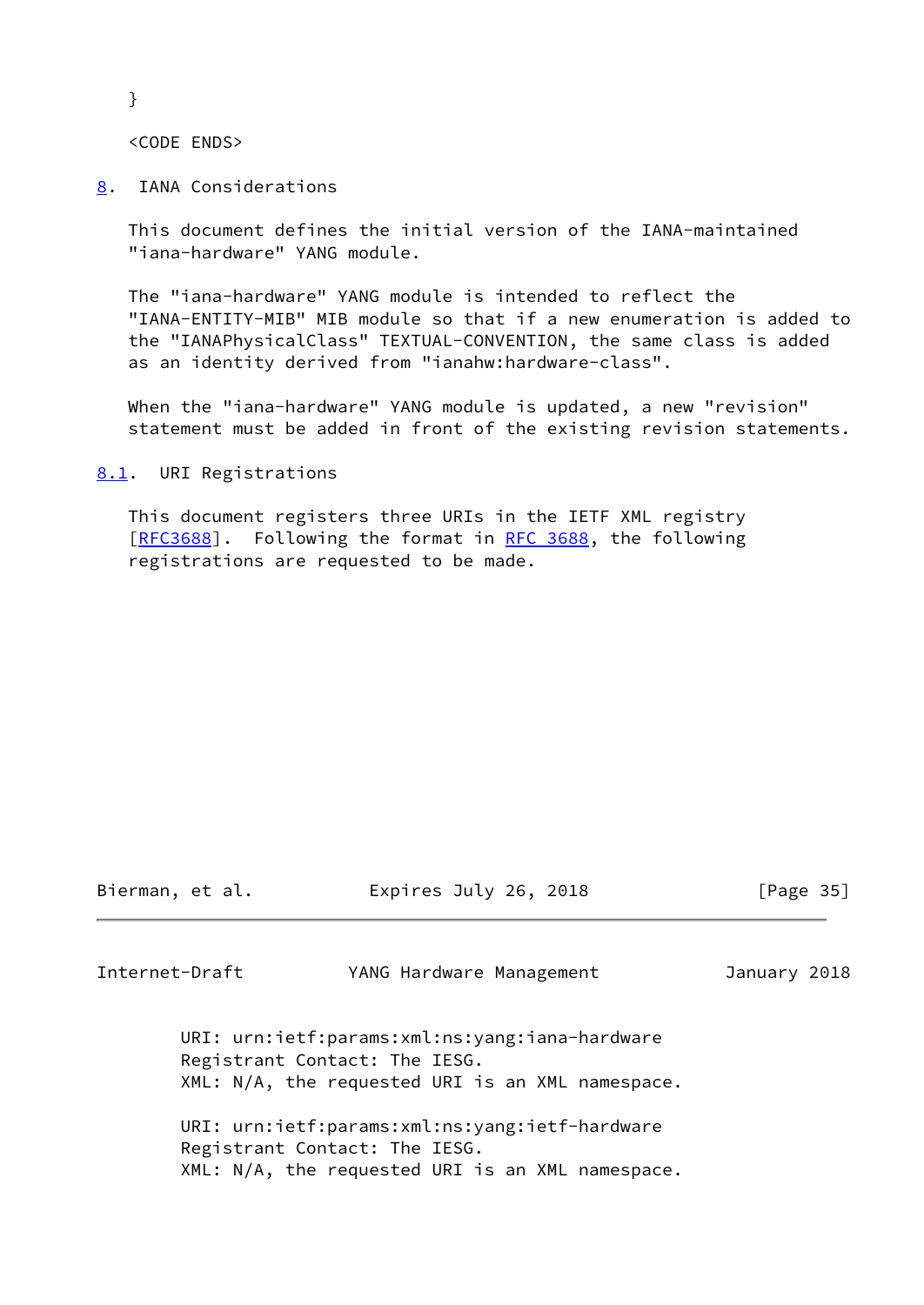URI: urn:ietf:params:xml:ns:yang:ietf-hardware-state Registrant Contact: The IESG. XML: N/A, the requested URI is an XML namespace.

#### <span id="page-40-0"></span>[8.2](#page-40-0). YANG Module Registrations

 This document registers three YANG modules in the YANG Module Names registry [\[RFC6020](https://datatracker.ietf.org/doc/pdf/rfc6020)].

| name:      | iana-hardware                                   |
|------------|-------------------------------------------------|
| namespace: | urn:ietf:params:xml:ns:yang:iana-hardware       |
| prefix:    | ianahw                                          |
| reference: | RFC XXXX                                        |
| name:      | ietf-hardware                                   |
| namespace: | urn:ietf:params:xml:ns:yang:ietf-hardware       |
| prefix:    | hw                                              |
| reference: | RFC XXXX                                        |
| name:      | ietf-hardware-state                             |
| namespace: | urn:ietf:params:xml:ns:yang:ietf-hardware-state |
| prefix:    | hw-state                                        |
| reference: | RFC XXXX                                        |
|            |                                                 |

<span id="page-40-1"></span>[9](#page-40-1). Security Considerations

 The YANG modules specified in this document define a schema for data that is designed to be accessed via network management protocols such as NETCONF [[RFC6241\]](https://datatracker.ietf.org/doc/pdf/rfc6241) or RESTCONF [\[RFC8040](https://datatracker.ietf.org/doc/pdf/rfc8040)]. The lowest NETCONF layer is the secure transport layer, and the mandatory-to-implement secure transport is Secure Shell (SSH) [\[RFC6242](https://datatracker.ietf.org/doc/pdf/rfc6242)]. The lowest RESTCONF layer is HTTPS, and the mandatory-to-implement secure transport is TLS  $[REC5246]$ .

The NETCONF access control model [\[RFC6536](https://datatracker.ietf.org/doc/pdf/rfc6536)] provides the means to restrict access for particular NETCONF or RESTCONF users to a preconfigured subset of all available NETCONF or RESTCONF protocol operations and content.

| Bierman, et al. | Expires July 26, 2018 | [Page 36] |
|-----------------|-----------------------|-----------|
|-----------------|-----------------------|-----------|

<span id="page-40-2"></span>

| Internet-Draft | YANG Hardware Management | January 2018 |  |
|----------------|--------------------------|--------------|--|
|                |                          |              |  |

There are a number of data nodes defined in the YANG module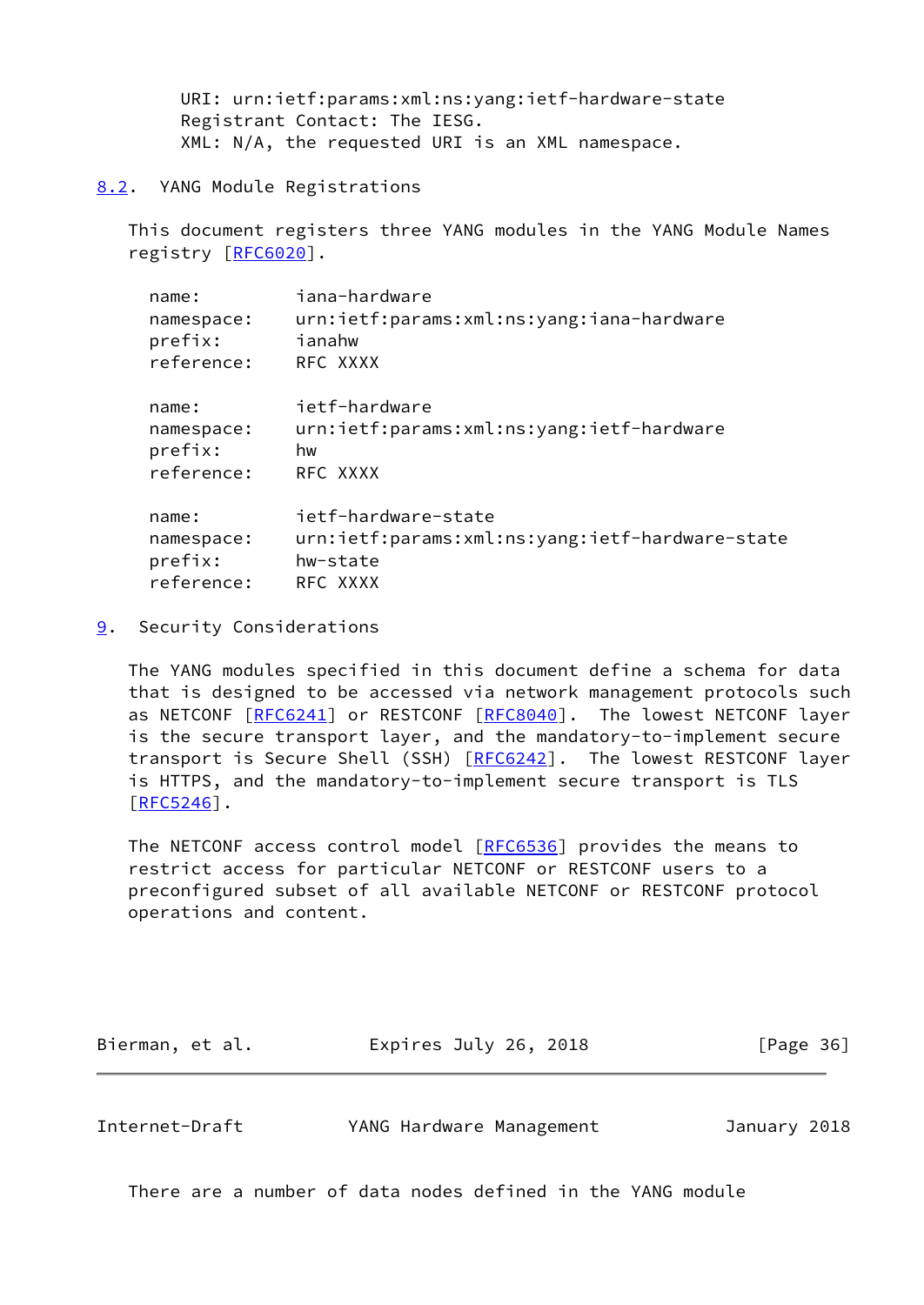"ietf-hardware" that are writable/creatable/deletable (i.e., config true, which is the default). These data nodes may be considered sensitive or vulnerable in some network environments. Write operations (e.g., edit-config) to these data nodes without proper protection can have a negative effect on network operations. These are the subtrees and data nodes and their sensitivity/vulnerability:

 /hardware/component/admin-state: Setting this node to 'locked' or 'shutting-down' can cause disruption of services ranging from those running on a port to those on an entire device, depending on the type of component.

 Some of the readable data nodes in these YANG modules may be considered sensitive or vulnerable in some network environments. It is thus important to control read access (e.g., via get, get-config, or notification) to these data nodes. These are the subtrees and data nodes and their sensitivity/vulnerability:

- /hardware/component: The leafs in this list expose information about the physical components in a device, which may be used to identify the vendor, model, version, and specific device-identification information of each system component.
- /hardware/component/sensor-data/value: This node may expose the values of particular physical sensors in a device.
- /hardware/component/state: Access to this node allows one to figure out what the active and standby resources in a device are.
- <span id="page-41-0"></span>[10.](#page-41-0) Acknowledgments

 The authors wish to thank the following individuals, who all provided helpful comments on various draft versions of this document: Bart Bogaert, Timothy Carey, William Lupton, Juergen Schoenwaelder.

- <span id="page-41-1"></span>[11.](#page-41-1) References
- <span id="page-41-3"></span><span id="page-41-2"></span>[11.1](#page-41-2). Normative References
	- [I-D.ietf-netmod-revised-datastores]

 Bjorklund, M., Schoenwaelder, J., Shafer, P., Watsen, K., and R. Wilton, "Network Management Datastore Architecture", [draft-ietf-netmod-revised-datastores-10](https://datatracker.ietf.org/doc/pdf/draft-ietf-netmod-revised-datastores-10) (work in progress), January 2018.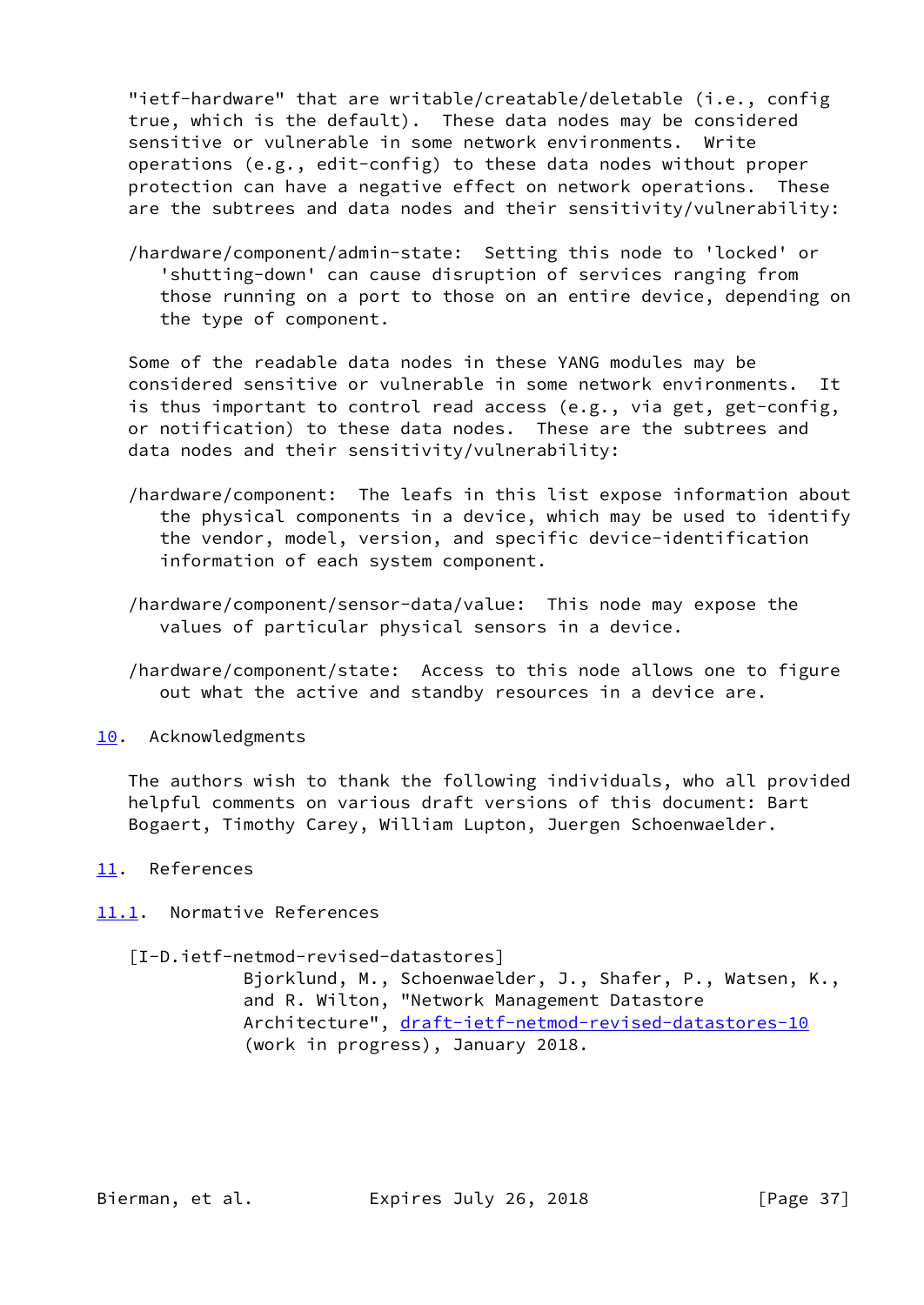- [RFC2119] Bradner, S., "Key words for use in RFCs to Indicate Requirement Levels", [BCP 14](https://datatracker.ietf.org/doc/pdf/bcp14), [RFC 2119](https://datatracker.ietf.org/doc/pdf/rfc2119), DOI 10.17487/RFC2119, March 1997, [<https://www.rfc](https://www.rfc-editor.org/info/rfc2119) [editor.org/info/rfc2119](https://www.rfc-editor.org/info/rfc2119)>.
- [RFC3433] Bierman, A., Romascanu, D., and K. Norseth, "Entity Sensor Management Information Base", [RFC 3433](https://datatracker.ietf.org/doc/pdf/rfc3433), DOI 10.17487/RFC3433, December 2002, [<https://www.rfc](https://www.rfc-editor.org/info/rfc3433) [editor.org/info/rfc3433](https://www.rfc-editor.org/info/rfc3433)>.
- [RFC3688] Mealling, M., "The IETF XML Registry", [BCP 81](https://datatracker.ietf.org/doc/pdf/bcp81), [RFC 3688](https://datatracker.ietf.org/doc/pdf/rfc3688), DOI 10.17487/RFC3688, January 2004, [<https://www.rfc](https://www.rfc-editor.org/info/rfc3688) [editor.org/info/rfc3688](https://www.rfc-editor.org/info/rfc3688)>.
- [RFC4268] Chisholm, S. and D. Perkins, "Entity State MIB", [RFC 4268,](https://datatracker.ietf.org/doc/pdf/rfc4268) DOI 10.17487/RFC4268, November 2005, [<https://www.rfc](https://www.rfc-editor.org/info/rfc4268) [editor.org/info/rfc4268](https://www.rfc-editor.org/info/rfc4268)>.
- [RFC5246] Dierks, T. and E. Rescorla, "The Transport Layer Security (TLS) Protocol Version 1.2", [RFC 5246](https://datatracker.ietf.org/doc/pdf/rfc5246), DOI 10.17487/RFC5246, August 2008, <[https://www.rfc](https://www.rfc-editor.org/info/rfc5246) [editor.org/info/rfc5246](https://www.rfc-editor.org/info/rfc5246)>.
- [RFC6020] Bjorklund, M., Ed., "YANG A Data Modeling Language for the Network Configuration Protocol (NETCONF)", [RFC 6020](https://datatracker.ietf.org/doc/pdf/rfc6020), DOI 10.17487/RFC6020, October 2010, [<https://www.rfc](https://www.rfc-editor.org/info/rfc6020) [editor.org/info/rfc6020](https://www.rfc-editor.org/info/rfc6020)>.
- [RFC6241] Enns, R., Ed., Bjorklund, M., Ed., Schoenwaelder, J., Ed., and A. Bierman, Ed., "Network Configuration Protocol (NETCONF)", [RFC 6241,](https://datatracker.ietf.org/doc/pdf/rfc6241) DOI 10.17487/RFC6241, June 2011, <[https://www.rfc-editor.org/info/rfc6241>](https://www.rfc-editor.org/info/rfc6241).
- [RFC6242] Wasserman, M., "Using the NETCONF Protocol over Secure Shell (SSH)", [RFC 6242](https://datatracker.ietf.org/doc/pdf/rfc6242), DOI 10.17487/RFC6242, June 2011, <[https://www.rfc-editor.org/info/rfc6242>](https://www.rfc-editor.org/info/rfc6242).
- [RFC6536] Bierman, A. and M. Bjorklund, "Network Configuration Protocol (NETCONF) Access Control Model", [RFC 6536](https://datatracker.ietf.org/doc/pdf/rfc6536), DOI 10.17487/RFC6536, March 2012, [<https://www.rfc](https://www.rfc-editor.org/info/rfc6536) [editor.org/info/rfc6536](https://www.rfc-editor.org/info/rfc6536)>.
- [RFC6933] Bierman, A., Romascanu, D., Quittek, J., and M. Chandramouli, "Entity MIB (Version 4)", [RFC 6933,](https://datatracker.ietf.org/doc/pdf/rfc6933) DOI 10.17487/RFC6933, May 2013, <[https://www.rfc](https://www.rfc-editor.org/info/rfc6933) [editor.org/info/rfc6933](https://www.rfc-editor.org/info/rfc6933)>.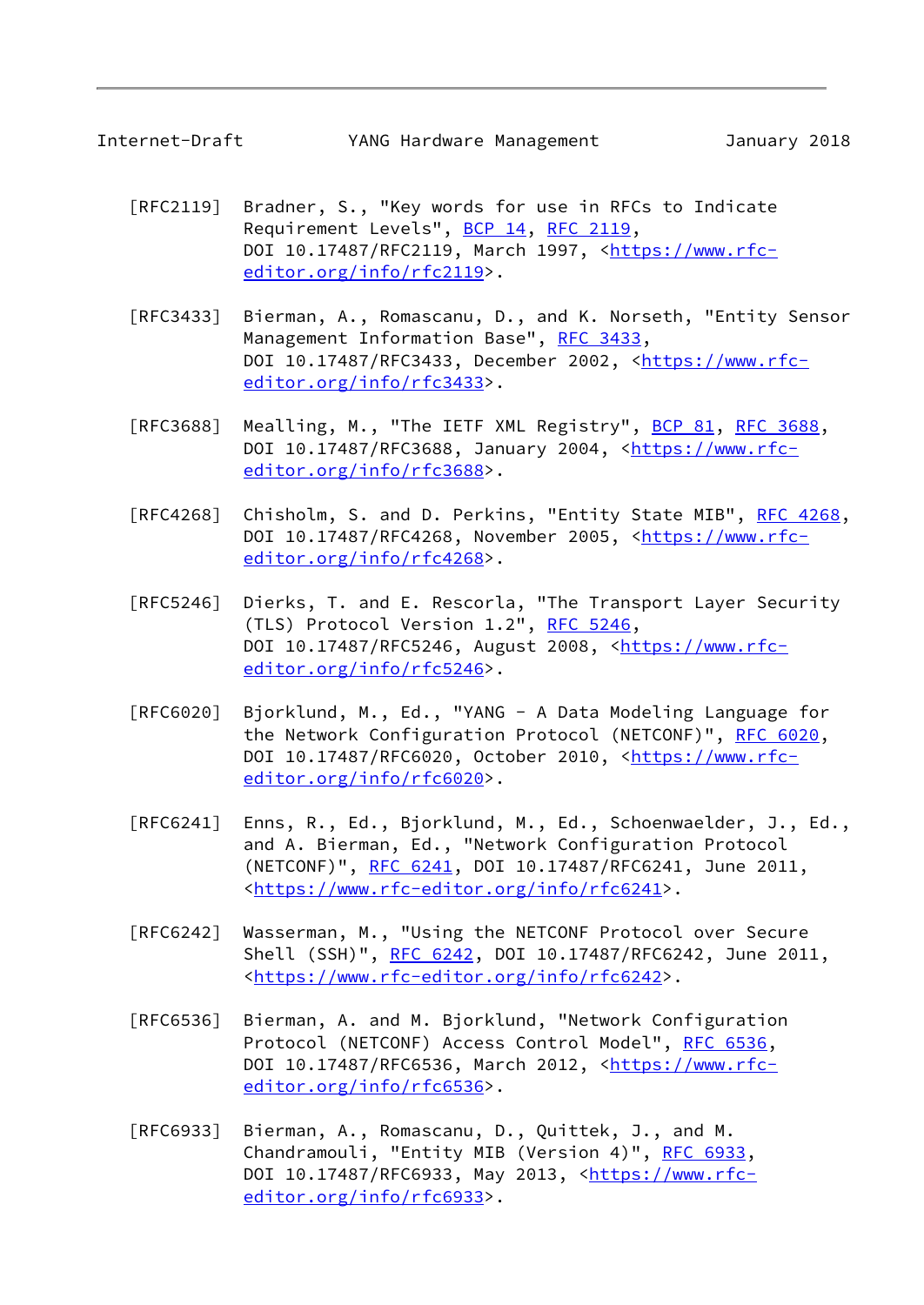<span id="page-43-1"></span>Internet-Draft YANG Hardware Management January 2018

- [RFC7950] Bjorklund, M., Ed., "The YANG 1.1 Data Modeling Language", [RFC 7950,](https://datatracker.ietf.org/doc/pdf/rfc7950) DOI 10.17487/RFC7950, August 2016, <[https://www.rfc-editor.org/info/rfc7950>](https://www.rfc-editor.org/info/rfc7950).
- [RFC8040] Bierman, A., Bjorklund, M., and K. Watsen, "RESTCONF Protocol", [RFC 8040](https://datatracker.ietf.org/doc/pdf/rfc8040), DOI 10.17487/RFC8040, January 2017, <[https://www.rfc-editor.org/info/rfc8040>](https://www.rfc-editor.org/info/rfc8040).
- [RFC8174] Leiba, B., "Ambiguity of Uppercase vs Lowercase in [RFC](https://datatracker.ietf.org/doc/pdf/rfc2119) [2119](https://datatracker.ietf.org/doc/pdf/rfc2119) Key Words", [BCP 14](https://datatracker.ietf.org/doc/pdf/bcp14), [RFC 8174,](https://datatracker.ietf.org/doc/pdf/rfc8174) DOI 10.17487/RFC8174, May 2017, [<https://www.rfc-editor.org/info/rfc8174](https://www.rfc-editor.org/info/rfc8174)>.
- <span id="page-43-0"></span>[11.2](#page-43-0). Informative References

<span id="page-43-3"></span> [I-D.ietf-netmod-yang-tree-diagrams] Bjorklund, M. and L. Berger, "YANG Tree Diagrams", [draft](https://datatracker.ietf.org/doc/pdf/draft-ietf-netmod-yang-tree-diagrams-04) [ietf-netmod-yang-tree-diagrams-04](https://datatracker.ietf.org/doc/pdf/draft-ietf-netmod-yang-tree-diagrams-04) (work in progress), December 2017.

<span id="page-43-2"></span>[Appendix A.](#page-43-2) Hardware State Data Model

 This non-normative appendix contains a data model designed as a temporary solution for implementations that do not yet support the Network Management Datastore Architecture (NMDA) defined in [\[I-D.ietf-netmod-revised-datastores\]](#page-41-3). It has the following structure:

```
 module: ietf-hardware-state
    x--ro hardware
       x--ro last-change? yang:date-and-time
       x--ro component* [name]
          x--ro name string
          x--ro class identityref
          x--ro physical-index? int32 {entity-mib}?
          x--ro description? string
         x--ro parent? \rightarrow ../../component/name
          x--ro parent-rel-pos? int32
         x--ro contains-child* -> \ldots/../component/name
          x--ro hardware-rev? string
```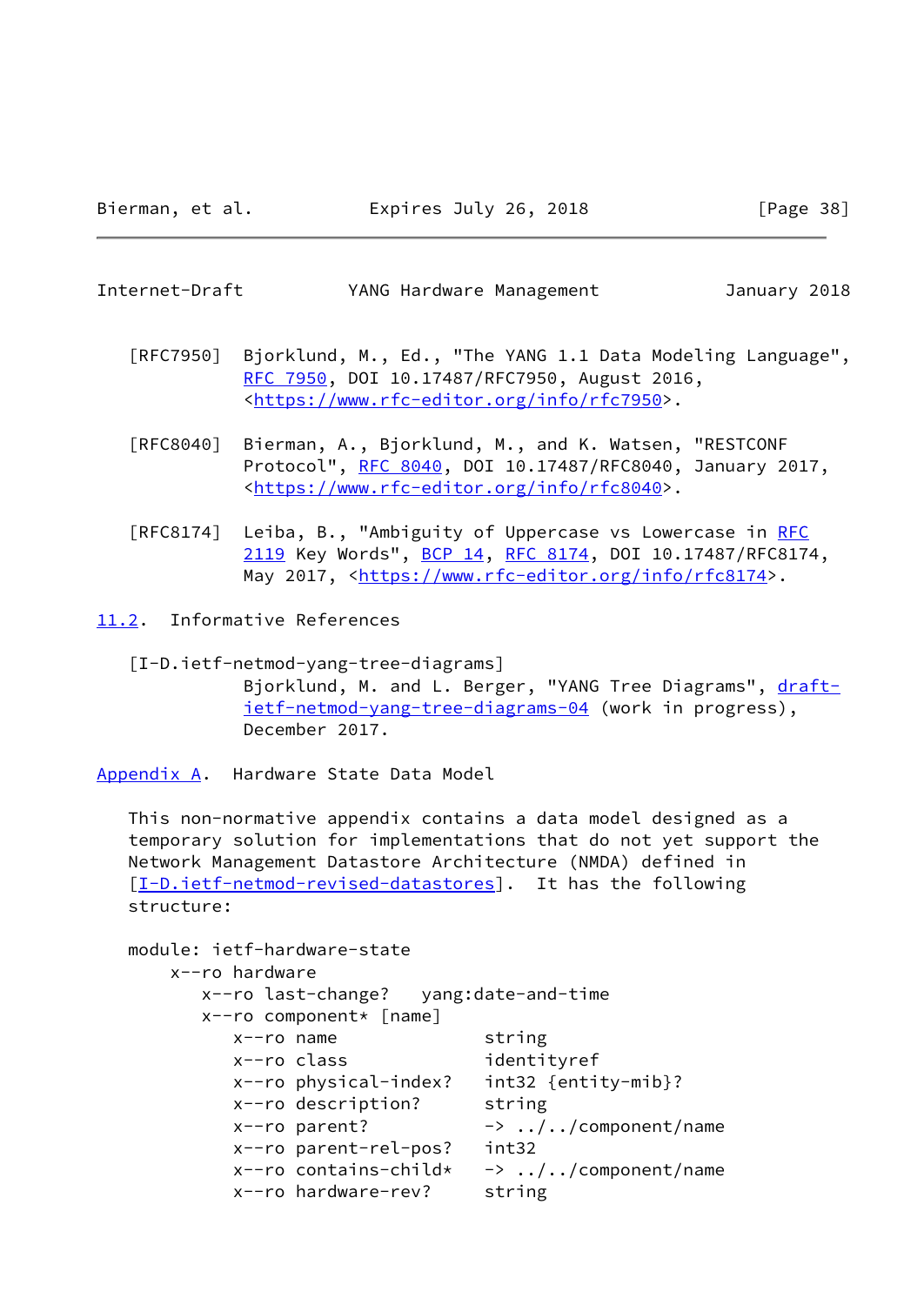|  | x--ro firmware-rev? | string             |
|--|---------------------|--------------------|
|  | x--ro software-rev? | string             |
|  | x--ro serial-num?   | string             |
|  | $x$ --ro mfg-name?  | string             |
|  | x--ro model-name?   | string             |
|  | $x$ --ro alias?     | string             |
|  | $x$ --ro asset-id?  | string             |
|  | $x$ --ro is-fru?    | boolean            |
|  | $x$ --ro mfg-date?  | yang:date-and-time |
|  |                     |                    |

Bierman, et al. Expires July 26, 2018 [Page 39]

<span id="page-44-1"></span>Internet-Draft YANG Hardware Management January 2018

 x--ro uri\* inet:uri x--ro uuid? yang:uuid x--ro state {hardware-state}? | x--ro state-last-changed? yang:date-and-time | x--ro admin-state? hw:admin-state | x--ro oper-state? hw:oper-state | x--ro usage-state? hw:usage-state | x--ro alarm-state? hw:alarm-state | x--ro standby-state? hw:standby-state x--ro sensor-data {hardware-sensor}? x--ro value? hw:sensor-value x--ro value-type? hw:sensor-value-type x--ro value-scale? hw:sensor-value-scale x--ro value-precision? hw:sensor-value-precision x--ro oper-status? hw:sensor-status x--ro units-display? string x--ro value-timestamp? yang:date-and-time x--ro value-update-rate? uint32 notifications: x---n hardware-state-change x---n hardware-state-oper-enabled {hardware-state}? x--ro name? -> /hardware/component/name | x--ro admin-state? -> /hardware/component/state/admin-state | x--ro alarm-state? -> /hardware/component/state/alarm-state x---n hardware-state-oper-disabled {hardware-state}? x--ro name? -> /hardware/component/name x--ro admin-state? -> /hardware/component/state/admin-state x--ro alarm-state? -> /hardware/component/state/alarm-state

<span id="page-44-0"></span>[A.1](#page-44-0). Hardware State YANG Module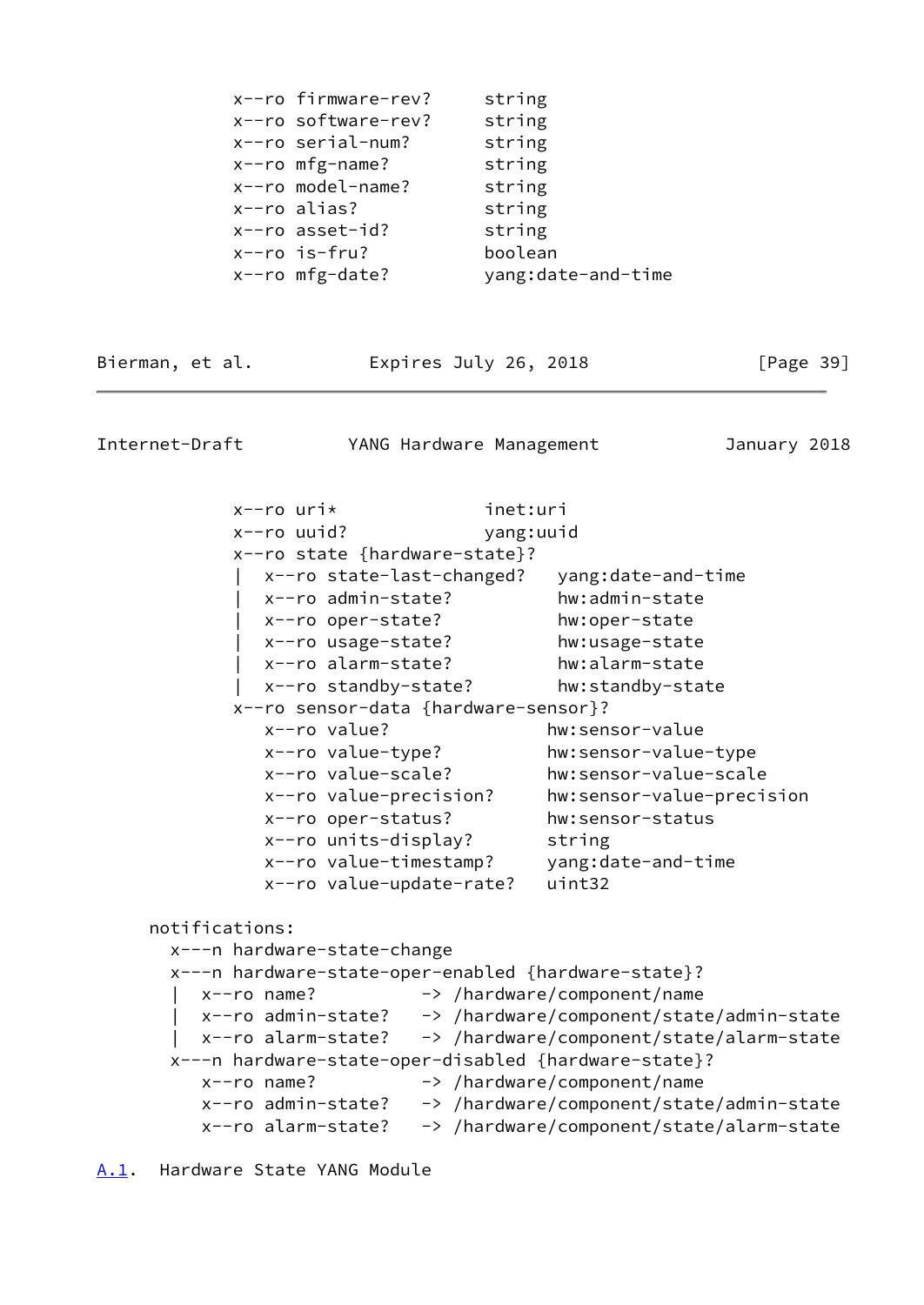```
 <CODE BEGINS> file "ietf-hardware-state@2017-12-18.yang"
    module ietf-hardware-state {
      yang-version 1.1;
      namespace "urn:ietf:params:xml:ns:yang:ietf-hardware-state";
      prefix hw-state;
      import ietf-inet-types {
        prefix inet;
      }
      import ietf-yang-types {
        prefix yang;
      }
      import iana-hardware {
        prefix ianahw;
      }
Bierman, et al.             Expires July 26, 2018               [Page 40]
Internet-Draft YANG Hardware Management January 2018
      import ietf-hardware {
```

```
 prefix hw;
```

```
 }
```

```
 organization
   "IETF NETMOD (Network Modeling) Working Group";
```
# contact

```
<http://tools.ietf.org/wg/netmod/>
WG List: <mailto:netmod@ietf.org>
```

```
 Editor: Andy Bierman
           <mailto:andy@yumaworks.com>
```

```
 Editor: Martin Bjorklund
           <mailto:mbj@tail-f.com>
```
 Editor: Jie Dong <mailto:jie.dong@huawei.com>

```
 Editor: Dan Romascanu
           <mailto:dromasca@gmail.com>";
```

```
 // RFC Ed.: replace XXXX and YYYY with actual RFC numbers and
 // remove this note.
```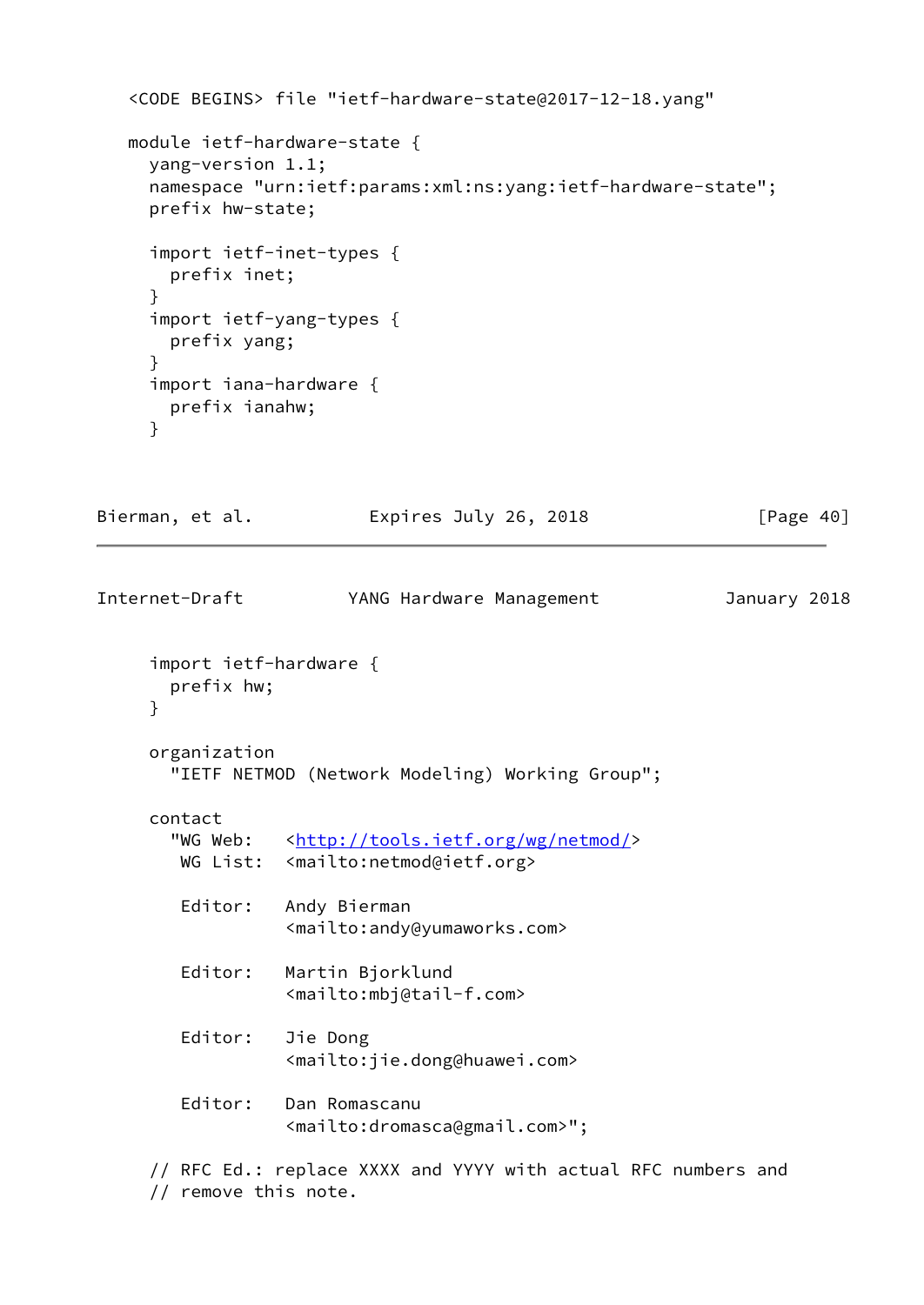description

 "This module contains a collection of YANG definitions for monitoring hardware.

 This data model is designed as a temporary solution for implementations that do not yet support the Network Management Datastore Architecture (NMDA) defined in RFC YYYY. Such an implementation cannot implement the module 'ietf-hardware' properly, since without NMDA support, it is not possible to distinguish between instances of nodes in the running configuration and operational state.

 The data model in this module is the same as the data model in 'ietf-hardware', except all nodes are marked as 'config false'.

 If a server that implements this module but doesn't support NMDA also supports configuration of hardware components, it SHOULD also implement the module 'ietf-hardware' in the configuration datastores. The corresponding state data is found in the '/hw-state:hardware' subtree.

Copyright (c) 2017 IETF Trust and the persons identified as

| Bierman, et al. | Expires July 26, 2018 | [Page 41] |
|-----------------|-----------------------|-----------|
|-----------------|-----------------------|-----------|

Internet-Draft YANG Hardware Management January 2018

authors of the code. All rights reserved.

 Redistribution and use in source and binary forms, with or without modification, is permitted pursuant to, and subject to the license terms contained in, the Simplified BSD License set forth in **Section 4.c** of the IETF Trust's Legal Provisions Relating to IETF Documents [\(http://trustee.ietf.org/license-info](http://trustee.ietf.org/license-info)).

 This version of this YANG module is part of RFC XXXX; see the RFC itself for full legal notices.";

 // RFC Ed.: update the date below with the date of RFC publication // and remove this note. revision 2017-12-18 { description "Initial revision."; reference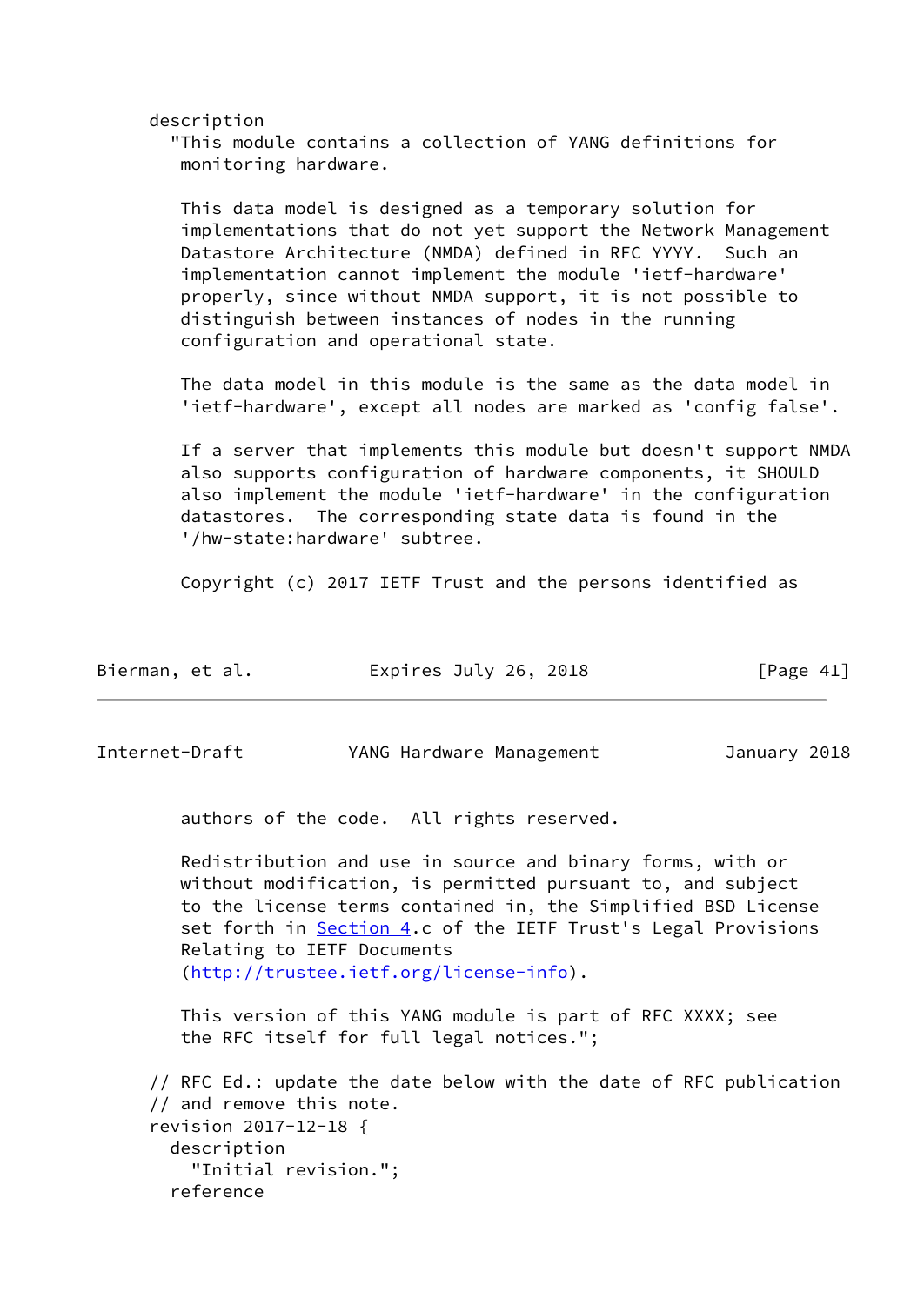```
 "RFC XXXX: A YANG Data Model for Hardware Management";
      }
      /*
       * Features
     \star/ feature entity-mib {
        status deprecated;
        description
          "This feature indicates that the device implements
           the ENTITY-MIB.";
       RFC 6933: Entity MIB (Version 4)";
      }
      feature hardware-state {
        status deprecated;
        description
          "Indicates the ENTITY-STATE-MIB objects are supported";
        reference "RFC 4268: Entity State MIB";
      }
      feature hardware-sensor {
        status deprecated;
        description
          "Indicates the ENTITY-SENSOR-MIB objects are supported";
       RFC 3433: Entity Sensor MIB";
      }
      /*
Bierman, et al.             Expires July 26, 2018             [Page 42]
Internet-Draft YANG Hardware Management January 2018
       * Data nodes
       */
      container hardware {
        config false;
        status deprecated;
        description
          "Data nodes representing components.";
        leaf last-change {
          type yang:date-and-time;
```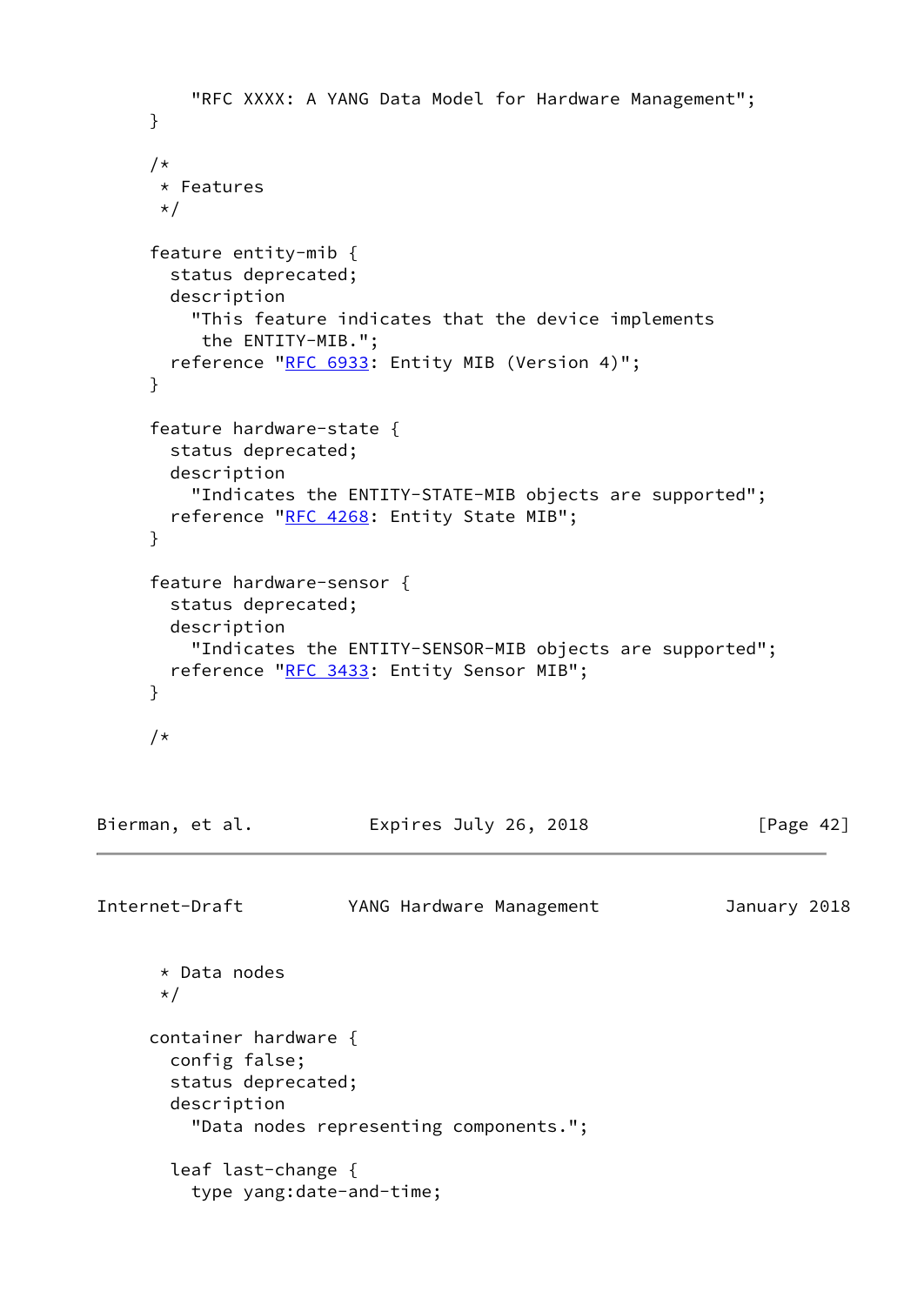```
 status deprecated;
          description
            "The time the '/hardware/component' list changed in the
             operational state.";
        }
        list component {
          key name;
          status deprecated;
          description
            "List of components.
             When the server detects a new hardware component, it
             initializes a list entry in the operational state.
             If the server does not support configuration of hardware
             components, list entries in the operational state are
             initialized with values for all nodes as detected by the
             implementation.
             Otherwise, the following procedure is followed:
               1. If there is an entry in the /hardware/component list in
                  the intended configuration with values for the nodes
                  'class', 'parent', 'parent-rel-pos' that are equal to
                  the detected values, then:
               1a. If the configured entry has a value for 'mfg-name'
                   that is equal to the detected value, or if the
                   'mfg-name' value cannot be detected, then the list
                   entry in the operational state is initialized with the
                   configured values for all configured nodes, including
                   the 'name'.
                   Otherwise, the list entry in the operational state is
                   initialized with values for all nodes as detected by
                   the implementation. The implementation may raise an
Bierman, et al.               Expires July 26, 2018               [Page 43]
Internet-Draft YANG Hardware Management January 2018
                   alarm that informs about the 'mfg-name' mismatch
                   condition. How this is done is outside the scope of
```
this document.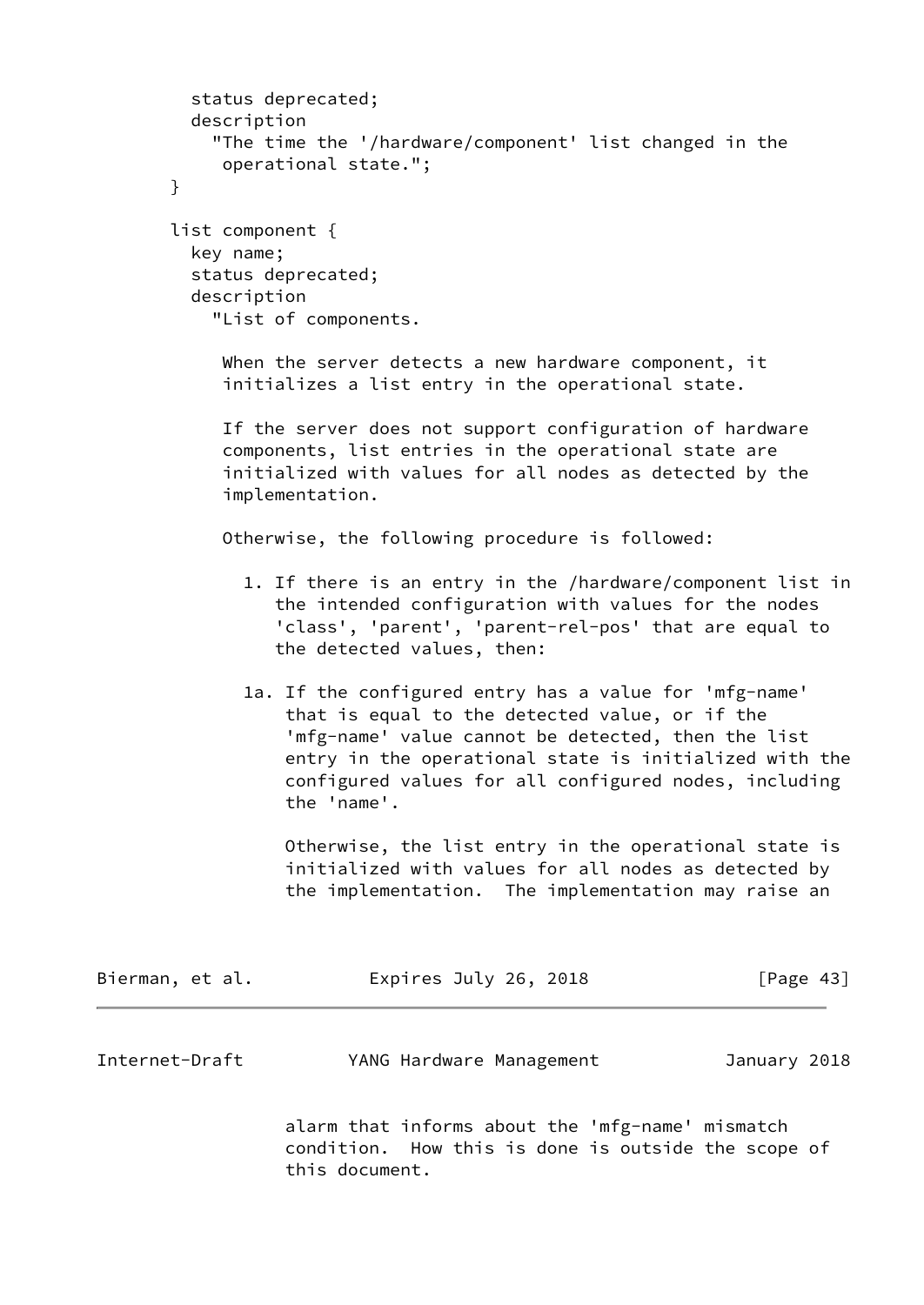```
 1b. Otherwise (i.e., there is no matching configuration
                  entry), the list entry in the operational state is
                  initialized with values for all nodes as detected by
                  the implementation.
            If the /hardware/component list in the intended
            configuration is modified, then the system MUST behave as if
            it re-initializes itself, and follow the procedure in (1).";
        "RFC 6933: entPhysicalEntry";
         leaf name {
           type string;
           status deprecated;
           description
             "The name assigned to this component.
              This name is not required to be the same as
              entPhysicalName.";
         }
         leaf class {
           type identityref {
             base ianahw:hardware-class;
 }
           mandatory true;
           status deprecated;
           description
             "An indication of the general hardware type of the
              component.";
          RFC 6933: entPhysicalClass";
 }
         leaf physical-index {
           if-feature entity-mib;
           type int32 {
             range "1..2147483647";
 }
           status deprecated;
           description
             "The entPhysicalIndex for the entPhysicalEntry represented
              by this list entry.";
          RFC 6933: entPhysicalIndex";
 }
```
Bierman, et al. Expires July 26, 2018 [Page 44]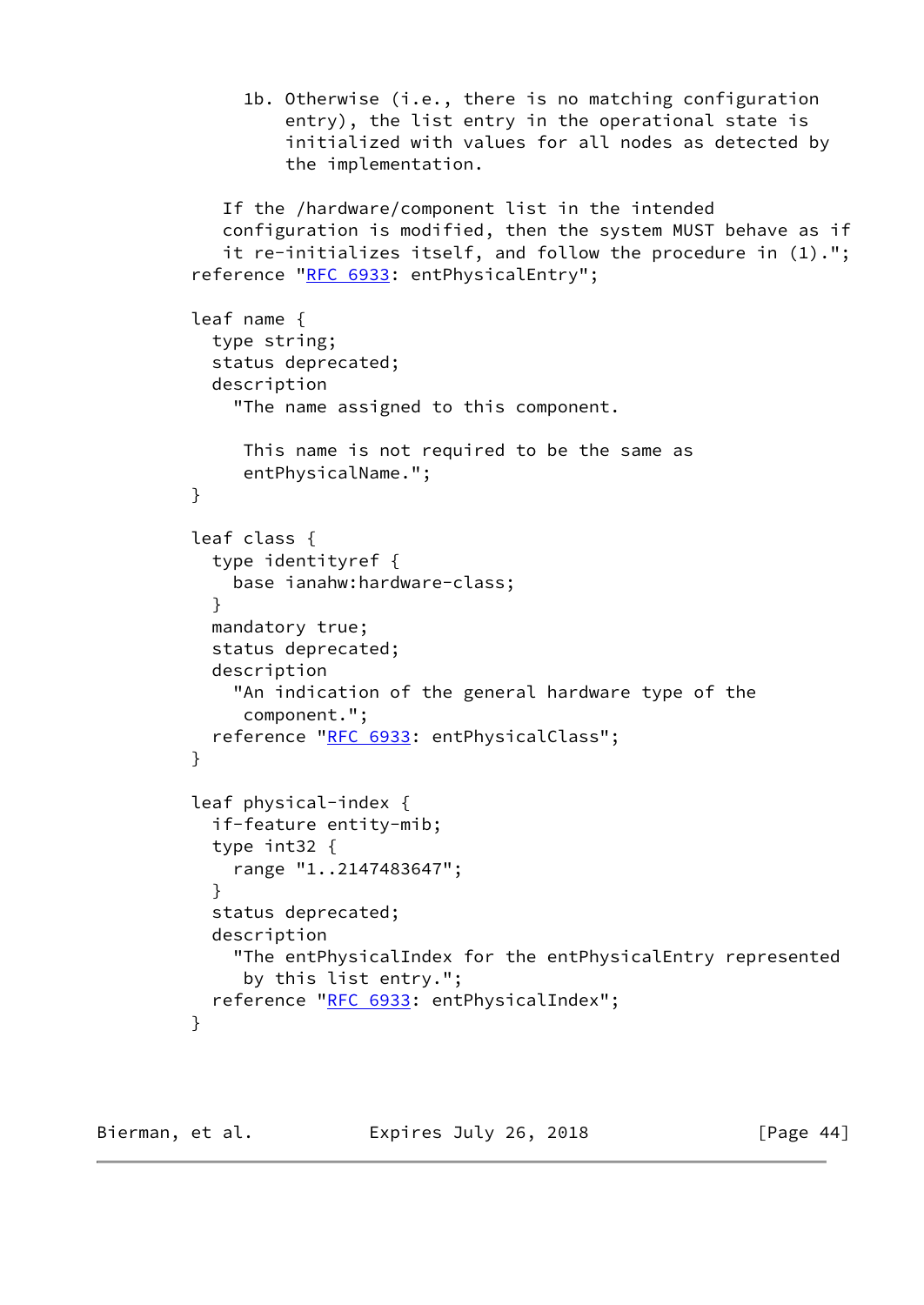```
Internet-Draft YANG Hardware Management January 2018
         leaf description {
           type string;
           status deprecated;
           description
             "A textual description of component. This node should
              contain a string that identifies the manufacturer's name
              for the component and should be set to a distinct value
              for each version or model of the component.";
          RFC 6933: entPhysicalDescr";
 }
         leaf parent {
           type leafref {
             path "../../component/name";
             require-instance false;
 }
           status deprecated;
           description
             "The name of the component that physically contains this
              component.
              If this leaf is not instantiated, it indicates that this
              component is not contained in any other component.
              In the event that a physical component is contained by
              more than one physical component (e.g., double-wide
              modules), this node contains the name of one of these
              components. An implementation MUST use the same name
              every time this node is instantiated.";
          RFC 6933: entPhysicalContainedIn";
 }
         leaf parent-rel-pos {
           type int32 {
             range "0 .. 2147483647";
 }
           status deprecated;
           description
             "An indication of the relative position of this child
              component among all its sibling components. Sibling
              components are defined as components that:
                o Share the same value of the 'parent' node; and
                o Share a common base identity for the 'class' node.
              Note that the last rule gives implementations flexibility
```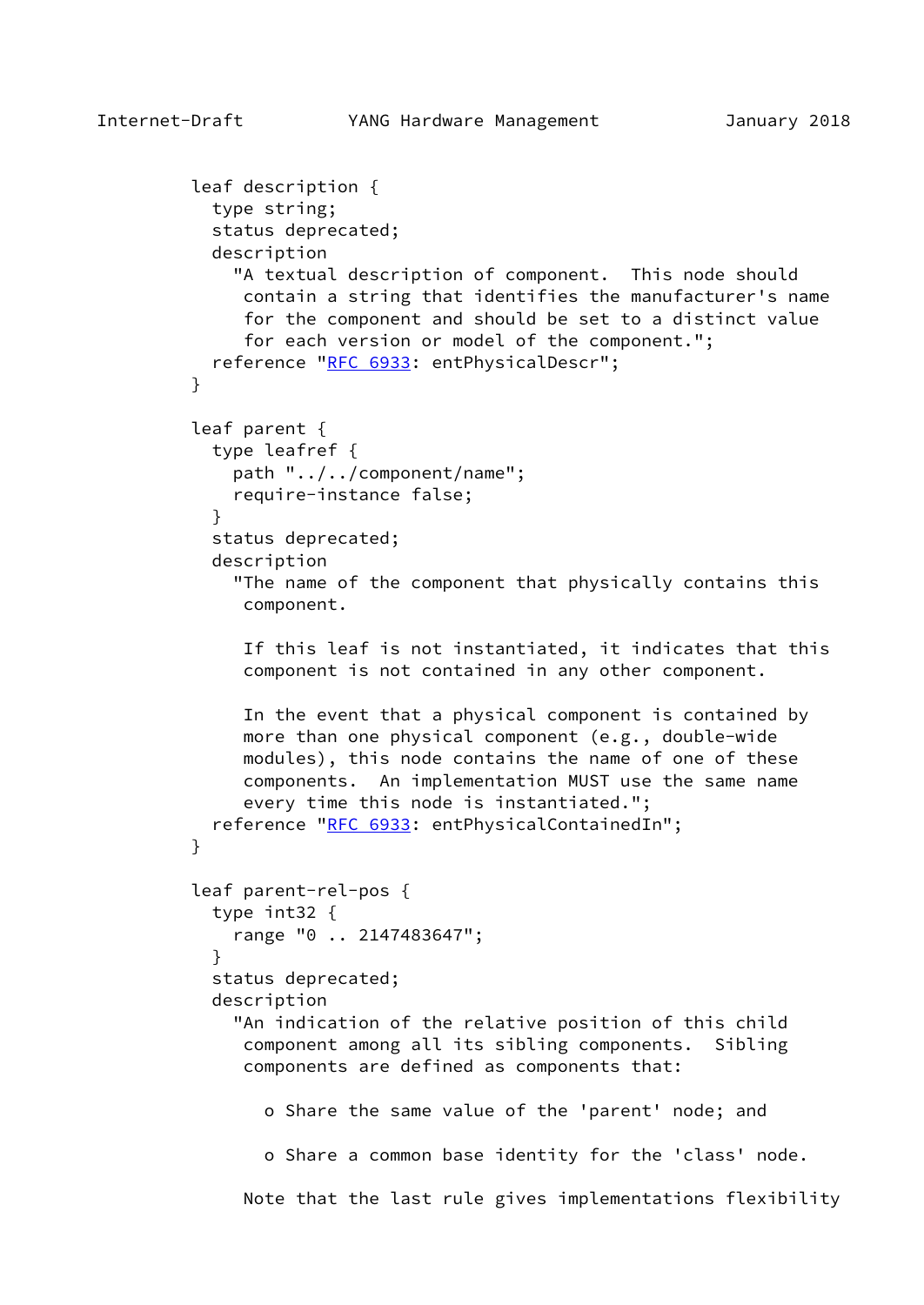```
 in how components are numbered. For example, some
```

```
Bierman, et al.               Expires July 26, 2018               [Page 45]
Internet-Draft YANG Hardware Management January 2018
              implementations might have a single number series for all
              components derived from 'ianahw:port', while some others
              might have different number series for different
              components with identities derived from 'ianahw:port' (for
              example, one for RJ45 and one for SFP).";
           reference "RFC 6933: entPhysicalParentRelPos";
         }
         leaf-list contains-child {
           type leafref {
             path "../../component/name";
 }
           status deprecated;
           description
             "The name of the contained component.";
          RFC 6933: entPhysicalChildIndex";
 }
         leaf hardware-rev {
           type string;
           status deprecated;
           description
             "The vendor-specific hardware revision string for the
              component. The preferred value is the hardware revision
              identifier actually printed on the component itself (if
              present).";
          RFC 6933: entPhysicalHardwareRev";
 }
         leaf firmware-rev {
           type string;
           status deprecated;
           description
             "The vendor-specific firmware revision string for the
              component.";
           reference "RFC 6933: entPhysicalFirmwareRev";
 }
         leaf software-rev {
```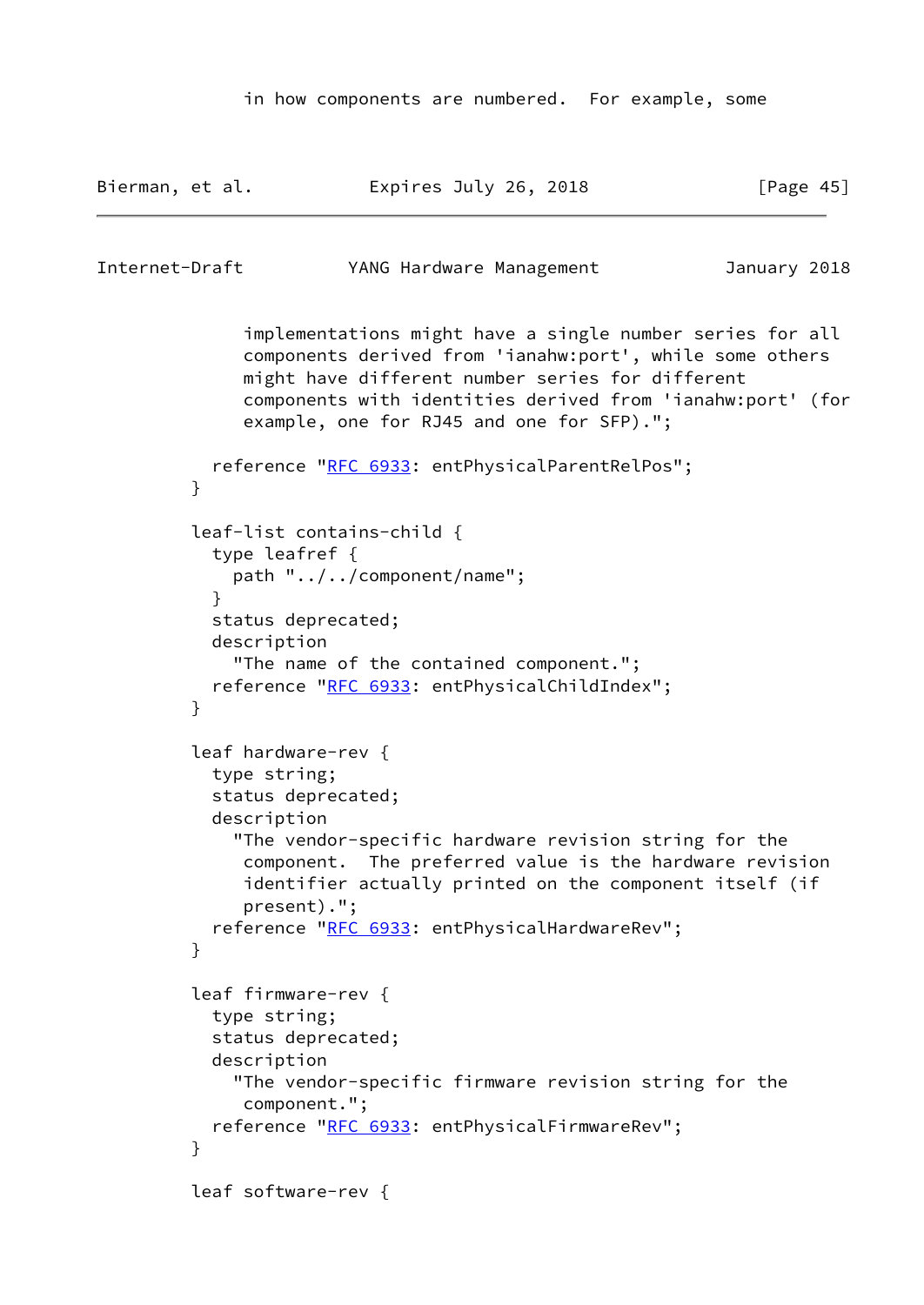```
 type string;
           status deprecated;
           description
             "The vendor-specific software revision string for the
              component.";
          RFC 6933: entPhysicalSoftwareRev";
 }
```
#### Bierman, et al. Expires July 26, 2018 [Page 46]

```
Internet-Draft YANG Hardware Management January 2018
         leaf serial-num {
           type string;
           status deprecated;
           description
              "The vendor-specific serial number string for the
              component. The preferred value is the serial number
              string actually printed on the component itself (if
              present).";
          RFC 6933: entPhysicalSerialNum";
 }
         leaf mfg-name {
           type string;
           status deprecated;
           description
              "The name of the manufacturer of this physical component.
              The preferred value is the manufacturer name string
              actually printed on the component itself (if present).
              Note that comparisons between instances of the model-name,
              firmware-rev, software-rev, and the serial-num nodes are
              only meaningful amongst component with the same value of
              mfg-name.
              If the manufacturer name string associated with the
              physical component is unknown to the server, then this
              node is not instantiated.";
           reference "RFC 6933: entPhysicalMfgName";
 }
         leaf model-name {
           type string;
           status deprecated;
```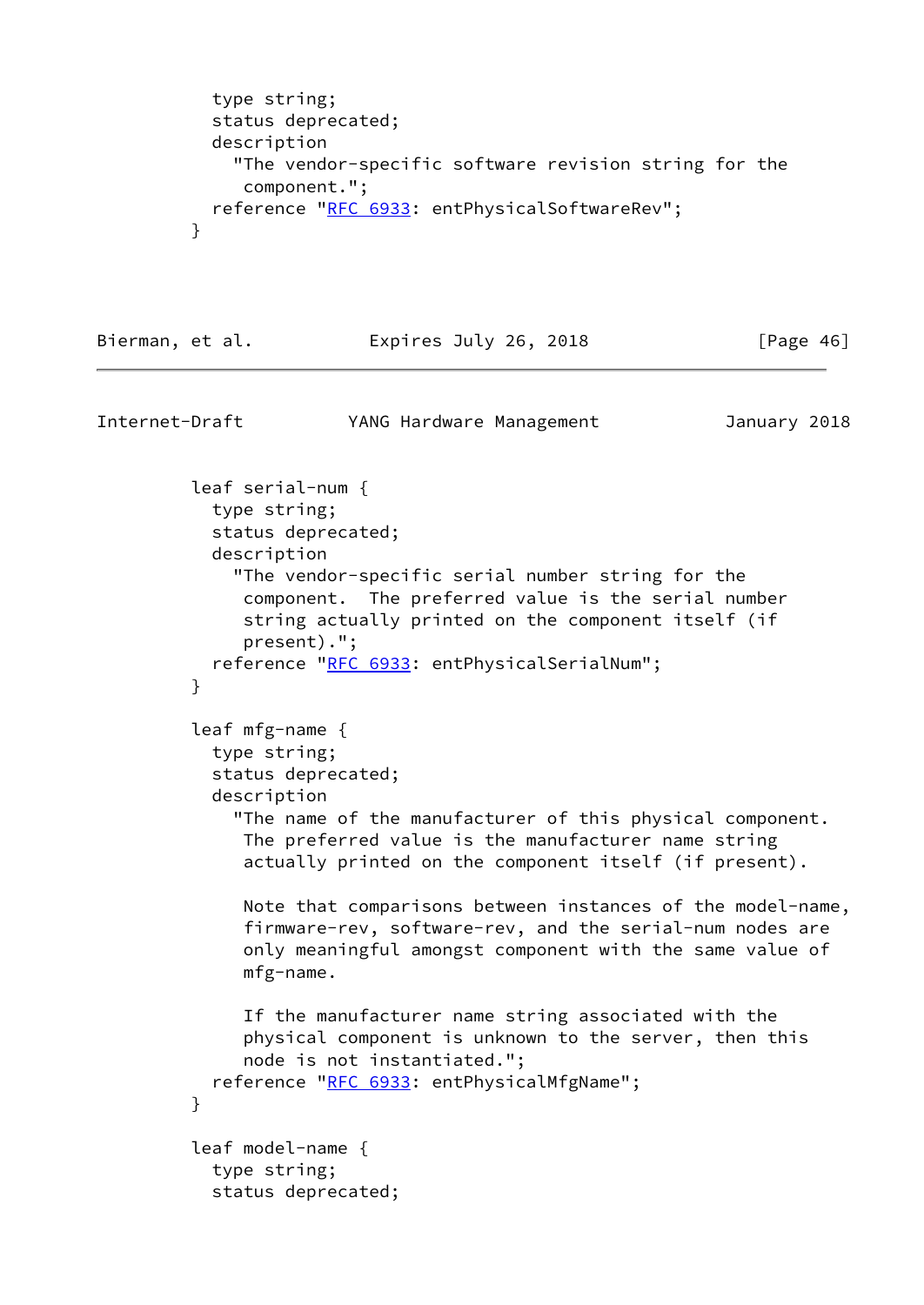```
 description
              "The vendor-specific model name identifier string
              associated with this physical component. The preferred
              value is the customer-visible part number, which may be
              printed on the component itself.
              If the model name string associated with the physical
              component is unknown to the server, then this node is not
              instantiated.";
           RFC 6933: entPhysicalModelName";
 }
          leaf alias {
           type string;
            status deprecated;
Bierman, et al. Expires July 26, 2018 [Page 47]
Internet-Draft YANG Hardware Management January 2018
            description
             "An 'alias' name for the component, as specified by a
              network manager, and provides a non-volatile 'handle' for
              the component.
              If no configured value exists, the server MAY set the
              value of this node to a locally unique value in the
              operational state.
              A server implementation MAY map this leaf to the
              entPhysicalAlias MIB object. Such an implementation needs
              to use some mechanism to handle the differences in size
              and characters allowed between this leaf and
              entPhysicalAlias. The definition of such a mechanism is
              outside the scope of this document.";
           reference "RFC 6933: entPhysicalAlias";
         }
          leaf asset-id {
            type string;
            status deprecated;
            description
             "This node is a user-assigned asset tracking identifier for
              the component.
              A server implementation MAY map this leaf to the
```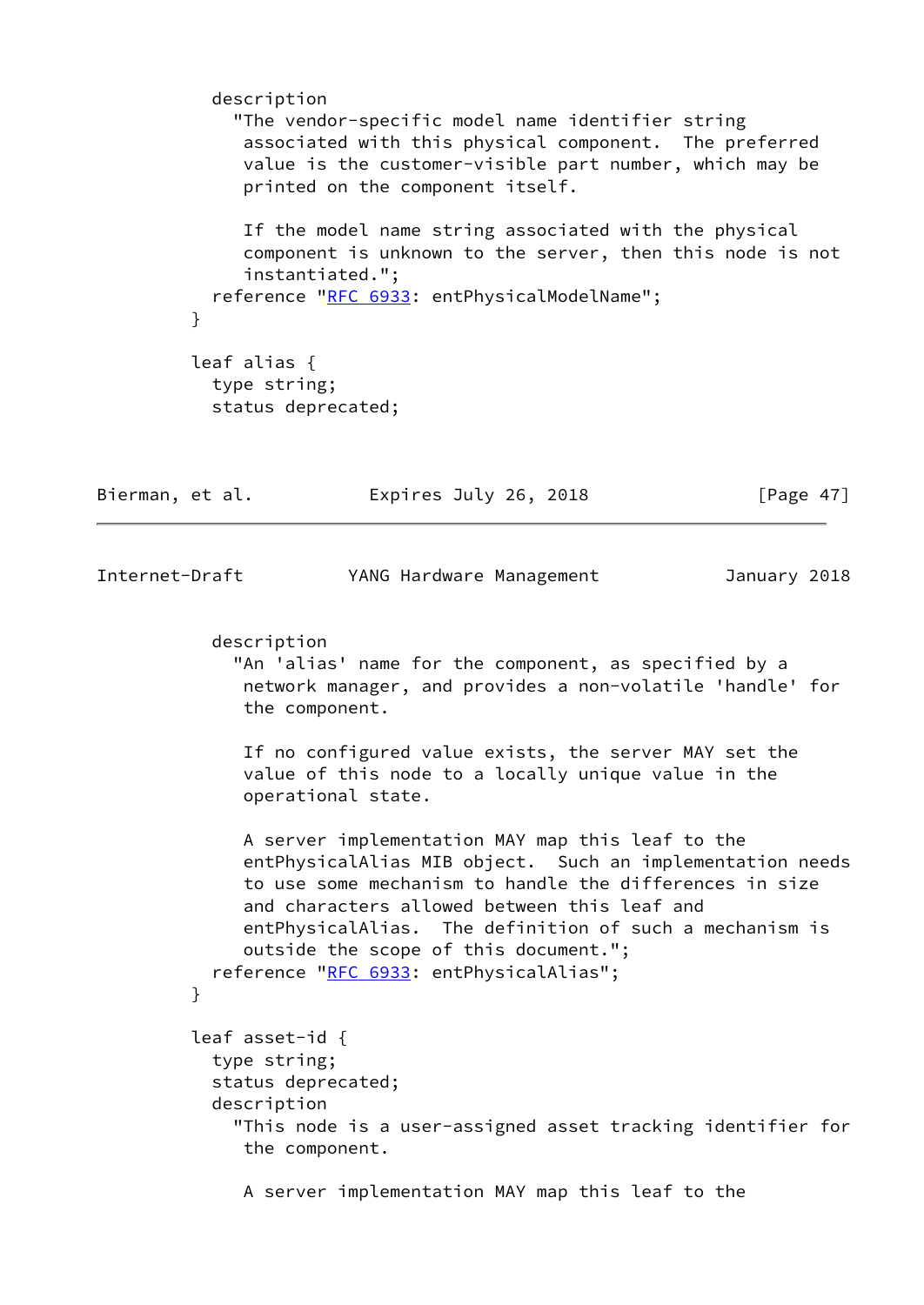```
 entPhysicalAssetID MIB object. Such an implementation
              needs to use some mechanism to handle the differences in
              size and characters allowed between this leaf and
              entPhysicalAssetID. The definition of such a mechanism is
              outside the scope of this document.";
          RFC 6933: entPhysicalAssetID";
 }
         leaf is-fru {
           type boolean;
           status deprecated;
           description
             "This node indicates whether or not this component is
              considered a 'field replaceable unit' by the vendor. If
              this node contains the value 'true', then this component
              identifies a field replaceable unit. For all components
              that are permanently contained within a field replaceable
              unit, the value 'false' should be returned for this
              node.";
           reference "RFC 6933: entPhysicalIsFRU";
 }
```
Bierman, et al. Expires July 26, 2018 [Page 48]

```
Internet-Draft YANG Hardware Management January 2018
         leaf mfg-date {
           type yang:date-and-time;
           status deprecated;
           description
             "The date of manufacturing of the managed component.";
          RFC 6933: entPhysicalMfgDate";
         }
         leaf-list uri {
           type inet:uri;
           status deprecated;
           description
             "This node contains identification information about the
              component.";
          RFC 6933: entPhysicalUris";
 }
         leaf uuid {
           type yang:uuid;
```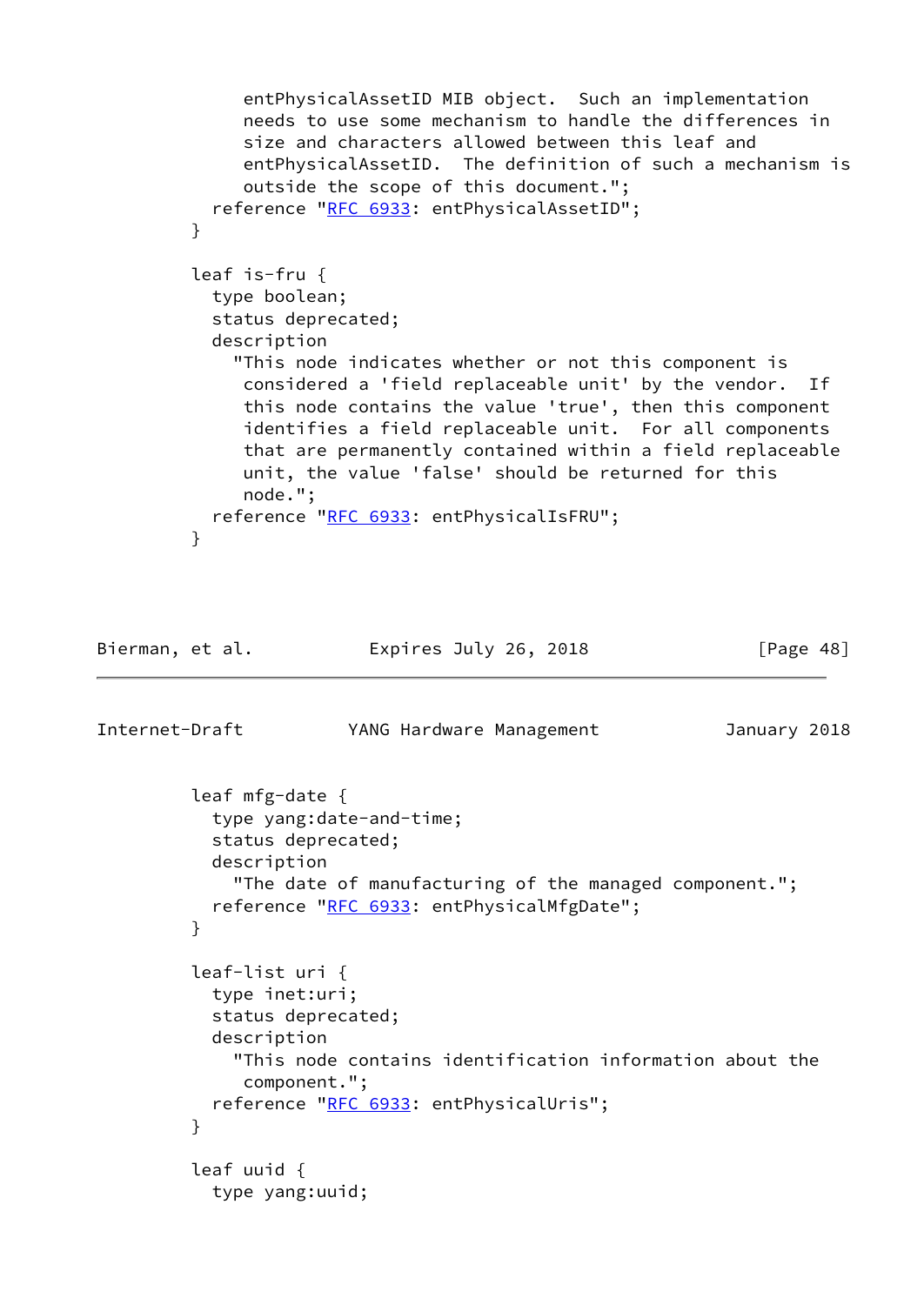```
 status deprecated;
           description
             "A Universally Unique Identifier of the component.";
           reference "RFC 6933: entPhysicalUUID";
 }
         container state {
           if-feature hardware-state;
           status deprecated;
           description
             "State-related nodes";
          RFC 4268: Entity State MIB";
           leaf state-last-changed {
             type yang:date-and-time;
             status deprecated;
             description
               "The date and time when the value of any of the
                admin-state, oper-state, usage-state, alarm-state, or
                standby-state changed for this component.
                If there has been no change since the last
                re-initialization of the local system, this node
                contains the date and time of local system
                initialization. If there has been no change since the
                component was added to the local system, this node
                contains the date and time of the insertion.";
            "RFC 4268: entStateLastChanged";
 }
```

| Bierman, et al. | Expires July 26, 2018 | [Page 49] |
|-----------------|-----------------------|-----------|
|-----------------|-----------------------|-----------|

Internet-Draft YANG Hardware Management January 2018

 leaf admin-state { type hw:admin-state; status deprecated; description "The administrative state for this component.

 This node refers to a component's administrative permission to service both other components within its containment hierarchy as well other users of its services defined by means outside the scope of this module.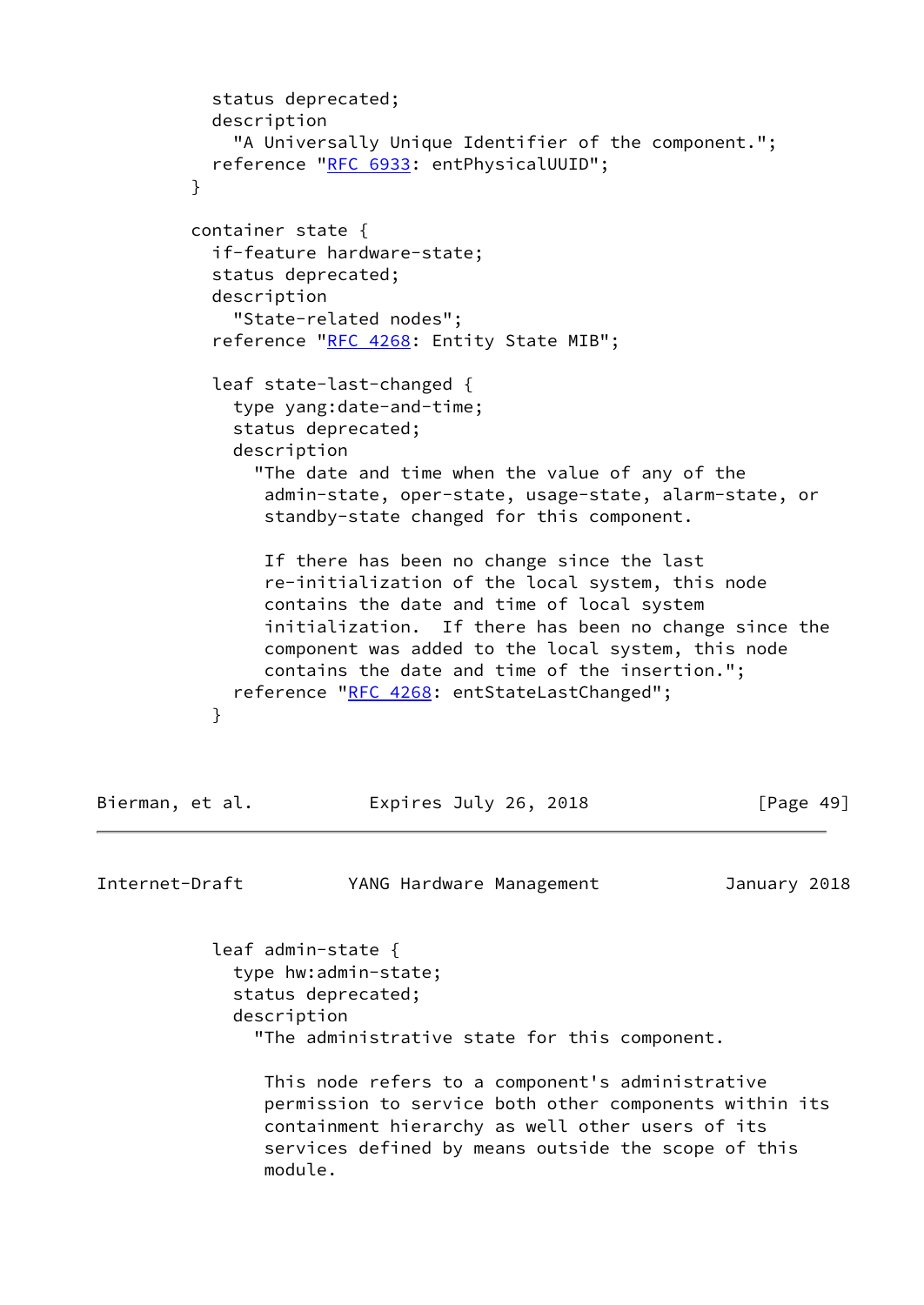```
 Some components exhibit only a subset of the remaining
                 administrative state values. Some components cannot be
                 locked, and hence this node exhibits only the 'unlocked'
                 state. Other components cannot be shutdown gracefully,
                 and hence this node does not exhibit the 'shutting-down'
                 state.";
              reference "RFC 4268: entStateAdmin";
 }
            leaf oper-state {
             type hw:oper-state;
             status deprecated;
             description
                "The operational state for this component.
                Note that this node does not follow the administrative
                 state. An administrative state of down does not predict
                an operational state of disabled.
                Note that some implementations may not be able to
                 accurately report oper-state while the admin-state node
                has a value other than 'unlocked'. In these cases, this
                 node MUST have a value of 'unknown'.";
            "RFC 4268: entStateOper";
 }
            leaf usage-state {
             type hw:usage-state;
             status deprecated;
             description
                "The usage state for this component.
                This node refers to a component's ability to service
                more components in a containment hierarchy.
                 Some components will exhibit only a subset of the usage
Bierman, et al.               Expires July 26, 2018               [Page 50]
Internet-Draft YANG Hardware Management January 2018
                state values. Components that are unable to ever
                 service any components within a containment hierarchy
```
 will always have a usage state of 'busy'. Some components will only ever be able to support one component within its containment hierarchy and will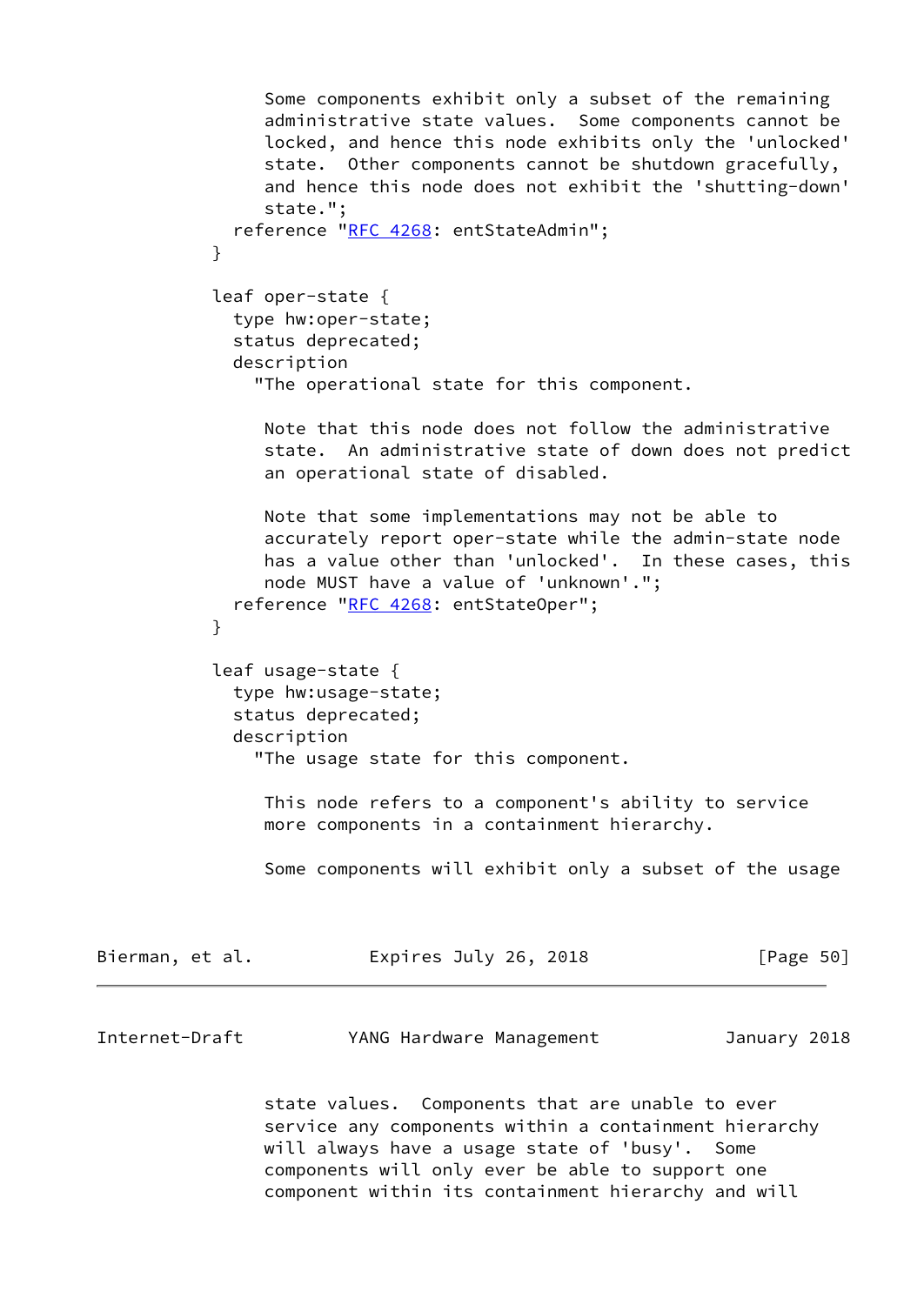```
 therefore only exhibit values of 'idle' and 'busy'.";
            "RFC 4268, entStateUsage";
 }
           leaf alarm-state {
             type hw:alarm-state;
             status deprecated;
             description
               "The alarm state for this component. It does not
                include the alarms raised on child components within its
                containment hierarchy.";
            "RFC 4268: entStateAlarm";
 }
           leaf standby-state {
             type hw:standby-state;
             status deprecated;
             description
               "The standby state for this component.
                Some components will exhibit only a subset of the
                remaining standby state values. If this component
                cannot operate in a standby role, the value of this node
                will always be 'providing-service'.";
            "RFC 4268: entStateStandby";
 }
         }
         container sensor-data {
           when 'derived-from-or-self(../class,
                                      "ianahw:sensor")' {
             description
               "Sensor data nodes present for any component of type
                'sensor'";
 }
           if-feature hardware-sensor;
           status deprecated;
           description
             "Sensor-related nodes.";
          RFC 3433: Entity Sensor MIB";
           leaf value {
Bierman, et al.               Expires July 26, 2018               [Page 51]
```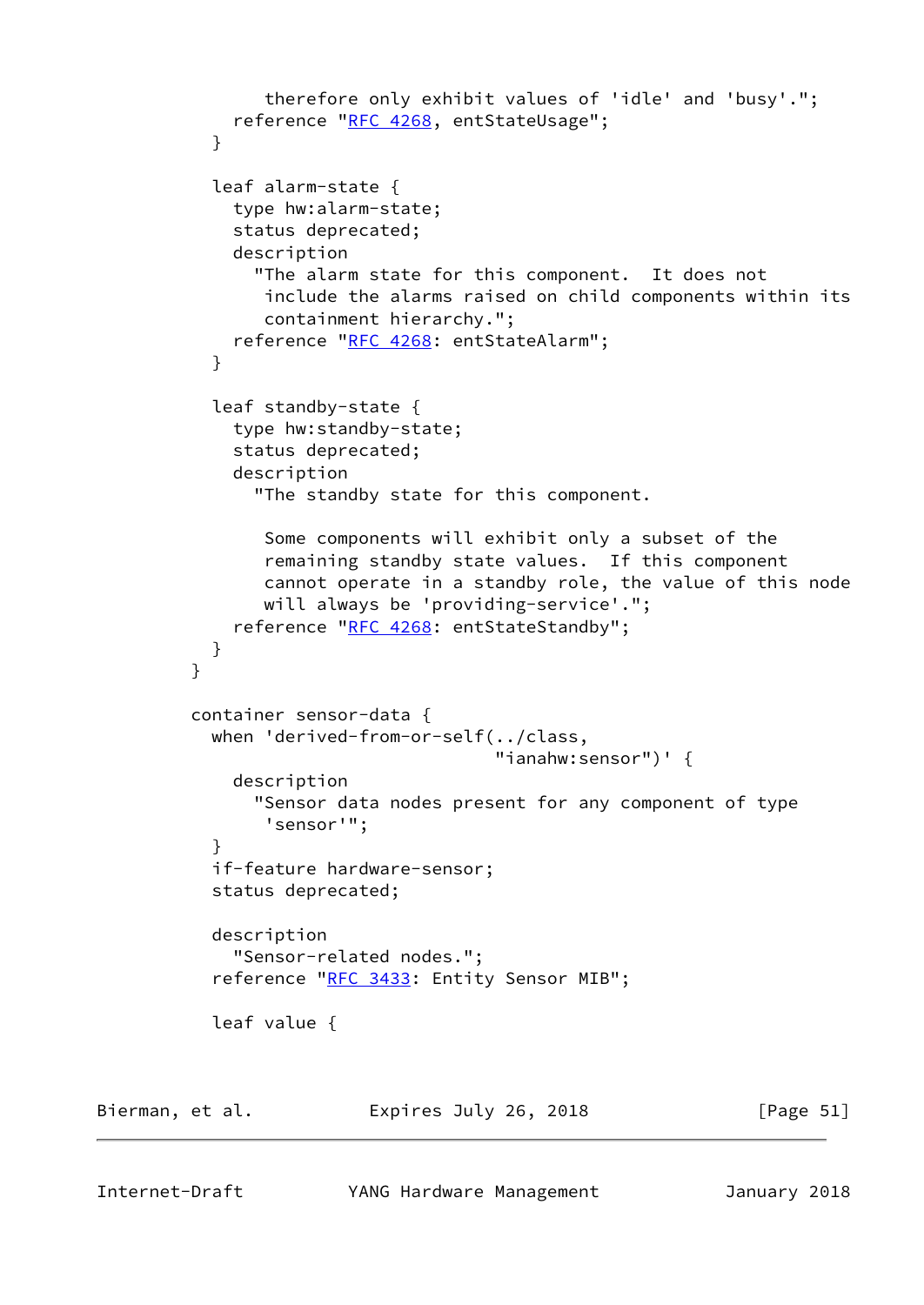```
 type hw:sensor-value;
             status deprecated;
             description
               "The most recent measurement obtained by the server
                for this sensor.
                A client that periodically fetches this node should also
                fetch the nodes 'value-type', 'value-scale', and
                'value-precision', since they may change when the value
                is changed.";
            "RFC 3433: entPhySensorValue";
 }
           leaf value-type {
             type hw:sensor-value-type;
             status deprecated;
             description
               "The type of data units associated with the
                sensor value";
            "RFC 3433: entPhySensorType";
 }
           leaf value-scale {
             type hw:sensor-value-scale;
             status deprecated;
             description
               "The (power of 10) scaling factor associated
                with the sensor value";
             reference "RFC 3433: entPhySensorScale";
 }
           leaf value-precision {
             type hw:sensor-value-precision;
             status deprecated;
             description
               "The number of decimal places of precision
                associated with the sensor value";
            "RFC 3433: entPhySensorPrecision";
 }
           leaf oper-status {
             type hw:sensor-status;
             status deprecated;
             description
               "The operational status of the sensor.";
            "RFC 3433: entPhySensorOperStatus";
 }
```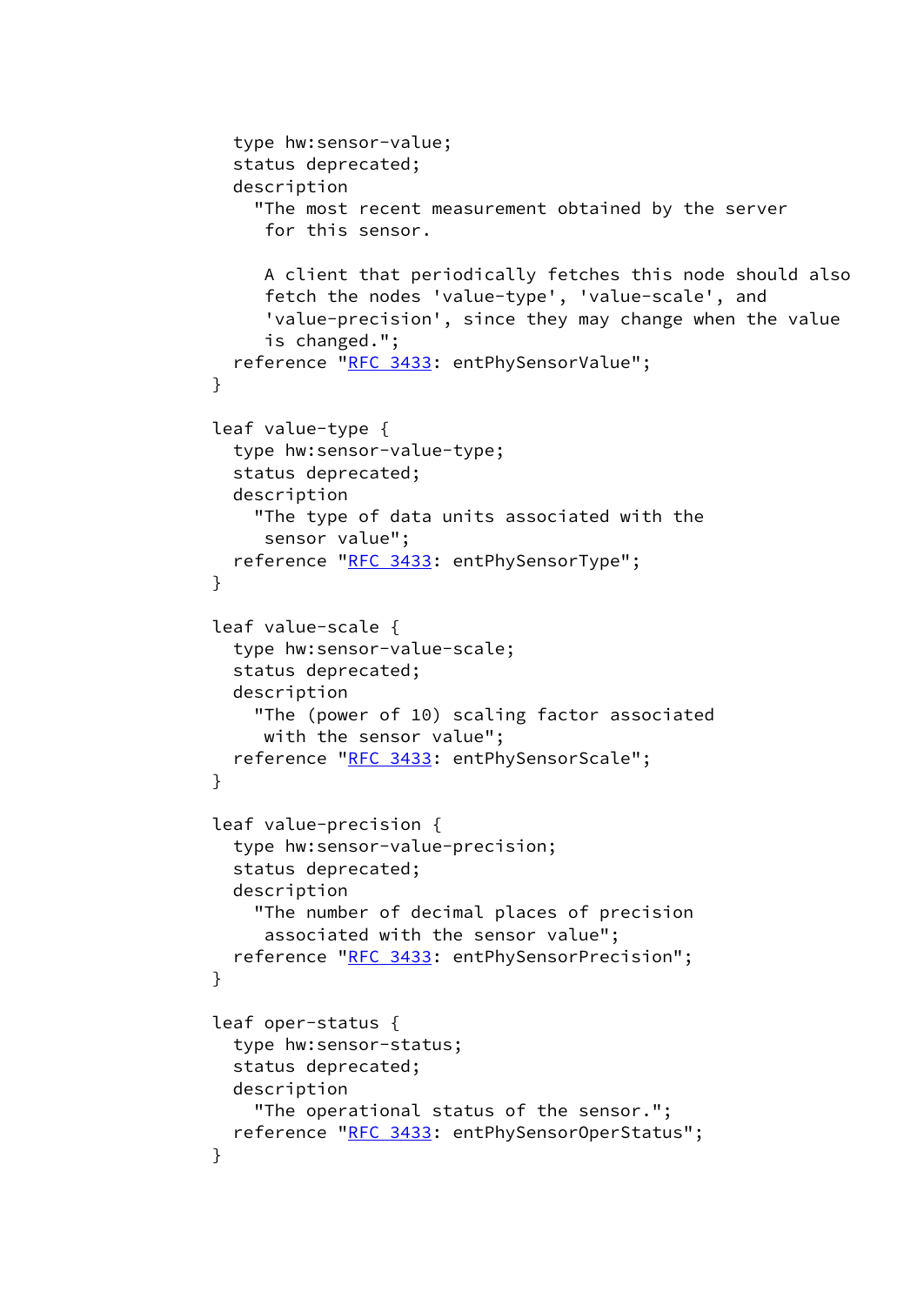```
Internet-Draft YANG Hardware Management January 2018
            leaf units-display {
              type string;
             status deprecated;
             description
                "A textual description of the data units that should be
                used in the display of the sensor value.";
             reference "RFC 3433: entPhySensorUnitsDisplay";
 }
           leaf value-timestamp {
             type yang:date-and-time;
             status deprecated;
             description
                "The time the status and/or value of this sensor was last
                obtained by the server.";
             reference "RFC 3433: entPhySensorValueTimeStamp";
 }
            leaf value-update-rate {
             type uint32;
             units "milliseconds";
             status deprecated;
             description
                "An indication of the frequency that the server updates
                the associated 'value' node, representing in
                milliseconds. The value zero indicates:
                - the sensor value is updated on demand (e.g.,
                  when polled by the server for a get-request),
                 - the sensor value is updated when the sensor
                   value changes (event-driven),
                  - the server does not know the update rate.";
             "RFC 3433: entPhySensorValueUpdateRate";
 }
         }
       }
     }
      /*
       * Notifications
      */
```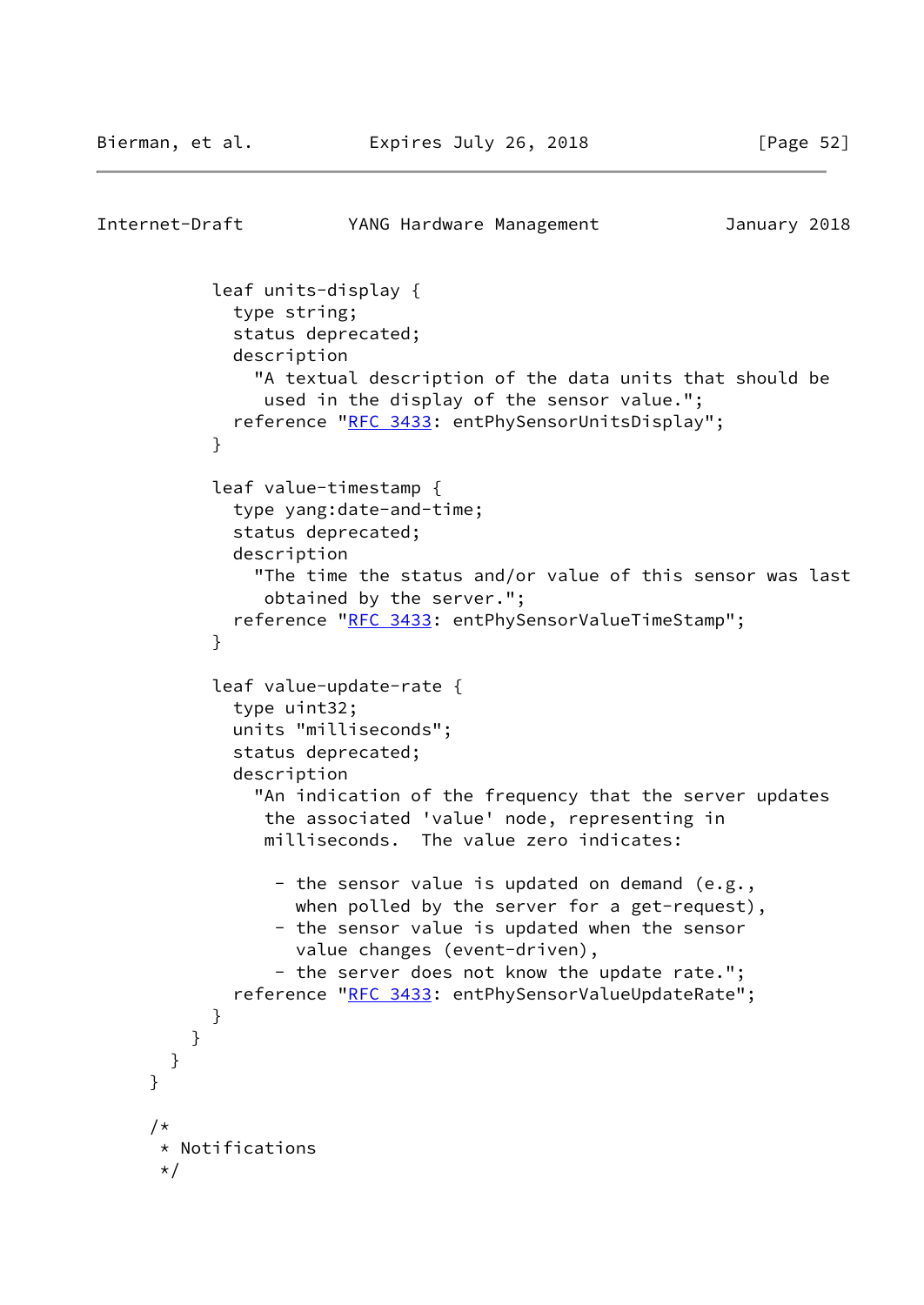```
 notification hardware-state-change {
       status deprecated;
       description
          "A hardware-state-change notification is generated when the
          value of /hardware/last-change changes in the operational
           state.";
Bierman, et al. Expires July 26, 2018 [Page 53]
Internet-Draft YANG Hardware Management January 2018
      RFC 6933, entConfigChange";
      }
     notification hardware-state-oper-enabled {
       if-feature hardware-state;
       status deprecated;
       description
          "A hardware-state-oper-enabled notification signifies that a
          component has transitioned into the 'enabled' state.";
       leaf name {
         type leafref {
           path "/hardware/component/name";
 }
         status deprecated;
         description
            "The name of the component that has transitioned into the
            'enabled' state.";
       }
       leaf admin-state {
         type leafref {
           path "/hardware/component/state/admin-state";
         }
         status deprecated;
         description
            "The administrative state for the component.";
        }
       leaf alarm-state {
         type leafref {
           path "/hardware/component/state/alarm-state";
 }
         status deprecated;
         description
            "The alarm state for the component.";
       }
```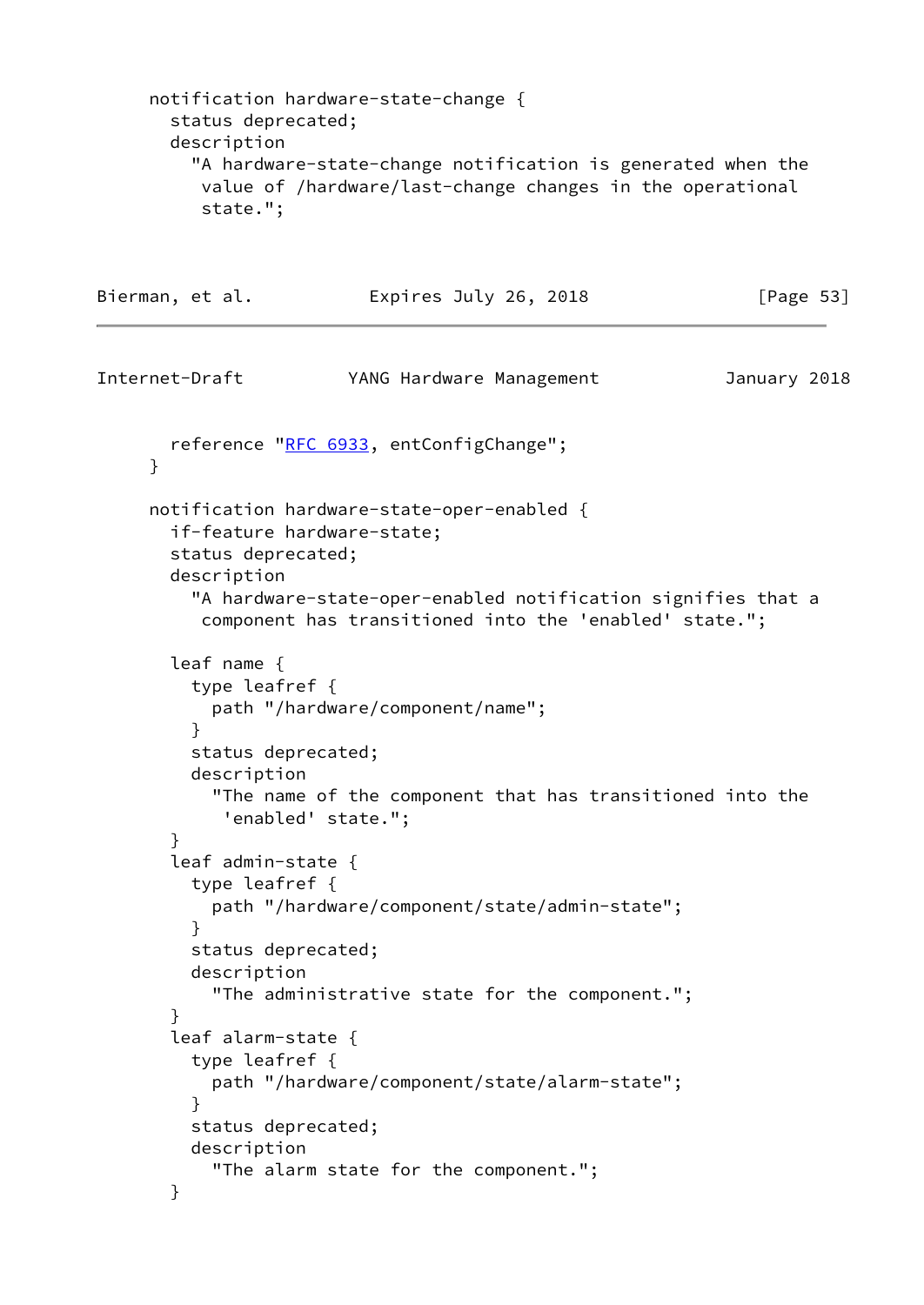```
 reference "RFC 4268, entStateOperEnabled";
      }
      notification hardware-state-oper-disabled {
        if-feature hardware-state;
        status deprecated;
        description
          "A hardware-state-oper-disabled notification signifies that a
           component has transitioned into the 'disabled' state.";
        leaf name {
          type leafref {
            path "/hardware/component/name";
Bierman, et al.             Expires July 26, 2018             [Page 54]
Internet-Draft YANG Hardware Management January 2018
          }
          status deprecated;
          description
            "The name of the component that has transitioned into the
             'disabled' state.";
        }
        leaf admin-state {
          type leafref {
            path "/hardware/component/state/admin-state";
          }
          status deprecated;
          description
            "The administrative state for the component.";
        }
        leaf alarm-state {
          type leafref {
            path "/hardware/component/state/alarm-state";
          }
          status deprecated;
          description
            "The alarm state for the component.";
        }
        reference "RFC 4268, entStateOperDisabled";
      }
    }
```

```
 <CODE ENDS>
```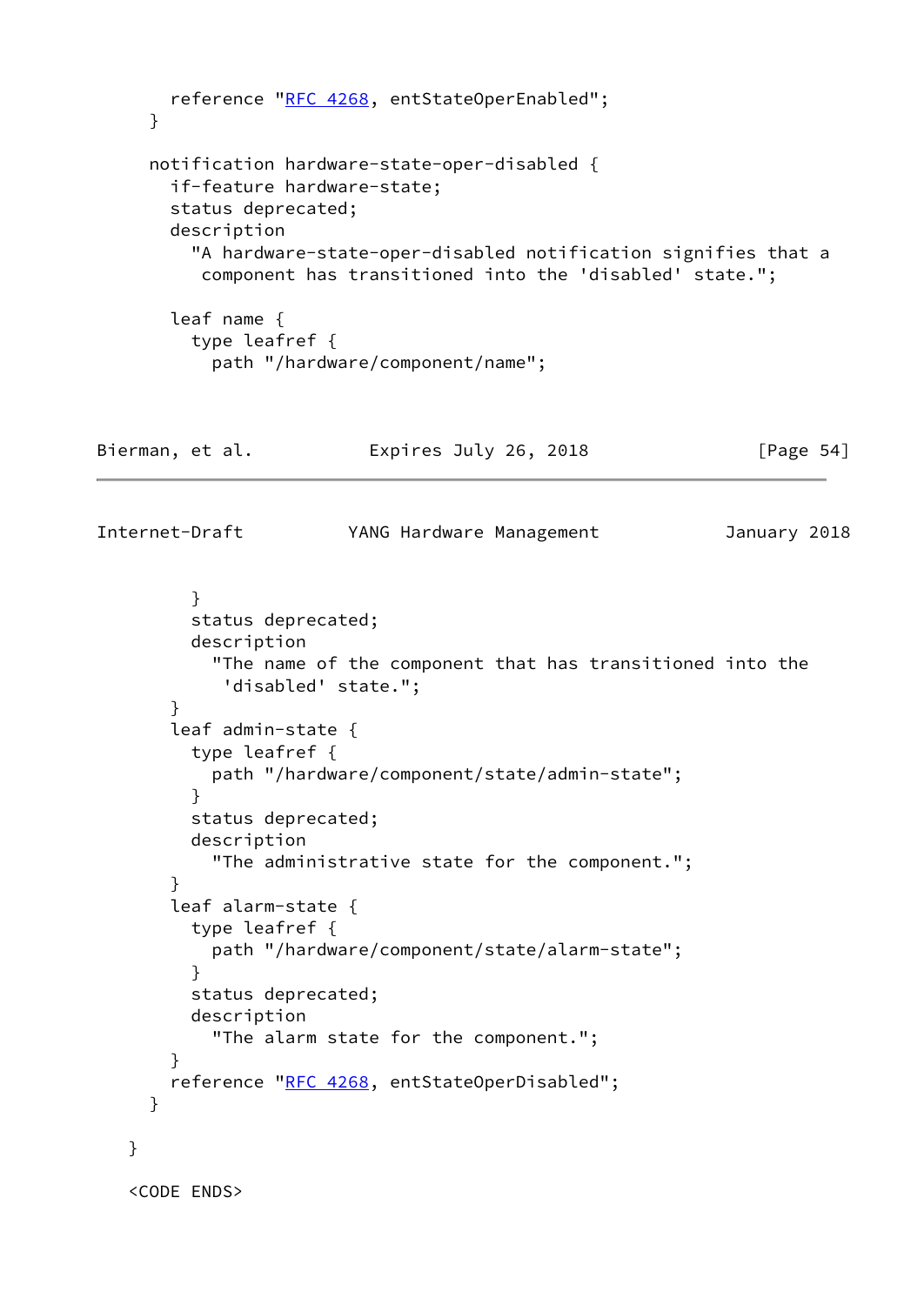Authors' Addresses Andy Bierman YumaWorks Email: andy@yumaworks.com Martin Bjorklund Tail-f Systems Email: mbj@tail-f.com Jie Dong Huawei Technologies Email: jie.dong@huawei.com

| Bierman, et al. | Expires July 26, 2018 | [Page 55] |  |
|-----------------|-----------------------|-----------|--|
|                 |                       |           |  |

| Internet-Draft | YANG Hardware Management | January 2018 |  |
|----------------|--------------------------|--------------|--|
|                |                          |              |  |

Dan Romascanu

Email: dromasca@gmail.com